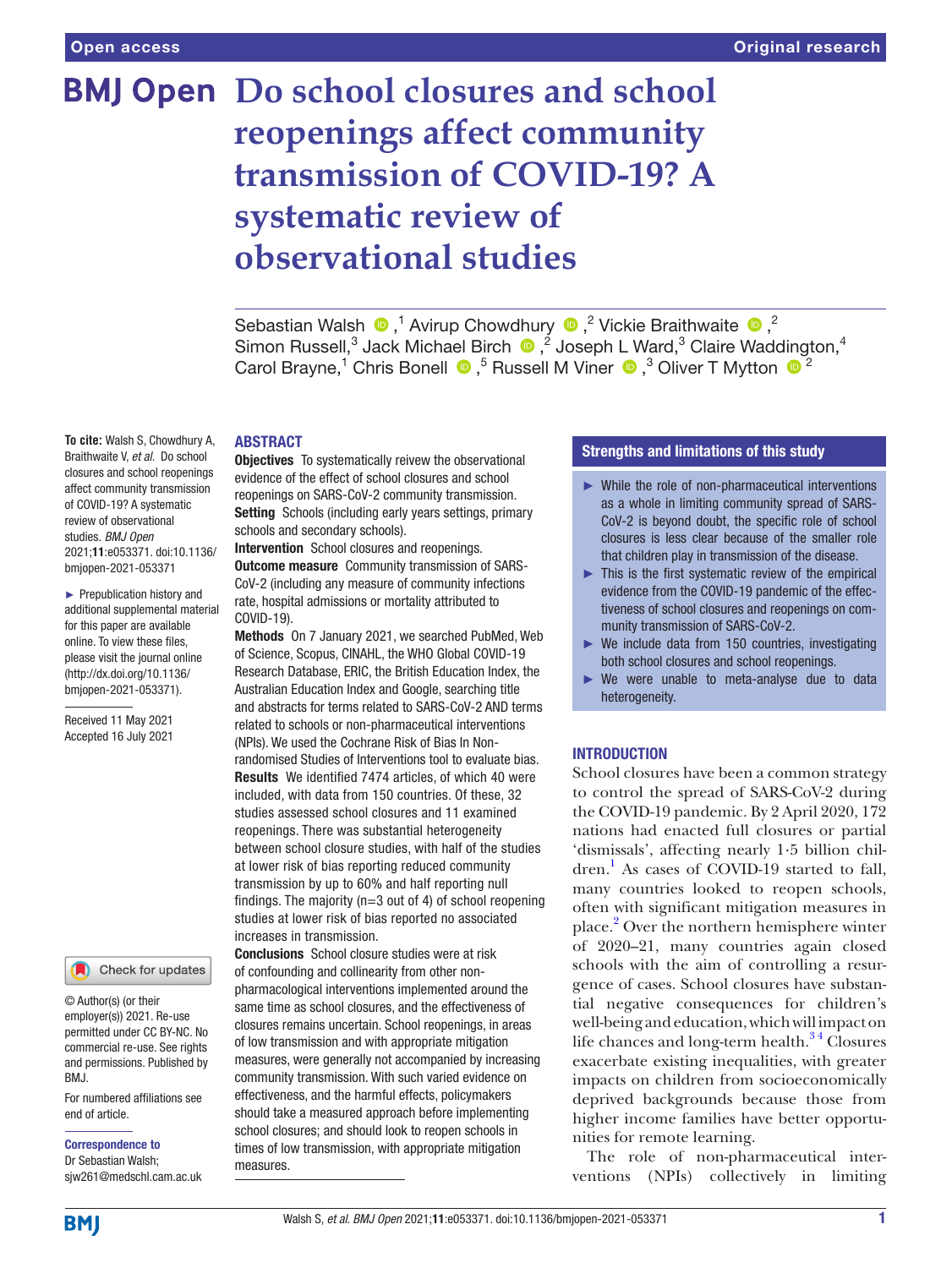community spread is established. However, the specific contribution of school closures remains unclear. Observational studies suggest that school-aged children, particularly teenagers, play a role in transmission to peers and bringing infection into households,<sup>[5](#page-34-3)</sup> although the rela-tive importance compared with adults remains unclear.<sup>[6](#page-34-4)</sup> Younger children appear less susceptible to infection and may play a smaller role in community transmission, compared with older children and adults.<sup>7</sup> Although some modelling studies have suggested that school closures can reduce SARS-CoV-2 community transmission,<sup>[8](#page-35-0)</sup> others disagree. $910$ 

A rapid systematic review published in April 2020 found a small number of studies of the effectiveness of school closures in controlling the spread of COVID- $19<sup>11</sup>$  However, this review was undertaken very early in the pandemic and included no observational data on SARS-CoV-2. Since then many studies on the effects of closing or reopening schools on SARS-CoV-2 community transmission have been published, but there has been no systematic review of these studies. A clearer understanding of the impact of school closures and reopenings on community transmission is essential to aid policymakers in deciding if and when to implement school closures in response to rising virus prevalence, and when it is prudent to reopen schools. Here, we synthesise the observational evidence of the impact of closing or reopening schools on community transmission of SARS-CoV-2.

#### **METHODS**

The study protocol for this systematic review is registered on PROSPERO (ID: CRD42020213699).

#### Inclusion and exclusion criteria

We included any empirical study which reported a quantitative estimate of the effect of school closure or reopening on community transmission of SARS-CoV-2. We considered 'school' to include early years settings (eg, nurseries or kindergartens), primary schools and secondary schools, but excluded further or higher education (eg, universities). Community transmission was defined as any measure of community infection rate, hospital admissions or mortality attributed to COVID-19. We included studies published in 2020 or 2021 only. We included preprints, peer-reviewed and grey literature. We did not apply any restriction on language, but all searches were undertaken in English. We excluded prospective modelling studies and studies in which the assessed outcome was exclusively transmission within the school environment rather than the wider community.

#### Search strategy

We searched PubMed, Web of Science, Scopus, CINAHL, the WHO Global COVID-19 Research Database (including medRxiv and SSRN), ERIC, the British Education Index and the Australian Education Index, searching title and abstracts for terms related to SARS-CoV-2 AND terms

related to schools or NPIs. To search the grey literature, we searched Google. We also included papers identified through professional networks. Full details of the search strategy are included in [online supplemental appendix A](https://dx.doi.org/10.1136/bmjopen-2021-053371). Searches were undertaken first on 12 October 2020 and updated on 7 January 2021.

#### Data extraction and risk of bias assessment

Article titles and abstracts were imported into the Rayyan QCRI webtool.<sup>12</sup> Two reviewers independently screened titles and abstracts, retrieved full texts of potentially relevant articles and assessed eligibility for inclusion.

Two reviewers independently extracted data and assessed risk of bias. Data extraction was performed using a pre-agreed extraction template which collected information on publication type (peer-reviewed or preprint), country, study design, exposure type (school closure or reopening), setting type (primary or secondary), study period, unit of observation, confounders adjusted for, other NPIs in place, analysis method, outcome measure and findings. We used the Cochrane Risk of Bias In Nonrandomised Studies of Interventions  $\text{tool}^{13}$  to evaluate bias.

Discrepancies were resolved by discussion in the first instance and by a third reviewer where necessary.

#### Data synthesis

Given the heterogeneous nature of the studies, prohibiting meta-analysis, a narrative synthesis was conducted. Schools often reopened with significant COVID-19 infection prevention and control measures in place, meaning that the effect of lifting restrictions may have been different from the effect of imposing them. We therefore considered the studies of school closures and school reopenings separately. We also aimed to evaluate differential effects for primary and secondary schools if data allowed.

#### Patient and public involvement

There was no patient or public involvement in this study.

#### RESULTS

We identified 7474 studies ([figure](#page-2-0) 1). After removing 2339 duplicates, 5135 unique records were screened for inclusion. We excluded 4842 records at the title or abstract stage, leaving 293 records for full-text review. Of these,  $40^{14-53}$  met the inclusion criteria.

#### Description of studies

Included studies are described in [table](#page-3-0) 1, grouped by exposure type and study design. Of these, 32 studies<sup>[14 15 18–21 23 24 26 29–40 42–44 46–53](#page-35-5)</sup> reported the effect of school closures on community transmission of SARS-CoV-2, 11<sup>16 22-25 27 28 35 43-45</sup> examined school reopening and  $3^{16}$  1741 investigated the effect of school holidays. Some studies considered more than one exposure. All studies used data from national government sources or international data repositories. A total of 15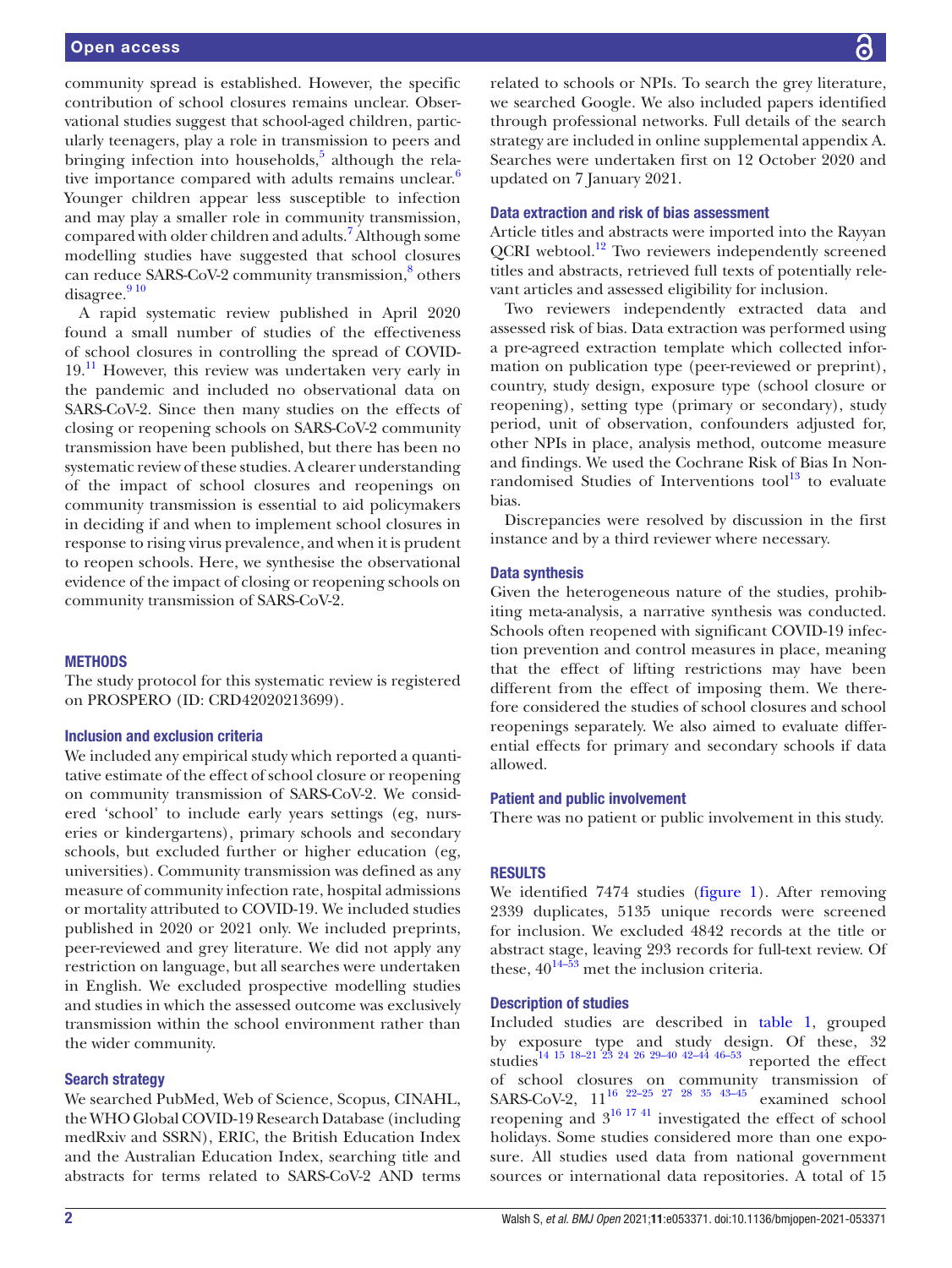

<span id="page-2-0"></span>Figure 1 Preferred Reporting Items for Systematic Reviews and Meta-Analyses flow diagram.

studies were from peer-reviewed journals, while 24 studies were from preprint servers and 1 study was a conference abstract.

All studies were ecological in nature, that is, the unit of analysis was national or regional. Of the school closure studies, 13 reported data from a single country or region (the USA  $(n=10)$ ,  $^{14 \times 19 - 21 \times 33 \times 42 \times 7 - 49}$  Italy  $(n=1)$ ,  $^{23}$ Japan  $(n=1)^{29}$  and Switzerland  $(n=1)^{43}$ ; 4 reported discrete estimates for several countries<sup>26 38</sup> <sup>44 53</sup> and 15 studies pooled data from multiple countries (globally  $(n=8)$ ,<sup>31 34–36</sup> <sup>39</sup> 46<sup>50 51</sup> Europe only  $(n=2)$ ,<sup>24</sup> <sup>30</sup> Europe and other high-income countries  $(n=5)^{15}$  18 32 40 52). The studies on school reopening generally reported on single countries (Germany  $(n=2)$ ,  $^{22\ 28}$  USA  $(n=1)$ ,  $^{25}$  Switzerland  $(n=1),^{43}$  Belgium  $(n=1),^{27}$  Israel  $(n=1),^{45}$  Italy  $(n=1)^{23}$ , but one reported discrete estimates for three countries (Denmark, Germany and Norway),<sup>44</sup> two pooled data from multiple countries globally<sup>[16 35](#page-35-6)</sup> and one pooled data from multiple European countries.<sup>[24](#page-35-12)</sup> Of the three school holiday studies, one reported on Germany, $4^1$  one pooled data from 24 countries globally $16$  and one pooled data from multiple European countries.<sup>[17](#page-35-20)</sup>

The majority of studies (n=24) did not specify the type of school setting being studied. However, eight studies specified that they were reporting on primary and secondary schools only,  $\frac{14}{16}$  18 19 27 29 37 49 and six additionally include early years settings.<sup>22–24 44 45 48</sup> The two remaining studies used the date of primary school  $(n=1)^{15}$  or secondary school  $(n=1)^{43}$  closure as their exposure date, but did not indicate this was temporally distinct from closure of the other setting. Very few studies reported independent effect sizes for different setting types: two closure studies<sup>24 48</sup> and four reopening studies.<sup>16 22 24 44</sup>

Studies that specifically sought to estimate an effect of school closure policy on SARS-CoV-2 transmission included eight school closure studies, $\frac{14\,23\,29\,32\,37\,38\,42\,44}{14\,31}$  six school reopening studies<sup>22</sup> <sup>23</sup> <sup>25</sup> <sup>28</sup> <sup>44</sup> <sup>45</sup> and three school holiday studies. The remaining studies primarily sought

to estimate the effect of NPIs (but reported an independent estimate for schools, alongside estimates for other NPIs within their analysis).

The studies used different analytic approaches: regres- $\, \rm{sion\, models\, (n=24),}^{\rm 1417\,19-21\,25\,26\,28\,30\,31\,33\,35\,36\,39-42\,44\,46\,48\,49\,51-53}$ Bayesian modelling  $(n=3)$ ,  $^{15 \times 47}$  comparison to a synthetic control group  $(n=4)$ ,  $^{24343844}$  machine learning approaches  $(n=2)$ ,  $43\frac{50}{6}$  time series analysis  $(n=1)$ <sup>29</sup> and visual representation of changes in transmission over time compared against the timing of school policy interventions, with or without formal statistical analysis  $(n=4)$ .<sup>16 22 37 45</sup> We identified three study designs used to estimate the effect of school closures: pooled multiple-area before-after comparisons  $(n=22)$ ,  $\frac{14}{15}$  18–21 24 26 30 32–36 39 40 42 46–50 withinarea before-after comparisons  $(n=7)^{23}$   $^{29}$   $^{37}$   $^{38}$   $^{43}$   $^{44}$   $^{53}$  and pooled multiple-area comparisons of interventions in place at a fixed time point  $(n=3)$ .<sup>31 51 52</sup>

In most instances of school closures, particularly in European countries, other NPIs were introduced at or around the same time. Some studies dealt with this at the design stage, choosing to study places where school closures were done in (relative) isolation<sup>[37](#page-35-21)</sup> and some at the analytical stage (typically by undertaking regression and having multiple comparator countries). Some studies did not appear to have a mechanism in place to deal with this potential confounding[.32 40 44 52](#page-35-22) Studies which pooled data from multiple areas also adjusted for other potential confounders, such as population factors (eg, proportion of population aged ≥65 years, population density) and SARS-CoV-2 testing regimes.

Among school closure studies,  $18^{14}$  15 19 20 24 26 29 31-34 37 39 42-44 50 51 reported effects on incidence,  $11^{14}$  <sup>19</sup> <sup>21</sup> <sup>30</sup> <sup>38–40</sup> <sup>42</sup> <sup>46</sup> <sup>52</sup> <sup>53</sup> on mortality,  $1^{37}$  on hospital admissions and mortality and  $8^{18\;21\;23\;35\;36\;43\;47\;48}$ on an estimate of the effective Reproductive number (R) (derived from incidence and/or mortality data). Of the school reopening studies, six reported effects on incidence,  $\frac{1622\overline{24}2844\overline{45}}{1000}$  two on hospitalisations<sup>2544</sup> and four on R[.23 27 35 43](#page-35-7) Two school holiday studies reported an effect on incidence, $1641$  while the other reported on mortality.<sup>[17](#page-35-20)</sup> The assumed lag period from school policy changes to changes in incidence rate varied between 7 and 20 days, with longer time periods of 26–28 days generally assumed for mortality.

Risk of bias is summarised in [table](#page-20-0) 2. Of the school closure studies, 14 were found to be at moderate risk of bias[,14 15 18–20 24 26 30 35–37 46–48](#page-35-5) 14 at serious risk<sup>21 23</sup> <sup>29</sup> <sup>31</sup> <sup>33</sup> <sup>34</sup> <sup>38</sup> <sup>39</sup> <sup>42</sup> <sup>43</sup> <sup>49</sup>-<sup>51</sup> <sup>53</sup> and 4 at critical risk of bias.<sup>32 40 44 52</sup> Of the school reopening studies, four were found to be at moderate risk,  $3^{24}$   $2^{5}$   $2^{8}$   $3^{5}$  four at serious risk<sup>[23 27 43 44](#page-35-7)</sup> and three at critical risk of bias.<sup>16 22 45</sup> The school holiday studies were found to be at moderate  $(n=1)$ ,<sup>41</sup> serious  $(n=1)$ <sup>17</sup> or critical  $(n=1)$ <sup>16</sup> risk of bias.

There was significant heterogeneity in the study findings [\(table](#page-23-0) 3): 17 studies<sup>[14 24 31 32 34–38 40 42–44 48–51](#page-35-5)</sup> reported that closing schools was associated with a reduction in transmission rates;  $9^{15}$  18 20 23 26 29 30 39 47 found no association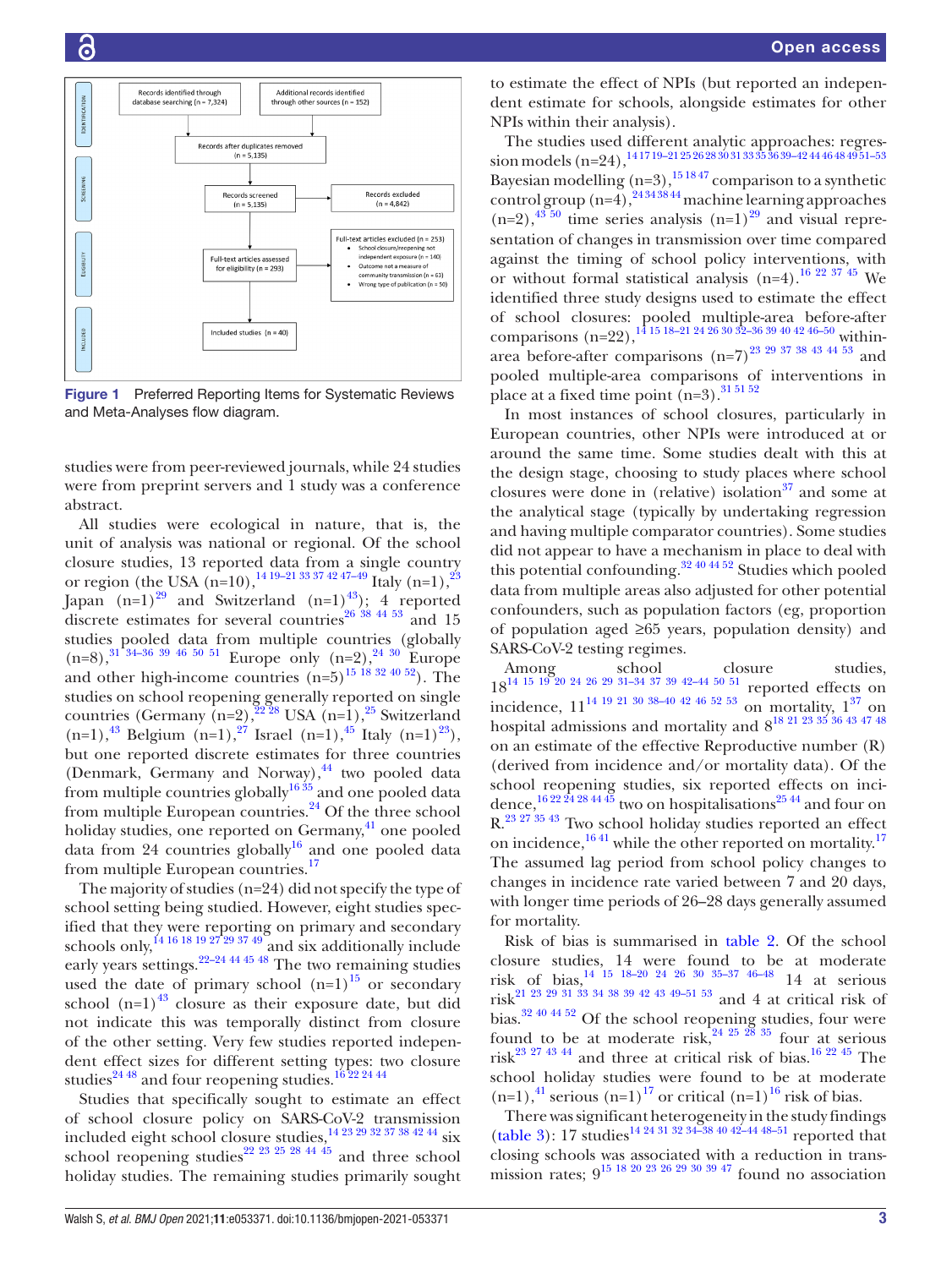<span id="page-3-0"></span>

| Table <sub>1</sub>                                        |                                                                          | Characteristics of included studies, stratified by study design                                                                                                            |                                                                         |                  |                                                                                                                                                                                                                                                                                                                                                                                                                                                                                                                                                                                                                   |                       |                                                                                                                                                                                       |
|-----------------------------------------------------------|--------------------------------------------------------------------------|----------------------------------------------------------------------------------------------------------------------------------------------------------------------------|-------------------------------------------------------------------------|------------------|-------------------------------------------------------------------------------------------------------------------------------------------------------------------------------------------------------------------------------------------------------------------------------------------------------------------------------------------------------------------------------------------------------------------------------------------------------------------------------------------------------------------------------------------------------------------------------------------------------------------|-----------------------|---------------------------------------------------------------------------------------------------------------------------------------------------------------------------------------|
| Study                                                     | Country                                                                  | Study period                                                                                                                                                               | Setting type                                                            | Unit of exposure | Co-interventions<br>Confounders/<br>adjusted for                                                                                                                                                                                                                                                                                                                                                                                                                                                                                                                                                                  | measures<br>Other NPI | Analysis type                                                                                                                                                                         |
| School closures-pooled multiple-area before-after compari |                                                                          |                                                                                                                                                                            | son studies (n=22)                                                      |                  |                                                                                                                                                                                                                                                                                                                                                                                                                                                                                                                                                                                                                   |                       |                                                                                                                                                                                       |
| Auger et al<br>14                                         | JSA                                                                      | Lag period: 16 days<br>(incidence), 26 days<br>Exposure period: 1<br>January 2020 to 29<br>March 2020 to 23<br>Study period: 13<br>March 2020<br>April 2020<br>(mortality) | Primary and<br>secondary<br>schools                                     | US state         | closures, stay-at-home<br>home residents, social<br>vulnerability index and<br>closure (stay-at-home<br>stay-at-home orders).<br>over 65, % of nursing<br>stay-at-home orders).<br>preschool closure. %<br>mass gathering ban,<br>orders). Testing rate<br>15, % of population<br>of population under<br>preschool and post<br>(restaurant closure,<br>(restaurant closure,<br>closure (restaurant<br>population density<br>preschool closure<br>preschool closure<br>Both: cumulative<br>COVID-19 cases<br>NPIs postschool<br>NPIs postschool<br>Incidence: NPIs<br>Mortality: NPIs<br>school closure<br>orders) | Variable              | incidence and mortality rates,<br>Negative binomial regression<br>as calculated by interrupted<br>to estimate effect of school<br>closures on the changes in<br>time series analysis. |
| Banholzer et al                                           | Australia, Norway,<br>EU-15 countries<br>Switzerland and<br>USA, Canada, | 5<br>n=100 cases until 1<br>Lag period: 7 days<br>Exposure date:<br>Study period:<br>April 2020<br>variable                                                                | school closure<br>exposure date<br>data used to<br>determine<br>Primary | Country          | lockdown, work ban,<br>event ban, gathering<br>ban, venue closure,<br>day-of-the-week<br>Border closure,<br>effects                                                                                                                                                                                                                                                                                                                                                                                                                                                                                               | Variable              | Bayesian hierarchical model<br>assuming negative binomial<br>distribution of new cases.                                                                                               |
|                                                           |                                                                          |                                                                                                                                                                            |                                                                         |                  |                                                                                                                                                                                                                                                                                                                                                                                                                                                                                                                                                                                                                   |                       | Continued                                                                                                                                                                             |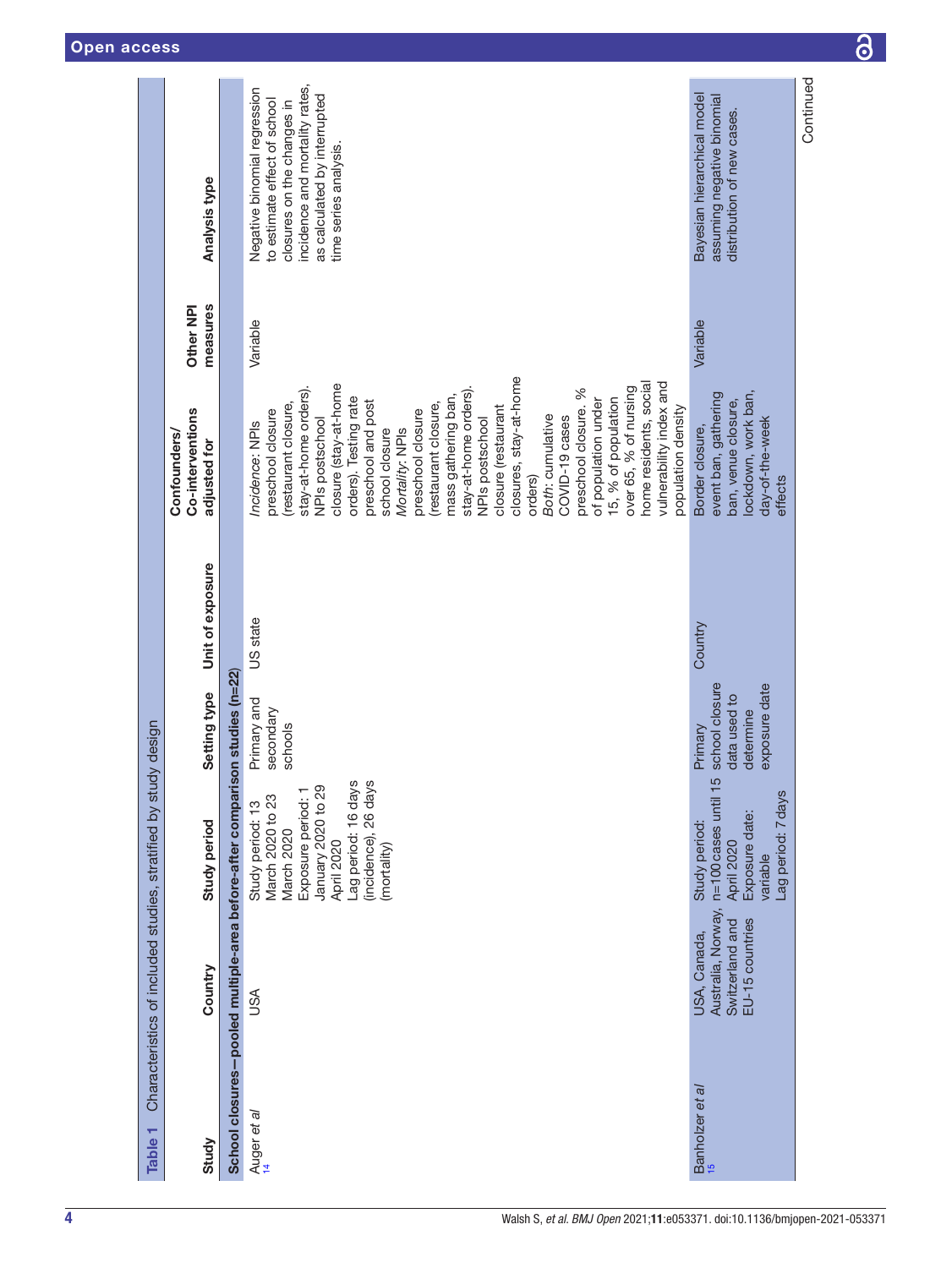| Continued<br>Table <sub>1</sub>     |                                                |                                                                                                                                                                                                                        |                                     |                                                        |                                                                                                                                           |                       |                                                                                                                        |
|-------------------------------------|------------------------------------------------|------------------------------------------------------------------------------------------------------------------------------------------------------------------------------------------------------------------------|-------------------------------------|--------------------------------------------------------|-------------------------------------------------------------------------------------------------------------------------------------------|-----------------------|------------------------------------------------------------------------------------------------------------------------|
| Study                               | Country                                        | <b>Study period</b>                                                                                                                                                                                                    | Setting type                        | Unit of exposure                                       | Co-interventions<br><b>Confounders/</b><br>adjusted for                                                                                   | measures<br>Other NPI | Analysis type                                                                                                          |
| Brauner et al<br><sup>18</sup>      | 34 European and<br>7 non-European<br>countries | January 2020 to 30<br>Incubation period:<br>Infection to death:<br>Exposure period:<br>Study period: 22<br>May 2020<br>variable<br>22 days<br>6days                                                                    | Primary and<br>secondary<br>schools | Regional data where<br>available, otherwise<br>country | Mass gathering bans,<br>stay-at-home orders<br>university closures,<br>business closures,                                                 | Variable              | Bayesian hierarchical model<br>to estimate effectiveness<br>of individual NPIs on the<br>reproduction number           |
| Chernozhukov et a/                  | <b>USA</b>                                     | variable, but 80% of<br>(incidence), 21 days<br>states closed within<br>2 days of 15 March<br>Lag period: 14 days<br>Exposure period:<br>March 2020 to 3<br>Study period: 7<br><b>June 2020</b><br>(mortality)<br>2020 | Primary and<br>secondary<br>schools | <b>US</b> state                                        | mobility data, national<br>case/mortality trends<br>stay-at-home orders,<br>hospitality closures,<br>Business closures,<br>mask mandates, | Variable              | other NPIs and mobility data.<br>autoregressive strucutres to<br>allow for dynamic effects of<br>Regression model with |
| Courtemanche et al<br><sup>20</sup> | USA                                            | 1 March 2020 to 27<br>variable, generally<br>Exposure period:<br>10 and 20 days<br>Study period:<br>Lag period:<br>mid-March<br>April 2020                                                                             | Not specified                       | US counties, or county<br>equivalents                  | total daily tests done in<br>limiting gathering size),<br>hospitality closure,<br>Other NPIs (stay-<br>at-home orders,<br>that state      | Variable              | closure on the growth rate of<br>estimate the effect of school<br>Fixed effects regression to<br>cases (% change).     |
|                                     |                                                |                                                                                                                                                                                                                        |                                     |                                                        |                                                                                                                                           |                       | Continued                                                                                                              |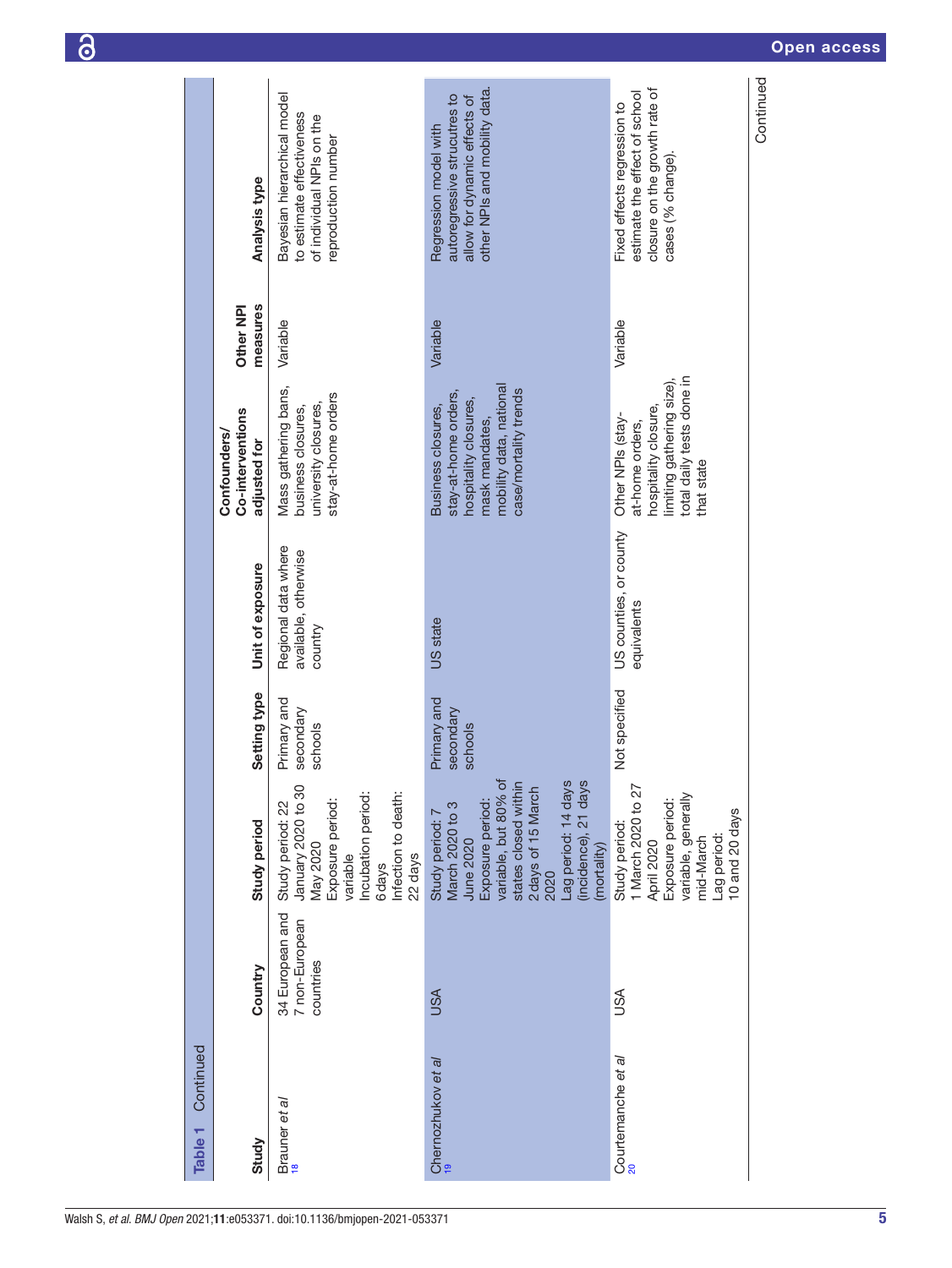| Continued<br>Table <sub>1</sub> |                          |                                                                                                                                 |                                                                            |                  |                                                                                                                                                                                                                                                                                                                                                                                                                            |                       |                                                                                                                                                                                                                                                                                                                                                                                                                                                                                  |
|---------------------------------|--------------------------|---------------------------------------------------------------------------------------------------------------------------------|----------------------------------------------------------------------------|------------------|----------------------------------------------------------------------------------------------------------------------------------------------------------------------------------------------------------------------------------------------------------------------------------------------------------------------------------------------------------------------------------------------------------------------------|-----------------------|----------------------------------------------------------------------------------------------------------------------------------------------------------------------------------------------------------------------------------------------------------------------------------------------------------------------------------------------------------------------------------------------------------------------------------------------------------------------------------|
| Study                           | Country                  | Study period                                                                                                                    | Setting type                                                               | Unit of exposure | Co-interventions<br>Confounders/<br>adjusted for                                                                                                                                                                                                                                                                                                                                                                           | measures<br>Other NPI | Analysis type                                                                                                                                                                                                                                                                                                                                                                                                                                                                    |
| Dreher et al<br><sup>21</sup>   | <b>ASU</b>               | 500th case until 30<br>Exposure period:<br>Study period:<br>April 2020<br>variable                                              | Not specified                                                              | US state         | collinear variables were<br>which covariables were<br>univariate analysis and<br>state-wide health and<br>However, covariables<br>population size, GDP,<br>excluded. Full details<br>and on NPIs (stay-at-<br>healthcare capacity)<br>(population density,<br>home orders, mass<br>gathering bans and<br>are not available of<br>business closures)<br>on: demography<br>with a $p > 0.1$ in<br>Data collected<br>included | Variable              | Univariate linear regression<br>of NPI implementation and<br>average Rt after the 500th<br>hazards regression of the<br>hazards regression of the<br>for deaths to double from<br>implementation and time<br>implementation and time<br>association between NPI<br>association between NPI<br>for cases to double from<br>500th to 1000th case.<br>Cox proportional<br>Cox proportional<br>50 to 100.<br>case.<br>2.i<br>က်                                                      |
| Garchitorena et al<br>24        | 32 European<br>countries | $\circ$<br>Lag period: no lag<br>February 2020 to<br>Exposure period:<br>September 2020<br>Study period:<br>variable<br>applied | schools and<br>Early years<br>secondary<br>settings,<br>primary<br>schools | Country          | mask mandates, work-<br>public space closures,<br>mass gathering bans,<br>Stay-at-home orders,<br>university closures,<br>from-home orders,<br>business and retail<br>closures                                                                                                                                                                                                                                             | Variable              | combinations-then estimated<br>counterfactual age-structured<br>estimate effectiveness of NPI<br>NPI over the duration of their<br>considering each individual<br>model coupled with Monte<br>Infectious-Removed (SEIR)<br>capture-recapture method<br>their disentangled effects<br>nfer undiagnosed cases.<br>Carlo Markov Chain to<br>using mortality data to<br>Compared this with a<br>Susceptible-Exposed<br>Used incidence data,<br>supplemented by a<br>implementation). |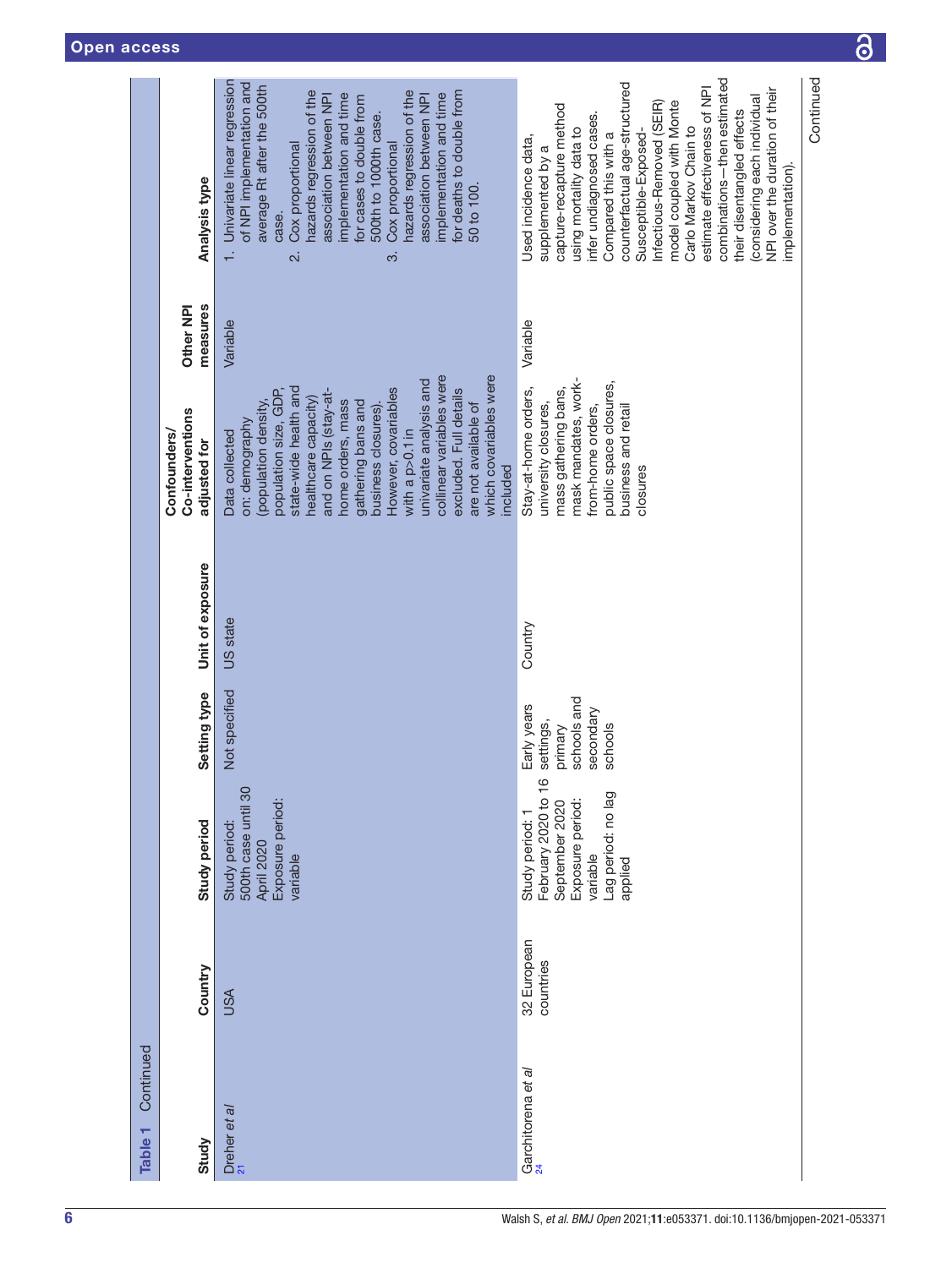| Continued<br>Table <sub>1</sub>           |                                                             |                                                                                                                              |               |                                                                       |                                                                                                                                                                                                                                                                                                                                                                                         |                       |                                                                                                                                                                                                                                                                                                                         |
|-------------------------------------------|-------------------------------------------------------------|------------------------------------------------------------------------------------------------------------------------------|---------------|-----------------------------------------------------------------------|-----------------------------------------------------------------------------------------------------------------------------------------------------------------------------------------------------------------------------------------------------------------------------------------------------------------------------------------------------------------------------------------|-----------------------|-------------------------------------------------------------------------------------------------------------------------------------------------------------------------------------------------------------------------------------------------------------------------------------------------------------------------|
| Study                                     | Country                                                     | Study period                                                                                                                 | Setting type  | Unit of exposure                                                      | Co-interventions<br><b>Confounders/</b><br>adjusted for                                                                                                                                                                                                                                                                                                                                 | measures<br>Other NPI | <b>Analysis type</b>                                                                                                                                                                                                                                                                                                    |
| Hsiang et al<br><sup>26</sup>             | Italy, France, USA                                          | 25 February 2020 to<br>varied by country<br>Exposure date:<br>no lag applied<br>Study period:<br>6 April 2020<br>Lag period: | Not specified | level (Italy and France),<br>Provincial/Regional<br>state level (USA) | work-from-home order,<br>social distancing rules,<br>isolation), test regimes<br>business and religious<br>no social gatherings,<br>ban and quarantine,<br>Other NPIs (travel<br>closures, home                                                                                                                                                                                         | Variable              | estimate the effect of school<br>Reduced-form econometric<br>closures on the continuous<br>(regression) analysis to<br>growth rate (log scale).                                                                                                                                                                         |
| $\frac{\text{Jamison et al}}{30}$         | 13 European<br>countries                                    | Lag period: 18 days<br>Study period: until<br>Exposure period:<br>16 May 2020<br>variable                                    | Not specified | Country                                                               | movement restrictions<br>population >65 years,<br>number of acute care<br>home orders, internal<br>beds per population,<br>epidemic, day of the<br>sizes, closing public<br>Workplace closures,<br>restricting gathering<br>travel, mobility data,<br>population density,<br>transport, stay-at-<br>and international<br>starting date of<br>cancellations,<br>public event<br>epidemic | Variable              | reporting the percentage point<br>reduction in the daily change<br>of deaths measured as a 5-<br>Linear regression model<br>day rolling average.                                                                                                                                                                        |
| Kilmek-Tulwin and<br>Tulwin <sup>32</sup> | Argentina, Brazil<br>15 European<br>and Japan<br>countries; | Study period: not<br>Exposure period:<br>specified<br>variable                                                               | Not specified | Country                                                               | None                                                                                                                                                                                                                                                                                                                                                                                    | Not specified         | to determinethe significance<br>million population compared<br>16th day, 30th day, 60th day<br>following implementation of<br>Wilcoxon signed rank test<br>from different time points.<br>since 100th case. Cases/<br>Time points considered:<br>pairs of incidence rates<br>of differences between<br>school closures. |
|                                           |                                                             |                                                                                                                              |               |                                                                       |                                                                                                                                                                                                                                                                                                                                                                                         |                       | Continued                                                                                                                                                                                                                                                                                                               |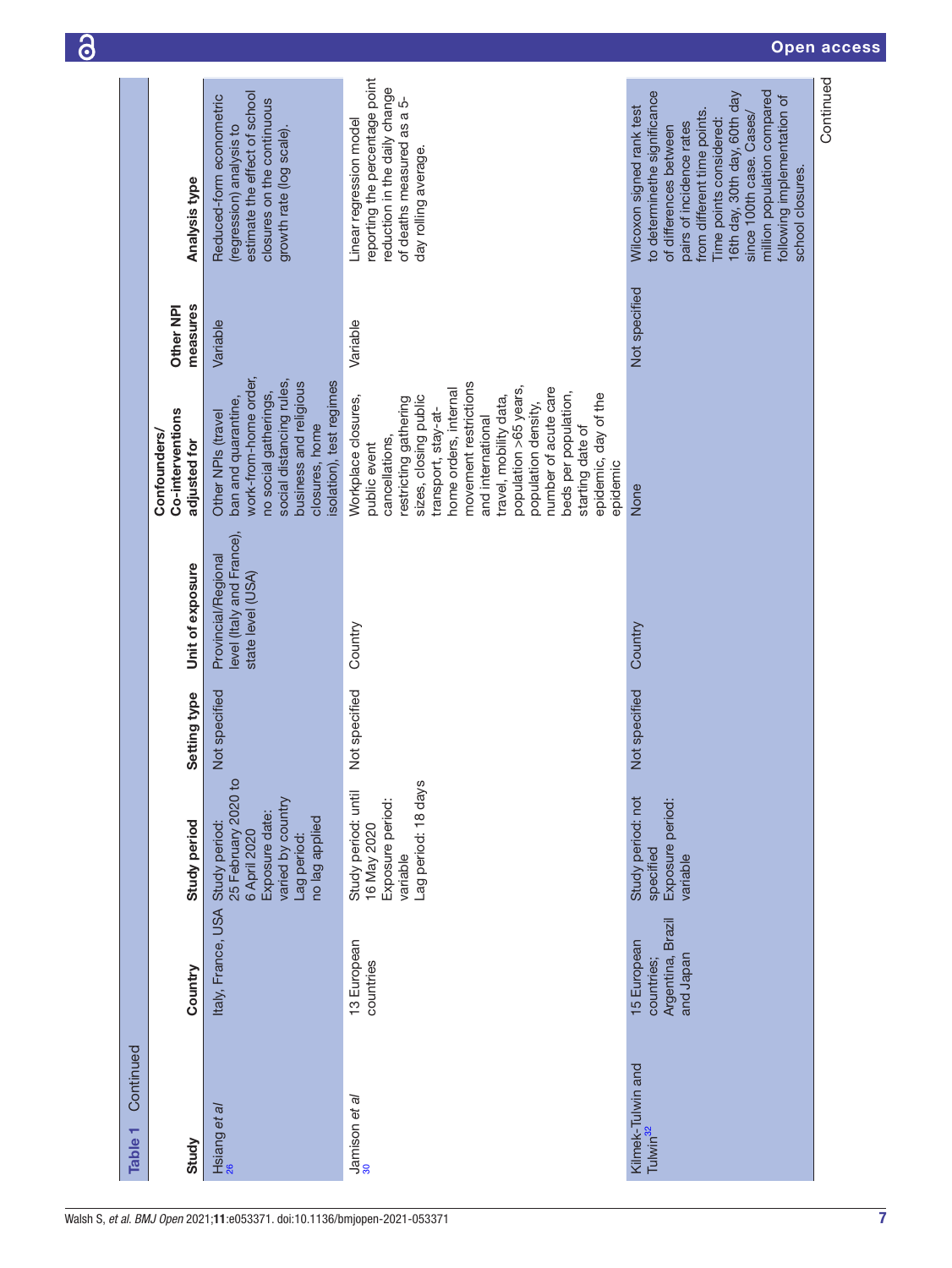| Continued<br>Table <sub>1</sub>       |                                          |                                                                                   |               |                               |                                                                                                                                                                                                                                                                                                                                                                                                                                                                                 |                                                                                                                                                     |                                                                                                                                                                                                                                                                                                                                                           |
|---------------------------------------|------------------------------------------|-----------------------------------------------------------------------------------|---------------|-------------------------------|---------------------------------------------------------------------------------------------------------------------------------------------------------------------------------------------------------------------------------------------------------------------------------------------------------------------------------------------------------------------------------------------------------------------------------------------------------------------------------|-----------------------------------------------------------------------------------------------------------------------------------------------------|-----------------------------------------------------------------------------------------------------------------------------------------------------------------------------------------------------------------------------------------------------------------------------------------------------------------------------------------------------------|
| Study                                 | Country                                  | Study period                                                                      | Setting type  | Unit of exposure              | Co-interventions<br>Confounders/<br>adjusted for                                                                                                                                                                                                                                                                                                                                                                                                                                | measures<br>Other NPI                                                                                                                               | Analysis type                                                                                                                                                                                                                                                                                                                                             |
| Krishnamachari et a/<br><sup>33</sup> | USA                                      | Study period: not<br>Exposure period:<br>specified<br>variable                    | Not specified | US state<br>US city           | State analysis: days for Variable<br>closures, stay-at-home<br>preparation, population<br>emergency declaration<br>restrictions, restaurant<br>density, % urban, %<br>density and % black<br>work, use of carpool<br>Both analyses: days<br>for work, population<br>City analysis: use of<br>public transport for<br>black, % aged >65<br>essential business<br>restrictions, non-<br>orders, gathering<br>years, % female<br>to gathering size<br>from state-level<br>closures |                                                                                                                                                     | classified a 1 if above median<br>Negative binomial regression<br>case. All variables in analysis<br>school closures, on rate ratio<br>value for days to implement<br>of cumulative incidence on<br>days 14, 21, 28, 35 and 42<br>value for dataset, and 0 if<br>above and below median<br>following the area's 50th<br>comparing states/cities<br>below. |
| Li et al <sup>34</sup>                | Worldwide (167<br>geopolitical<br>areas) | January 2020 to 19<br>Exposure period:<br>Study period: 1<br>May 2020<br>variable | Not specified | Country, province or<br>state | None specified                                                                                                                                                                                                                                                                                                                                                                                                                                                                  | in the context of<br>School closures<br>only considered<br>restrictions, and<br>travel and work<br>mass gathering<br>being in place<br>bans already | the infection rate at each time<br>2020 and 12 May 2020. Then<br>DELPHI-derived changes to<br>model ('DELPHI') in the 167<br>an NPI was in place on the<br>elicit the effect of each day<br>countries between 28 April<br>Validate a novel SEIR<br>point.                                                                                                 |
|                                       |                                          |                                                                                   |               |                               |                                                                                                                                                                                                                                                                                                                                                                                                                                                                                 |                                                                                                                                                     | Continued                                                                                                                                                                                                                                                                                                                                                 |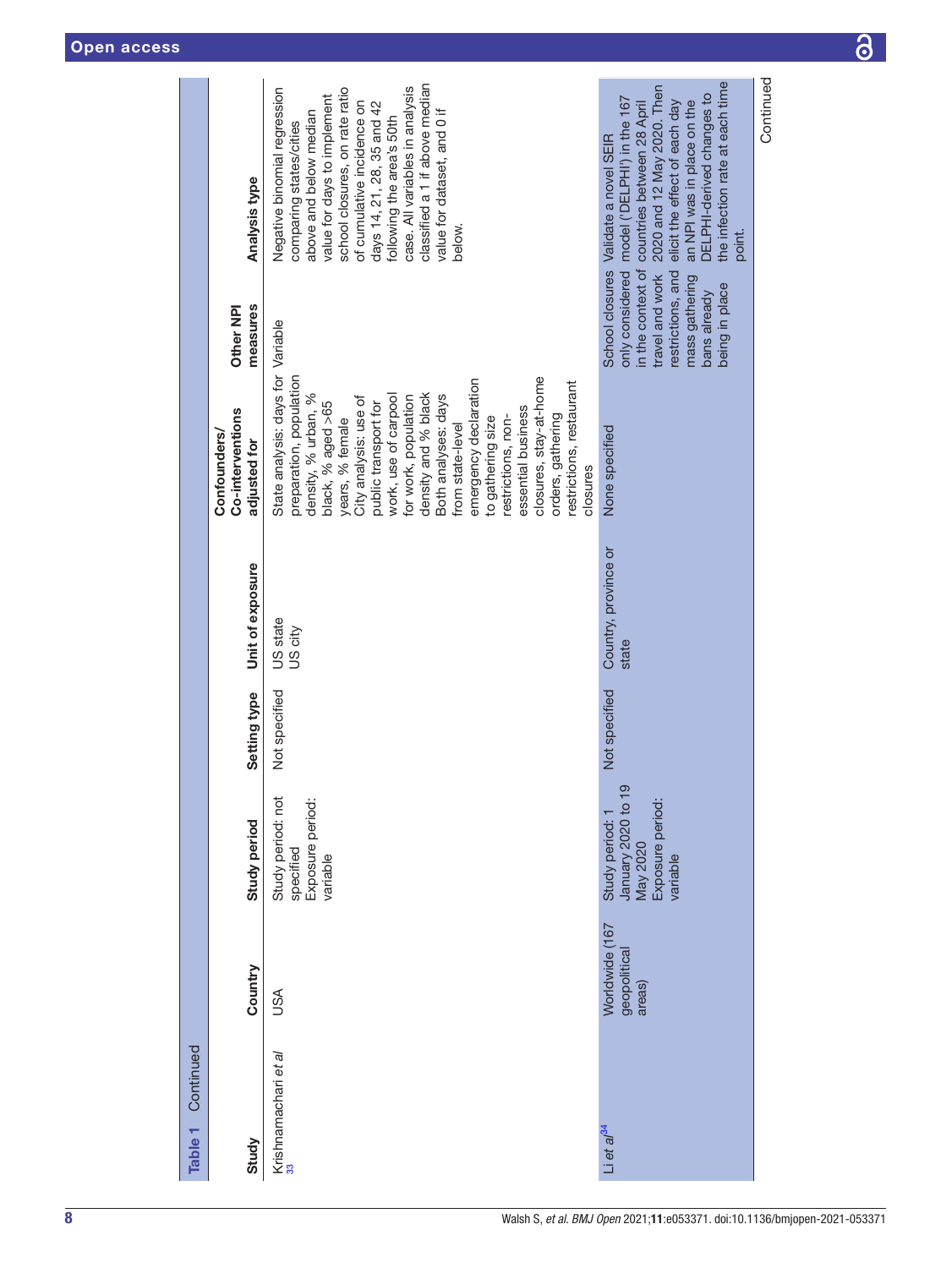| Table <sub>1</sub>   | Continued |                              |                                                                                                                      |               |                                                                                |                                                                                                                                                                                                                                                                                                                                                                                                                     |                       |                                                                                                                                                                                                                                                                                                                                                                                                                                               |  |
|----------------------|-----------|------------------------------|----------------------------------------------------------------------------------------------------------------------|---------------|--------------------------------------------------------------------------------|---------------------------------------------------------------------------------------------------------------------------------------------------------------------------------------------------------------------------------------------------------------------------------------------------------------------------------------------------------------------------------------------------------------------|-----------------------|-----------------------------------------------------------------------------------------------------------------------------------------------------------------------------------------------------------------------------------------------------------------------------------------------------------------------------------------------------------------------------------------------------------------------------------------------|--|
| Study                |           | Country                      | Study period                                                                                                         | Setting type  | Unit of exposure                                                               | Co-interventions<br><b>Confounders/</b><br>adjusted for                                                                                                                                                                                                                                                                                                                                                             | measures<br>Other NPI | Analysis type                                                                                                                                                                                                                                                                                                                                                                                                                                 |  |
| Li et a $l^3$        |           | Worldwide (131<br>countries) | January 2020 to 20<br>Exposure period:<br>Study period:<br>July 2020<br>variable                                     | Not specified | Country                                                                        | mass gathering bans,<br>requirements, public<br>bans, stay-at-home<br>workplace closures)<br>bans, internal travel<br>(international travel<br>transport closures,<br>public event bans,<br>Other NPI <sub>S</sub>                                                                                                                                                                                                  | Variable              | period. Pooled countries using<br>after introduction/relaxation of<br>given country were the same.<br>variables for the first 28 days<br>log-linear regression with the<br>period in which the NPIs in a<br>Calculated the R ratio as the<br>of each NPI as independent<br>atio between the daily R of<br>each period and the R from<br>the last day of the previous<br>introduction and relaxation<br>Defined a time period as a<br>the NPI. |  |
| $\frac{1}{36}$ et al |           | Worldwide (130<br>countries) | January 2020 to 22<br>Exposure period:<br>Lag periods: 1, 5<br>Study period:<br>and 10 days<br>June 2020<br>variable | Not specified | examined at the World<br>although lags were<br>Mostly country,<br>Region level | information campaigns<br>considered: workplace<br>movement restrictions,<br>Various parsimonious<br>requirements, internal<br>contact tracing policy<br>closure, cancellation<br>households, public<br>income support for<br>transport closures,<br>restrictions, public<br>models. Variables<br>testing policy and<br>travel restrictions,<br>of public events,<br>gathering size<br>stay-at-home<br>international | Variable              | test the statistical significance<br>for collinearity of interventions<br>variable selection. Accounted<br>multiscale bootstrapping to<br>using stepwise backwards<br>by conducting hierarchical<br>Parsimonious linear fixed<br>effects panel regression,<br>cluster analysis with<br>of identified clusters.                                                                                                                                |  |
|                      |           |                              |                                                                                                                      |               |                                                                                |                                                                                                                                                                                                                                                                                                                                                                                                                     |                       | Continued                                                                                                                                                                                                                                                                                                                                                                                                                                     |  |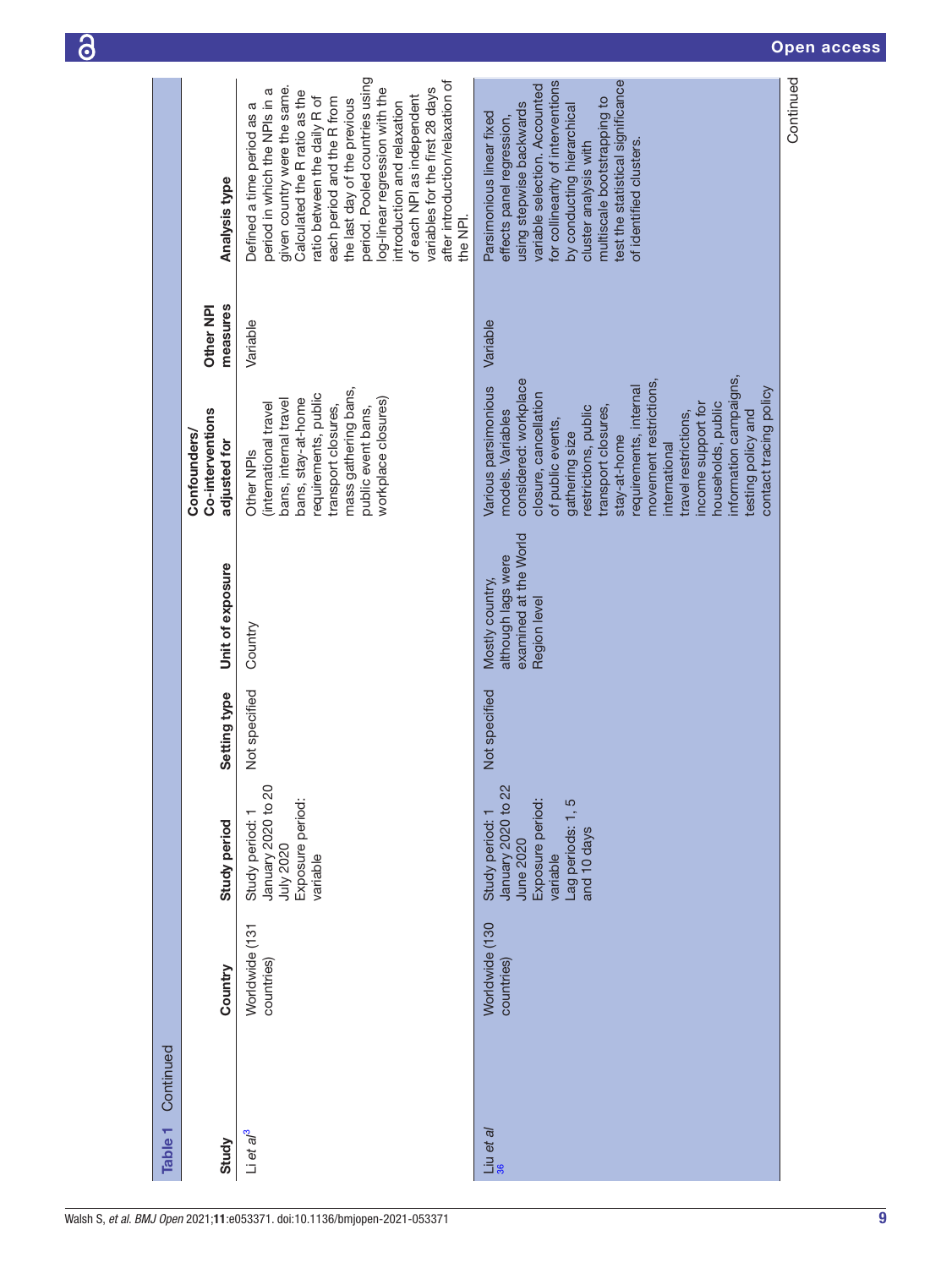|                                 |                                                         | for effect of school closures<br>Univariate regression model<br>of timing of school closures<br>(relative to first case) on log<br>on total log cases and total<br>regression model for effect<br>total cases and log total<br>log deaths. Multivariate                                                                                                                                                                                                                                                                                                          | binomial regression with panel<br>Multivariable negative                                                                                                                                                                                                                              | Continued |
|---------------------------------|---------------------------------------------------------|------------------------------------------------------------------------------------------------------------------------------------------------------------------------------------------------------------------------------------------------------------------------------------------------------------------------------------------------------------------------------------------------------------------------------------------------------------------------------------------------------------------------------------------------------------------|---------------------------------------------------------------------------------------------------------------------------------------------------------------------------------------------------------------------------------------------------------------------------------------|-----------|
|                                 | Analysis type                                           | deaths.                                                                                                                                                                                                                                                                                                                                                                                                                                                                                                                                                          | data.                                                                                                                                                                                                                                                                                 |           |
|                                 | measures<br>Other NPI                                   | Variable                                                                                                                                                                                                                                                                                                                                                                                                                                                                                                                                                         | Variable                                                                                                                                                                                                                                                                              |           |
|                                 | Co-interventions<br><b>Confounders/</b><br>adjusted for | information campaigns,<br>since first case, overall<br>stringency index and<br>event cancellations,<br>sociodemographics<br>restrictions, internal<br>and contact tracing<br>first death, average<br>systems), timing of<br>transport closures,<br>restrictions, public<br>restrictions, public<br>international travel<br>purchasing power,<br>longitude, date of<br>travel restrictions,<br>each NPI in days<br>NPIs (workplace<br>testing systems<br>household size)<br>(population, life<br>closure, public<br>gathering size<br>stay-at-home<br>expectancy, | from first death to peak<br>years, % urban, annual<br>population aged 15-64<br>death, log population<br>gathering bans, time<br>mortality, cumulative<br>air passengers and<br>size, hospital beds<br>population density<br>per population, %<br>incidence at first<br>Timing of mass |           |
|                                 | Unit of exposure                                        | Country                                                                                                                                                                                                                                                                                                                                                                                                                                                                                                                                                          | Country                                                                                                                                                                                                                                                                               |           |
|                                 | Setting type                                            | Not specified                                                                                                                                                                                                                                                                                                                                                                                                                                                                                                                                                    | Not specified                                                                                                                                                                                                                                                                         |           |
|                                 | Study period                                            | January 2020 to 29<br>Lag period: no lag<br>Exposure period:<br>Study period:<br>April 2020<br>variable<br>applied                                                                                                                                                                                                                                                                                                                                                                                                                                               | Lag period: 26 days<br>January 2020 to 30<br>Exposure period:<br>Study period: 1<br>June 2020<br>variable                                                                                                                                                                             |           |
|                                 | Country                                                 | Worldwide (150<br>countries)                                                                                                                                                                                                                                                                                                                                                                                                                                                                                                                                     | Countries<br>37 OECD<br>Member                                                                                                                                                                                                                                                        |           |
| Continued<br>Table <sub>1</sub> | Study                                                   | Papadopoulos et al<br>39                                                                                                                                                                                                                                                                                                                                                                                                                                                                                                                                         | Piovani et al, <sup>40</sup>                                                                                                                                                                                                                                                          |           |

 $\overline{\partial}$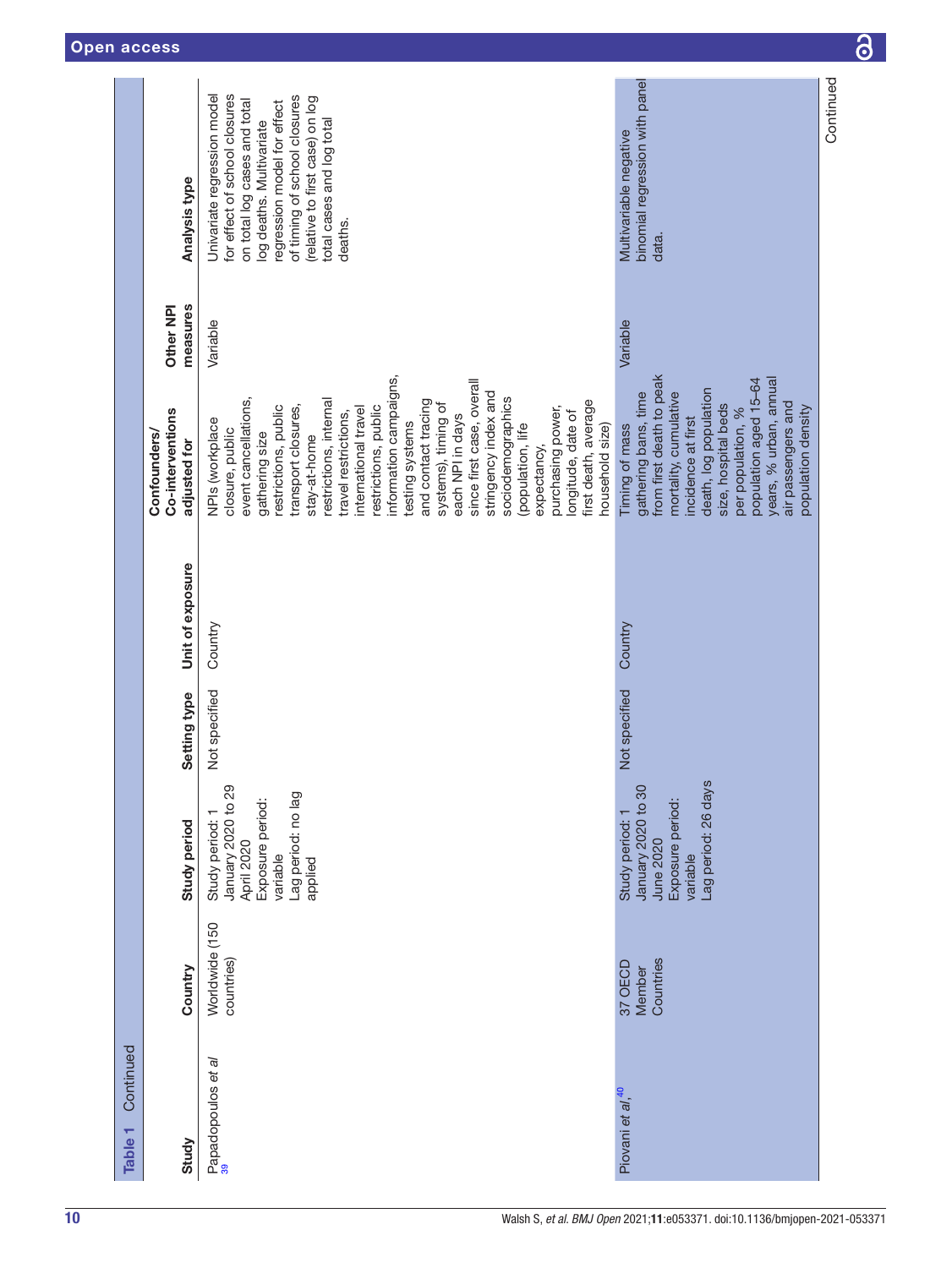| Continued<br>٣<br><b>Table</b> |                              |                                                                                                                                                     |               |                  |                                                                                                                                                                                                                                                                                                                                                                                                                                                                                                                                                                                                                                                 |                       |                                                                                                                                                                                                                                                  |
|--------------------------------|------------------------------|-----------------------------------------------------------------------------------------------------------------------------------------------------|---------------|------------------|-------------------------------------------------------------------------------------------------------------------------------------------------------------------------------------------------------------------------------------------------------------------------------------------------------------------------------------------------------------------------------------------------------------------------------------------------------------------------------------------------------------------------------------------------------------------------------------------------------------------------------------------------|-----------------------|--------------------------------------------------------------------------------------------------------------------------------------------------------------------------------------------------------------------------------------------------|
| Study                          | Country                      | Study period                                                                                                                                        | Setting type  | Unit of exposure | Co-interventions<br>Confounders/<br>adjusted for                                                                                                                                                                                                                                                                                                                                                                                                                                                                                                                                                                                                | measures<br>Other NPI | <b>Analysis type</b>                                                                                                                                                                                                                             |
| Rauscher<br><sup>42</sup>      | <b>ASU</b>                   | state's 100th death<br>until time of school<br>Study period: until<br>Exposure period:<br>Lag period: not<br>27 April 2020<br>specified<br>closures | Not specified | US state         | Population density,<br>number of schools,<br>were mandated or<br>school closures<br>enrolment, stay-<br>recommended<br>at-home order<br>date, whether<br>public school                                                                                                                                                                                                                                                                                                                                                                                                                                                                          | Variable              | measured on the log scale per<br>cumulative cases and deaths,<br>Regression analyses of time<br>between the state's 100th<br>cases and day of school<br>closures and the daily<br>100000 residents.                                              |
| Stokes et al                   | Worldwide (130<br>countries) | Lag period: up to 24<br>before first death;<br>and first 14 days<br>after first death<br>Exposure: time<br>days                                     | Not specified | Country          | adjusted for days since<br>movement restrictions,<br>measures (as a whole)<br>testing policy, contact<br>home orders, internal<br>international tourism,<br>NPI implementation,<br>governance, region,<br>workplace closures,<br>% over 65, % male,<br>hospital beds, GDP,<br>on school closures,<br>population density,<br>health expenditure,<br>An overall average<br>public event bans,<br>international travel<br>public information<br>derived from data<br>closures, stay-at-<br>campaigns. Also<br>timeliness of NPI<br>public transport<br>gathering bans,<br>restrictions and<br>life expectancy,<br>strictness and<br>tracing policy | Variable              | 0-24 days after the first death,<br>Multivariable linear regression<br>(including school closures) as<br>to estimate the effect of NPIs<br>lagged variables on the daily<br>mortality rate per 1 million<br>14-38 days after the first<br>death. |
|                                |                              |                                                                                                                                                     |               |                  |                                                                                                                                                                                                                                                                                                                                                                                                                                                                                                                                                                                                                                                 |                       | Continued                                                                                                                                                                                                                                        |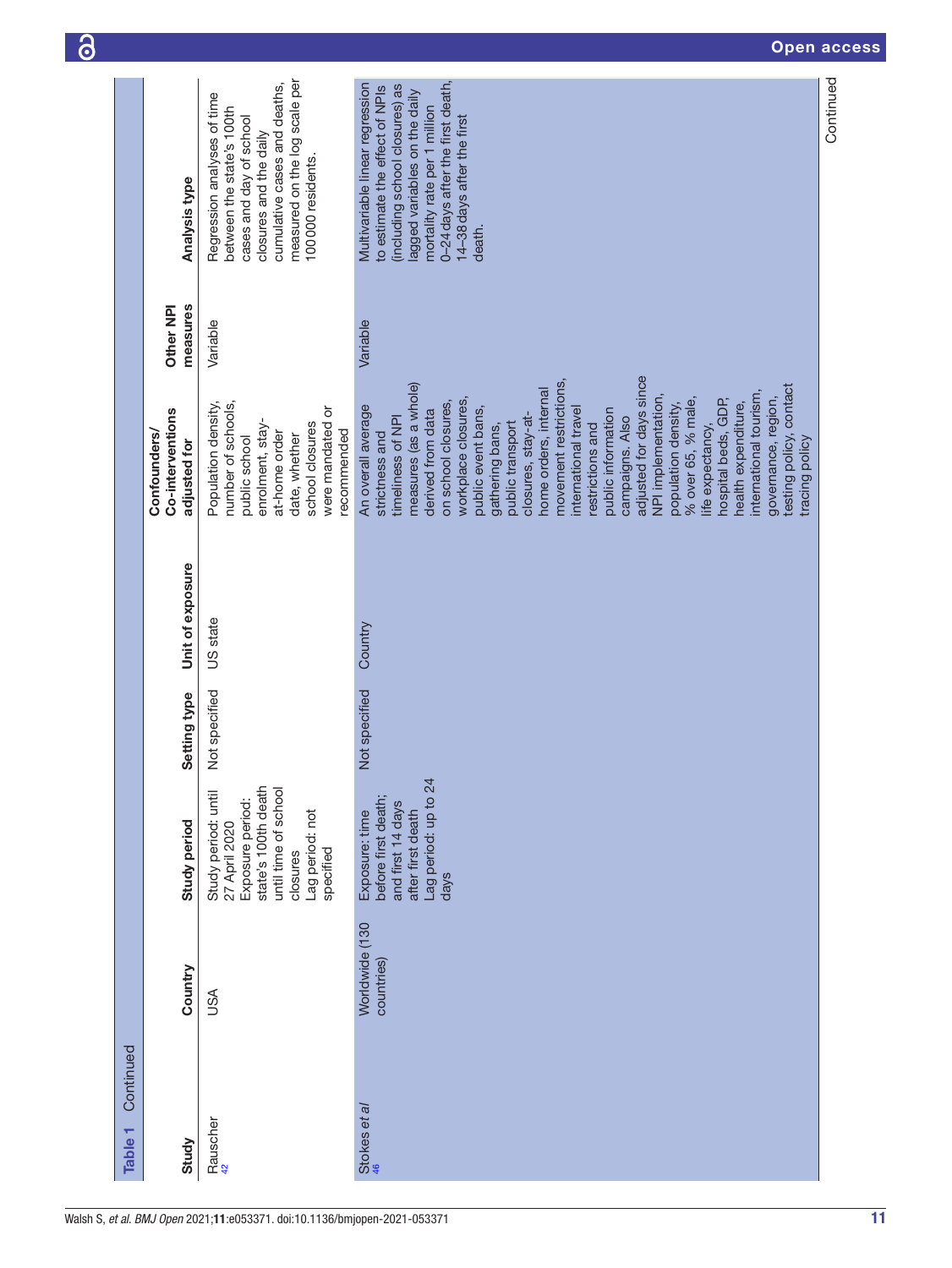|                    |                                     |                                                                                                                                                       |                                                                                                                                                                                                                                      |                                                                                                                                              | Continued |
|--------------------|-------------------------------------|-------------------------------------------------------------------------------------------------------------------------------------------------------|--------------------------------------------------------------------------------------------------------------------------------------------------------------------------------------------------------------------------------------|----------------------------------------------------------------------------------------------------------------------------------------------|-----------|
|                    |                                     | R for each cluster applying a<br>Bayesian mechanistic model<br>then developed a model of<br>counties into five clusters,<br>socioeconomically similar | models fitted to lab-confirmed<br>equations with autoregression<br>Mechanistic transmission<br>cases, applying lag times                                                                                                             | estimate mortality rate ratios<br>associated with each day of                                                                                |           |
|                    |                                     | to excess mortality data.<br>demographically and<br>Grouped together                                                                                  | from the literature. Used<br>generalised estimating                                                                                                                                                                                  | delaying school closure.<br>binomial regression to<br>Multivariable negative                                                                 |           |
|                    | <b>Analysis type</b>                |                                                                                                                                                       | of confounders.                                                                                                                                                                                                                      |                                                                                                                                              |           |
|                    |                                     |                                                                                                                                                       |                                                                                                                                                                                                                                      |                                                                                                                                              |           |
|                    |                                     |                                                                                                                                                       | school closures<br>implemented<br>Variable, but<br>before other                                                                                                                                                                      |                                                                                                                                              |           |
|                    | measures<br>Other NPI               | Variable                                                                                                                                              | measures<br>generally                                                                                                                                                                                                                | Variable                                                                                                                                     |           |
|                    |                                     |                                                                                                                                                       |                                                                                                                                                                                                                                      |                                                                                                                                              |           |
|                    | Co-interventions                    | mass gathering bans,<br>Stay-at-home orders,<br>restaurant closures,<br>hospitality and gym<br>guidelines, foreign<br>closures, federal               | eisure activity closure,<br>bans, medical service<br>face mask mandates,<br>nursing home visiting<br>stay-at-home orders,<br>characteristics, NPIs<br>previous week log R<br>daycare closures,<br>suspension) and<br>school closures | % black, % Hispanic,<br>geographical region<br>$%$ aged <18 years,<br>population density,<br>$%$ aged $>65$ years,<br>Population size,       |           |
|                    | <b>Confounders/</b><br>adjusted for | travel ban                                                                                                                                            | demographic<br>County-level                                                                                                                                                                                                          | % in poverty                                                                                                                                 |           |
|                    |                                     |                                                                                                                                                       |                                                                                                                                                                                                                                      |                                                                                                                                              |           |
|                    |                                     |                                                                                                                                                       |                                                                                                                                                                                                                                      |                                                                                                                                              |           |
|                    | Unit of exposure                    | US counties                                                                                                                                           | US counties                                                                                                                                                                                                                          | US state                                                                                                                                     |           |
|                    |                                     |                                                                                                                                                       |                                                                                                                                                                                                                                      |                                                                                                                                              |           |
|                    | Setting type                        | Not specified                                                                                                                                         | sloodos, pue<br>primary and<br>Early years,                                                                                                                                                                                          | Primary and                                                                                                                                  |           |
|                    |                                     |                                                                                                                                                       | secondary)<br>presumed                                                                                                                                                                                                               | secondary<br>schools                                                                                                                         |           |
|                    |                                     |                                                                                                                                                       |                                                                                                                                                                                                                                      | time (days) between                                                                                                                          |           |
|                    | <b>Study period</b>                 | Study period: until<br>Exposure period:<br>28 May 2020                                                                                                | January 2020 to 5<br>Exposure period:<br>Study period: 21                                                                                                                                                                            | January 2020 to 29<br>Exposure measure:<br>mortality): up to 28<br>death and school<br>Lag (exposure to<br>Study period: 21<br>10th COVID-19 |           |
|                    |                                     | variable                                                                                                                                              | June 2020<br>variable                                                                                                                                                                                                                | April 2020<br>closure<br>days                                                                                                                |           |
|                    |                                     |                                                                                                                                                       |                                                                                                                                                                                                                                      |                                                                                                                                              |           |
|                    | Country                             |                                                                                                                                                       |                                                                                                                                                                                                                                      |                                                                                                                                              |           |
|                    |                                     | SA                                                                                                                                                    | <b>USA</b>                                                                                                                                                                                                                           | USA                                                                                                                                          |           |
| Continued          |                                     |                                                                                                                                                       |                                                                                                                                                                                                                                      |                                                                                                                                              |           |
|                    |                                     |                                                                                                                                                       |                                                                                                                                                                                                                                      |                                                                                                                                              |           |
| Table <sub>1</sub> | Study                               | Wu et al                                                                                                                                              | Yang et al                                                                                                                                                                                                                           | Yehya et al                                                                                                                                  |           |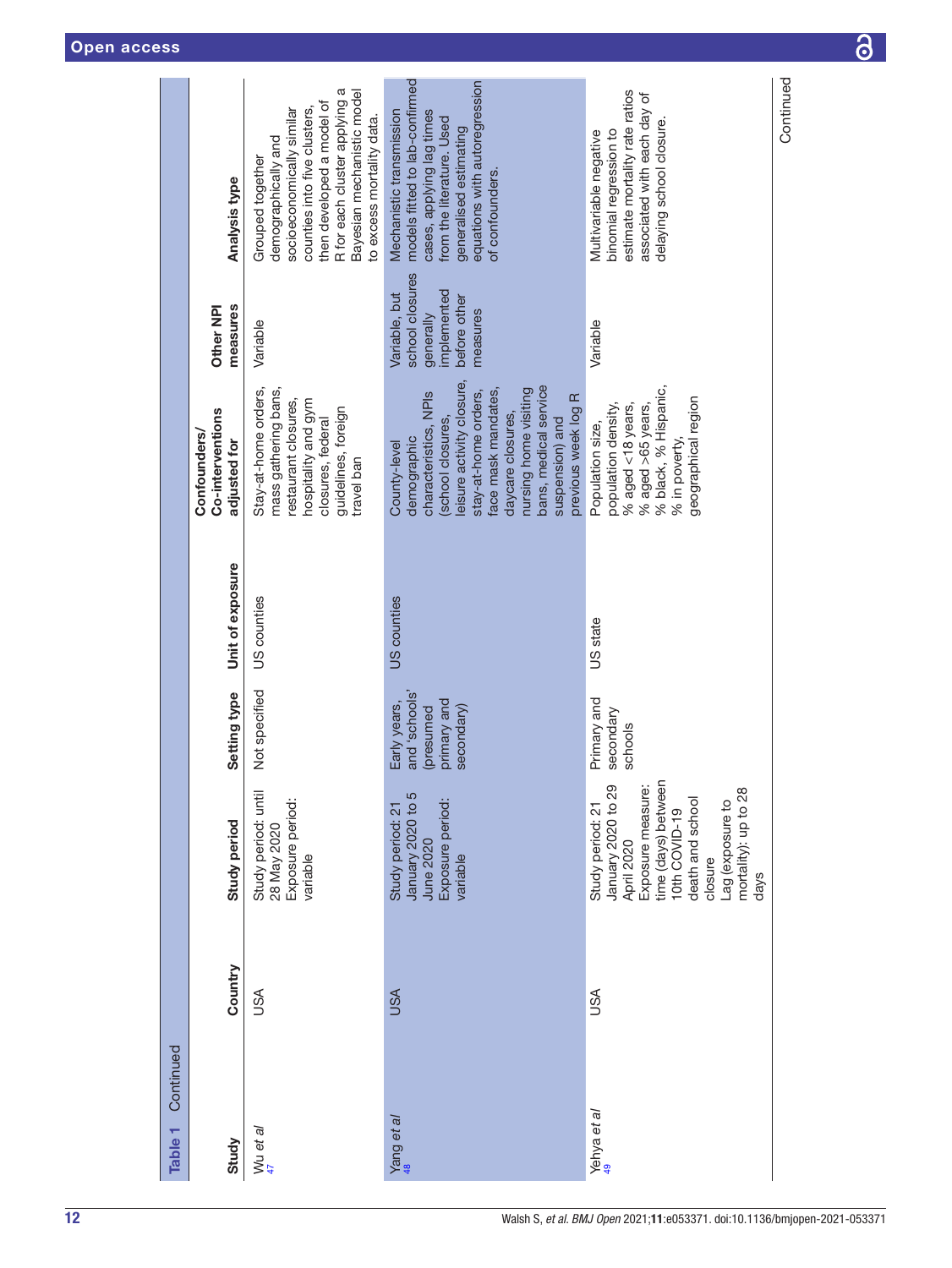| Continued<br>Table 1                                                                                                                   |                              |                                                                                                                                                                                                       |                                                     |                  |                                                                                                                                                                                                                                                                                                                           |                       |                                                                                                                                                                                                                                                                                                                                                                                              |
|----------------------------------------------------------------------------------------------------------------------------------------|------------------------------|-------------------------------------------------------------------------------------------------------------------------------------------------------------------------------------------------------|-----------------------------------------------------|------------------|---------------------------------------------------------------------------------------------------------------------------------------------------------------------------------------------------------------------------------------------------------------------------------------------------------------------------|-----------------------|----------------------------------------------------------------------------------------------------------------------------------------------------------------------------------------------------------------------------------------------------------------------------------------------------------------------------------------------------------------------------------------------|
| Study                                                                                                                                  | Country                      | Study period                                                                                                                                                                                          | Setting type                                        | Unit of exposure | Co-interventions<br><b>Confounders/</b><br>adjusted for                                                                                                                                                                                                                                                                   | measures<br>Other NPI | <b>Analysis type</b>                                                                                                                                                                                                                                                                                                                                                                         |
| Zeilinger et al                                                                                                                        | Worldwide (176<br>countries) | Study period: until<br>Exposure period:<br>17 August 2020<br>variable                                                                                                                                 | Not specified                                       | Country          | restrictions, lockdown);<br>population urban, GDP,<br>bans, social distancing<br>% population >65, %<br>NPIs (mass gathering<br>emergencies, border<br>day of the year, and<br>PM2.5 air pollution;<br>% exposed to high<br>closures, curfews,<br>cumulative case<br>days since 25th<br>rules, business<br>declaration of | Variable              | only the 90 days after the 25th<br>each country, before pooling<br>across countries. Including<br>learning model applied to<br>the estimated NPI effects<br>Non-parametric machine<br>cumulative case.                                                                                                                                                                                       |
| School closures-within-area before-after comparison studi-                                                                             |                              |                                                                                                                                                                                                       | $(5=0)$ es                                          |                  |                                                                                                                                                                                                                                                                                                                           |                       |                                                                                                                                                                                                                                                                                                                                                                                              |
| CoV-2 second wave in<br>association between<br>Gandini et al <sup>23</sup> 2021<br>schools and SARS-<br>No evidence of<br><b>Italy</b> | <b>Italy</b>                 | Closures in October<br>reopenings during<br>August 2020 to 2<br>Exposure period:<br>December 2020<br>variable. School<br>and Nobermber<br>Study period: 7<br>nvestigation<br>September.<br>Lag: under | primary and<br>Early years,<br>secondary<br>schools | Italian province | None specified                                                                                                                                                                                                                                                                                                            | Variable              | the 7-day posterior moment.<br>reclosed schools at different<br>parameters estimated using<br>epidemiological uncertainty.<br>Reported as the median for<br>and Bayesian methodology<br>provinces that reopened or<br>in Italy (serial interval 6.6)<br>from data on new cases,<br>Compared neighbouring<br>data from the first wave<br>Created a model of R<br>to account for the<br>times. |
| Iwata et al<br><sup>29</sup>                                                                                                           | Japan                        | January 2020 to 31<br>Exposure date: 29<br>-ag period: 9 days<br>Study period: 27<br>February 2020<br>March 2020                                                                                      | Primary and<br>secondary<br>schools                 | Country          | None specified                                                                                                                                                                                                                                                                                                            | Not specified         | closures on the incidence rate<br>Time series analysis using<br>estimate effect of school<br>Bayesian inference to<br>of COVID-19.                                                                                                                                                                                                                                                           |
|                                                                                                                                        |                              |                                                                                                                                                                                                       |                                                     |                  |                                                                                                                                                                                                                                                                                                                           |                       | Continued                                                                                                                                                                                                                                                                                                                                                                                    |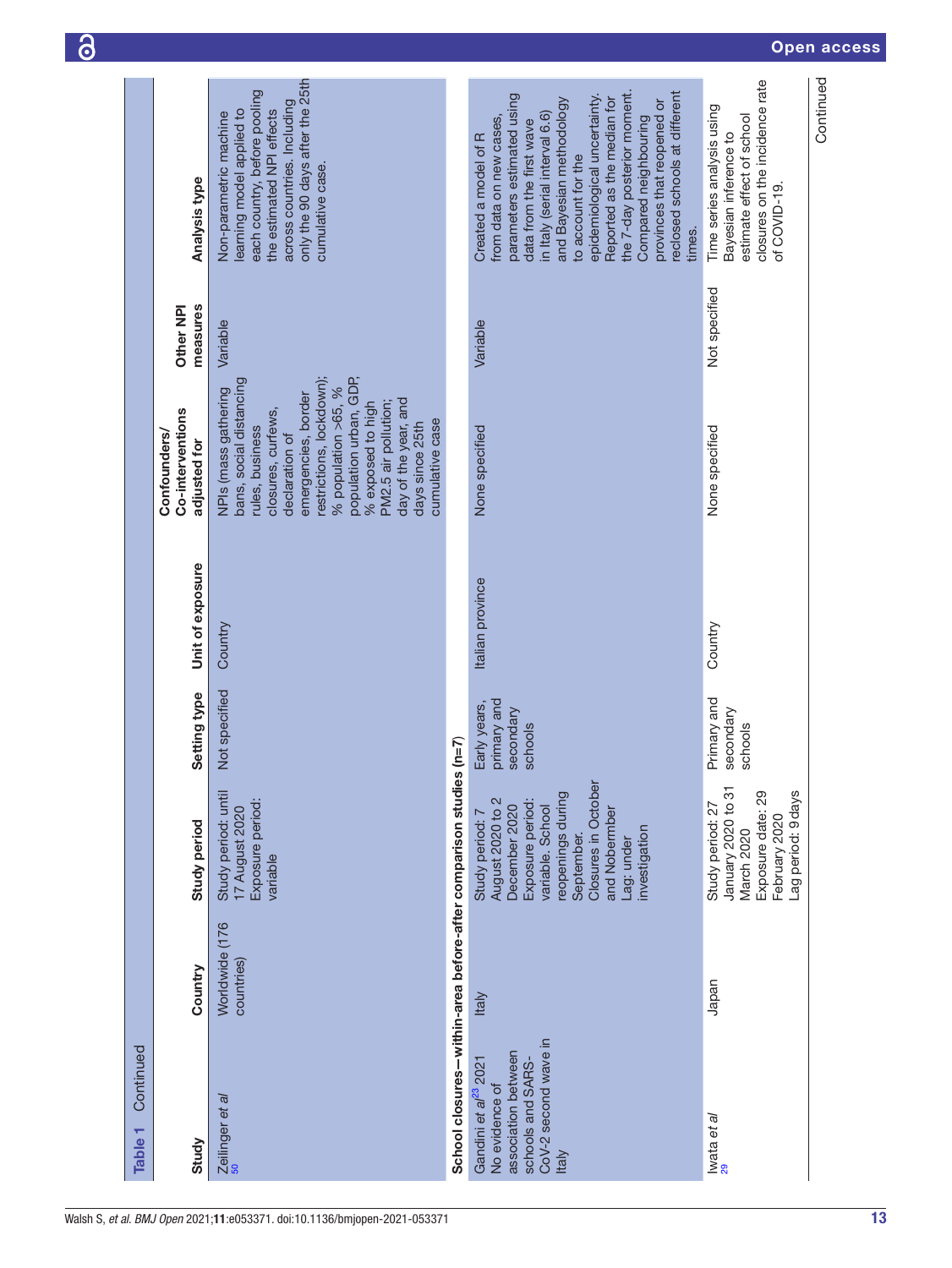| Continued<br>Table 1                      |             |                                                                                                                                                                                                     |                                     |                  |                                                                                                                                                                                                                                                                                                                                                                                                                                                                                                                    |                                                                                                                                                                                                                                       |                                                                                                                                                                                                                                                                                                  |
|-------------------------------------------|-------------|-----------------------------------------------------------------------------------------------------------------------------------------------------------------------------------------------------|-------------------------------------|------------------|--------------------------------------------------------------------------------------------------------------------------------------------------------------------------------------------------------------------------------------------------------------------------------------------------------------------------------------------------------------------------------------------------------------------------------------------------------------------------------------------------------------------|---------------------------------------------------------------------------------------------------------------------------------------------------------------------------------------------------------------------------------------|--------------------------------------------------------------------------------------------------------------------------------------------------------------------------------------------------------------------------------------------------------------------------------------------------|
| Study                                     | Country     | Study period                                                                                                                                                                                        | Setting type                        | Unit of exposure | Co-interventions<br>Confounders/<br>adjusted for                                                                                                                                                                                                                                                                                                                                                                                                                                                                   | measures<br>Other NPI                                                                                                                                                                                                                 | Analysis type                                                                                                                                                                                                                                                                                    |
| Matzinger and Skinner                     | <b>USA</b>  | Tennessee), 6 March<br>under investigation<br>6 March 2020 to 1<br>2020 (Mississippi)<br>Exposure date:<br>2020 (Georgia,<br>Study period:<br>Lag period:<br><b>May 2020</b><br>14 March            | Primary and<br>secondary<br>schools | US state         | None specified                                                                                                                                                                                                                                                                                                                                                                                                                                                                                                     | Not specified                                                                                                                                                                                                                         | using segmented regression<br>cases, hospitalisations and<br>cases, hospitalisations and<br>to analyse changes in the<br>deaths by plotting log <sub>2</sub> of<br>trends in response to NPI<br>deaths against time, and<br>the doubling time of new<br>Calculated changes to<br>implementation. |
| Neidhofer and Neidhofer Argentina, Italy, | South Korea | Lag period: analysis<br>Argentina 16 March<br>postschool closure<br>Italy 4 March 2020<br>Study period: not<br>South Korea not<br>Exposure date:<br>up to 18 days<br>specified<br>specified<br>2020 | Not specified                       | Country          | density, median age, %<br>retrieved from Google<br>counterfactual, based<br>aged >65 years, GDP<br>and mobility patterns<br>on most comparable<br>health expenditures,<br>population size and<br>zero, growth rate of<br>reported COVID-19<br>reported COVID-19<br>per capita, hospital<br>average number of<br>cases with respect<br>inhabitants, public<br>Indirectly adjusted<br>for in derivation of<br>deaths before day<br>beds per 100000<br>to the day before<br><b>Mobility Reports</b><br>countries for: | interventions in<br>flights, contact<br>tracing, public<br>public events,<br>place in each<br>restriction of<br>international<br>unspecified<br>information<br>banning of<br>campaign.<br>countries:<br>All three<br>country<br>Other | comparable countries that<br>comparison to a synthetic<br>the epidemic curves from<br>estimate the % reduction<br>control unit (derived from<br>Difference-in-differences<br>the weighted average of<br>closed schools later), to<br>in deaths in the 18 days<br>postschool closure.             |
|                                           |             |                                                                                                                                                                                                     |                                     |                  |                                                                                                                                                                                                                                                                                                                                                                                                                                                                                                                    |                                                                                                                                                                                                                                       | Continued                                                                                                                                                                                                                                                                                        |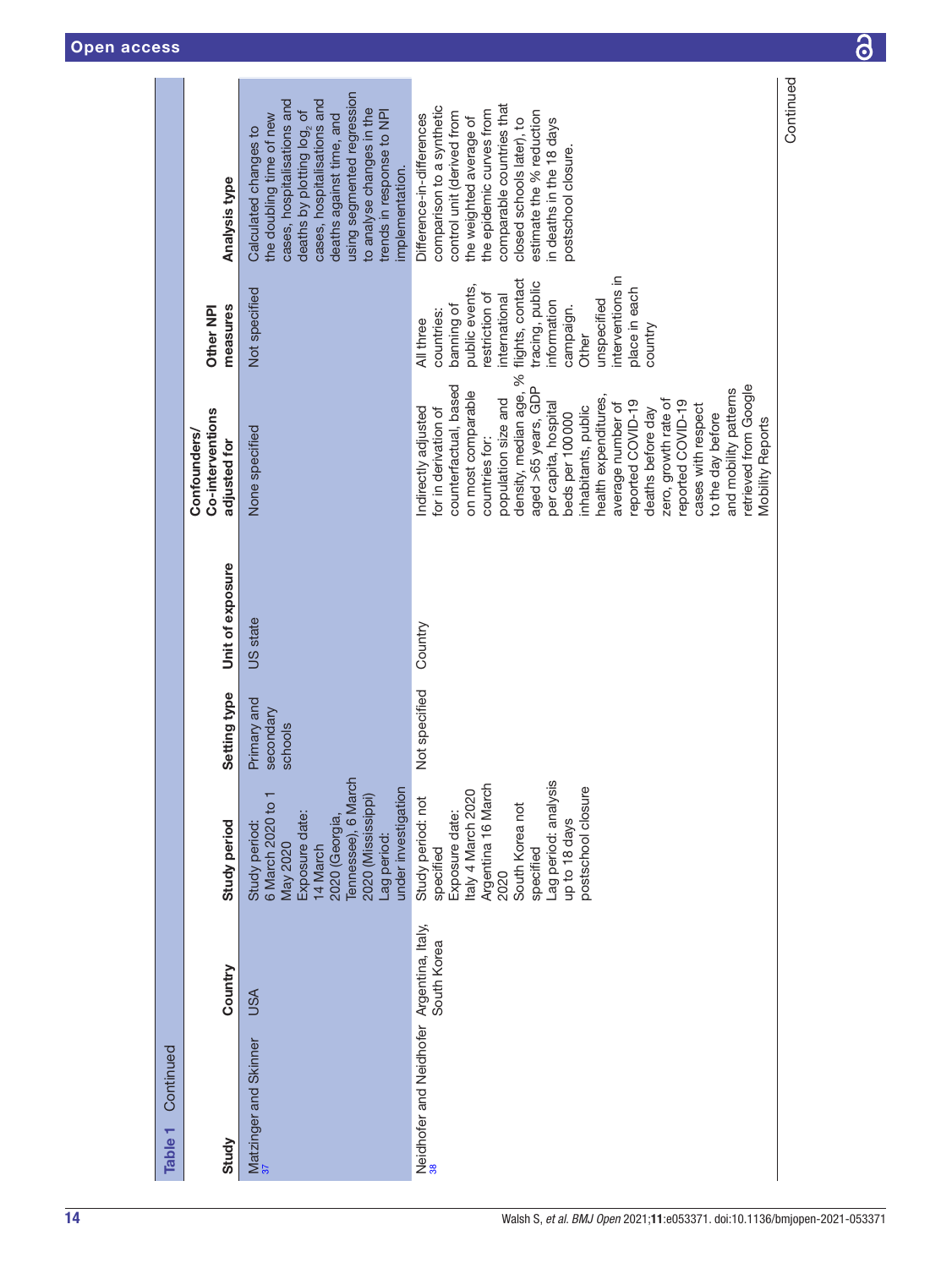| Table 1 Continued |                                          |                                                                                                          |                                                  |                       |                                                                                                                                                                                                                                                                                     |                       |                                                                                                                                            |
|-------------------|------------------------------------------|----------------------------------------------------------------------------------------------------------|--------------------------------------------------|-----------------------|-------------------------------------------------------------------------------------------------------------------------------------------------------------------------------------------------------------------------------------------------------------------------------------|-----------------------|--------------------------------------------------------------------------------------------------------------------------------------------|
| Study             | Country                                  | Study period                                                                                             | Setting type                                     | Unit of exposure      | Co-interventions<br>Confounders/<br>adjusted for                                                                                                                                                                                                                                    | measures<br>Other NPI | Analysis type                                                                                                                              |
| Shah et al        | Belgium, Italy,<br>Australia,<br>UK, USA | February 2020 to 30<br>Lag period: 6 weeks<br>Exposure period:<br>Study period:<br>June 2020<br>variable | Not specified                                    | Country               | Other NPIs (workplace Not specified<br>stay-at-home orders,<br>restrictions on mass<br>event cancellations,<br>internal movement<br>mobility data from<br>gatherings, public<br>transport closure,<br>restrictions) and<br>closures, public<br>Apple                                |                       | estimate the effect of NPIs on<br>mortality (outcome measure<br>Poisson regression to<br>not fully explained).                             |
| Sruthi et al      | Switzerland                              | March 2020 to 13<br>September 2020<br>Study period: 9                                                    | schools used<br>as exposure<br>Secondary<br>date | Swiss Canton (region) | nightclubs, restaurants<br>with and without mask<br>stratified by Cantons<br>of hotel rooms within<br>the Canton. Results<br>mandates. Number<br>mandates in place<br>hairdressers, bars,<br>restrictions. Mask<br>within secondary<br>and retail. Travel<br>Closures of<br>schools | Variable              | Artificial intelligence model<br>estimated exclusively from<br>of individual NPIs on Rt. R<br>to disentangle the effect<br>incidence data. |
|                   |                                          |                                                                                                          |                                                  |                       |                                                                                                                                                                                                                                                                                     |                       | Continued                                                                                                                                  |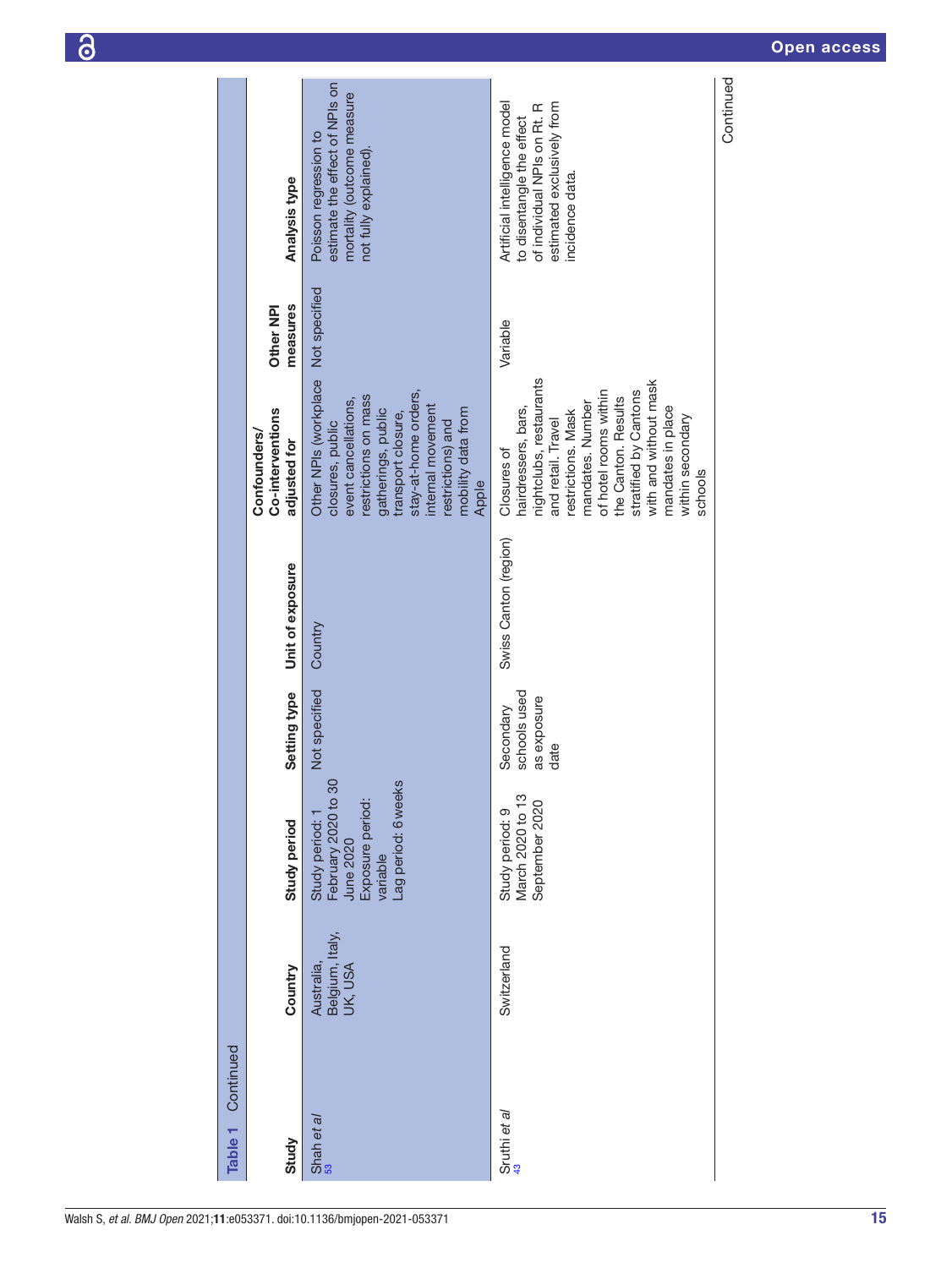| Table 1 Continued |          |                                                                                                                                                                                             |                                                     |                                                                                                        |                                                                                                               |                       |                                                                                                                                                                                                                                                                                                                                                                                                                                                                                                                                                                                                                                                                                                                       |
|-------------------|----------|---------------------------------------------------------------------------------------------------------------------------------------------------------------------------------------------|-----------------------------------------------------|--------------------------------------------------------------------------------------------------------|---------------------------------------------------------------------------------------------------------------|-----------------------|-----------------------------------------------------------------------------------------------------------------------------------------------------------------------------------------------------------------------------------------------------------------------------------------------------------------------------------------------------------------------------------------------------------------------------------------------------------------------------------------------------------------------------------------------------------------------------------------------------------------------------------------------------------------------------------------------------------------------|
| Study             | Country  | Study period                                                                                                                                                                                | Setting type                                        | Unit of exposure                                                                                       | Co-interventions<br>Confounders/<br>adjusted for                                                              | measures<br>Other NPI | Analysis type                                                                                                                                                                                                                                                                                                                                                                                                                                                                                                                                                                                                                                                                                                         |
| Stage et al<br>44 | Denmark, | staggered, from late<br>April to mid-May<br>Reopening dates:<br>Germany, Norway March-June 2020<br>Lag period: under<br>Around 16 March<br>Closure dates:<br>Study period:<br>2020<br>study | primary and<br>Early years,<br>secondary<br>schools | Country                                                                                                | and changes to testing<br>timing of other NPIs,<br>None specified but<br>capacity outlined<br>within analysis | Variable              | with canonical link and default<br>data, and where the deviation<br>simulation using an epidemic<br>dates measured as a change<br>regression model. Response<br>model fitted by Approximate<br>a Poisson Gaussian process<br>via a General Additive Model<br>thin plate regression splines.<br>of restrictions, estimating an<br>using a quasi-Poisson family<br>Bayesian Computation, with<br>75th centile of the modelled<br>intervention, exceeding the<br>counterfactual unmitigated<br>change for each loosening<br>persists for at least 5 days.<br>instantaneous growth rate<br>in growth rate occurring<br>Reopening: growth rate<br>at least 5 days after the<br>data compared against<br>Closures: observed |
|                   |          |                                                                                                                                                                                             |                                                     | School closures-pooled multiple-area comparisons of interventions in place at a fixed time point (n=3) |                                                                                                               |                       |                                                                                                                                                                                                                                                                                                                                                                                                                                                                                                                                                                                                                                                                                                                       |
|                   |          |                                                                                                                                                                                             |                                                     |                                                                                                        |                                                                                                               |                       | Continued                                                                                                                                                                                                                                                                                                                                                                                                                                                                                                                                                                                                                                                                                                             |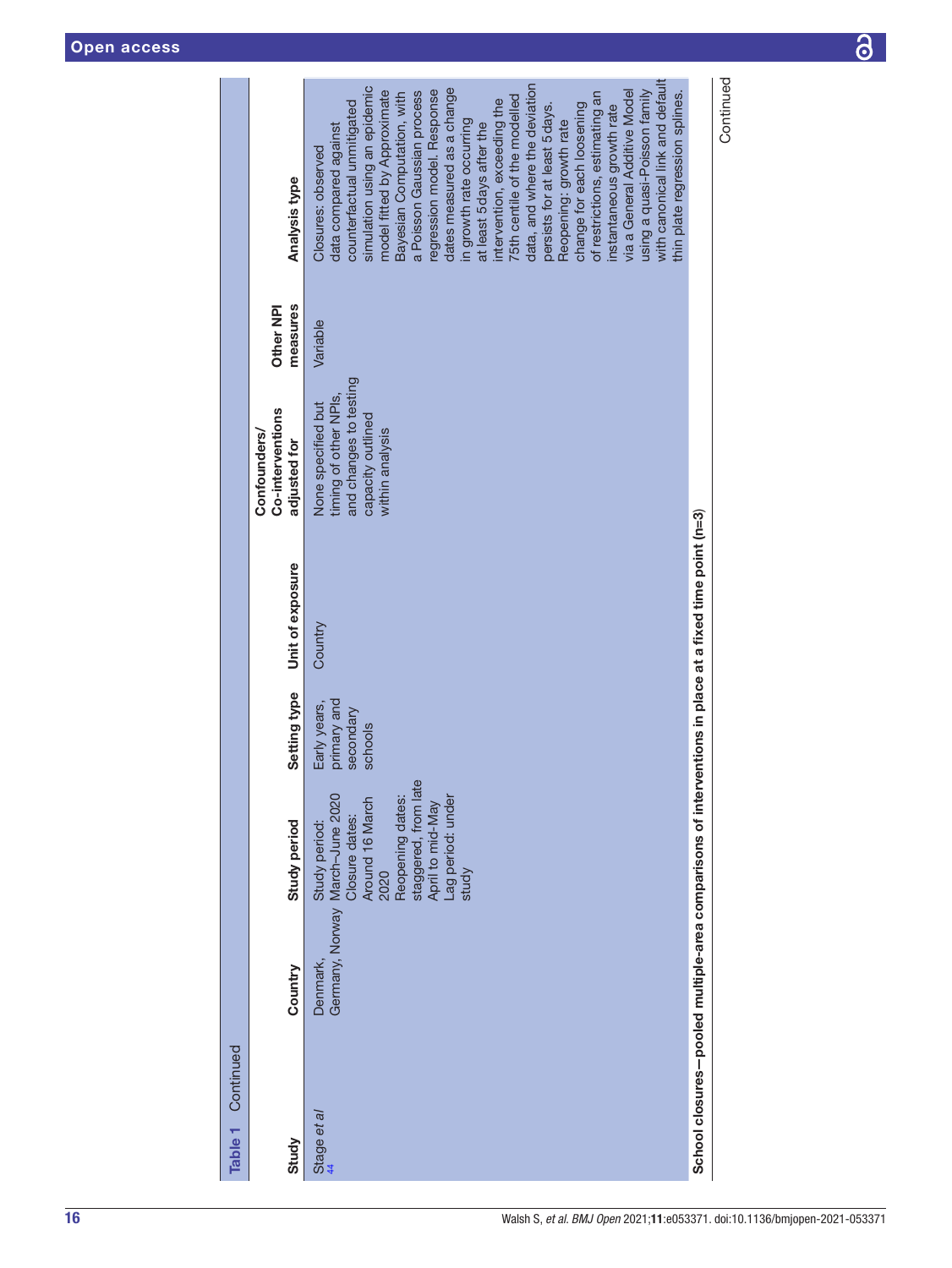|                    |                                                  | the incidence rate (measured<br>estimate the effect of school                                                                                                                                                                                                                                                                                                                                                                                  | with an r>0.3 into generalised<br>and adding in only those that<br>the best correlated variables                                                                                                          |
|--------------------|--------------------------------------------------|------------------------------------------------------------------------------------------------------------------------------------------------------------------------------------------------------------------------------------------------------------------------------------------------------------------------------------------------------------------------------------------------------------------------------------------------|-----------------------------------------------------------------------------------------------------------------------------------------------------------------------------------------------------------|
|                    | Analysis type                                    | closures on the changes to<br>March 2020, for each area).<br>dividing cumulative cases<br>Weighted random-effects<br>as the ratio of rate ratios,<br>cumulative cases until 21<br>up to 28 March 2020, by<br>regression analysis to                                                                                                                                                                                                            | variables and cases/deaths<br>between multiple individual<br>First examined correlations<br>linear models, starting with<br>in non-parametric analysis.<br>Then incorporated those<br>improved model fit. |
|                    | measures<br>Other NPI                            | Variable                                                                                                                                                                                                                                                                                                                                                                                                                                       | Variable                                                                                                                                                                                                  |
|                    | Co-interventions<br>Confounders/<br>adjusted for | epidemic, geogrpahical<br>passengers per capita,<br>an already established<br>geopolitical area with<br>GDP, life expectancy,<br>closest distance to a<br>factors (temperature,<br>expenditure as % of<br>region) and climatic<br>density), geography<br>$%$ aged $\geq$ 65 years,<br>Vulnerability Index,<br>Infectious Disease<br>urban population<br>factors (GDP per<br>Country-specific<br>capita, health<br>factors (flight<br>humidity) | Days of pandemic, life<br>expectancy, smoking<br>prevalence                                                                                                                                               |
|                    | Unit of exposure                                 | Country                                                                                                                                                                                                                                                                                                                                                                                                                                        | Country                                                                                                                                                                                                   |
|                    | Setting type                                     | Not specified                                                                                                                                                                                                                                                                                                                                                                                                                                  | Not specified                                                                                                                                                                                             |
|                    | Study period                                     | Until 28 March 2020<br>Exposure date: 11<br>Study period:<br>March 2020<br>Lag period:<br>10 days                                                                                                                                                                                                                                                                                                                                              | cut-off 15 May 2020<br>Study period: until<br>Lag period: no lag<br>Exposure period:<br>15 May 2020<br>applied                                                                                            |
|                    | Country                                          | Worldwide (144<br>countries)                                                                                                                                                                                                                                                                                                                                                                                                                   | India, Iran, Japan<br>countries, Brazil,<br>Canada, China,<br>34 European<br>and USA                                                                                                                      |
| Continued          |                                                  |                                                                                                                                                                                                                                                                                                                                                                                                                                                | Walach and Hockertz                                                                                                                                                                                       |
| Table <sub>1</sub> | Study                                            | $\frac{1}{31}$ uni et al                                                                                                                                                                                                                                                                                                                                                                                                                       |                                                                                                                                                                                                           |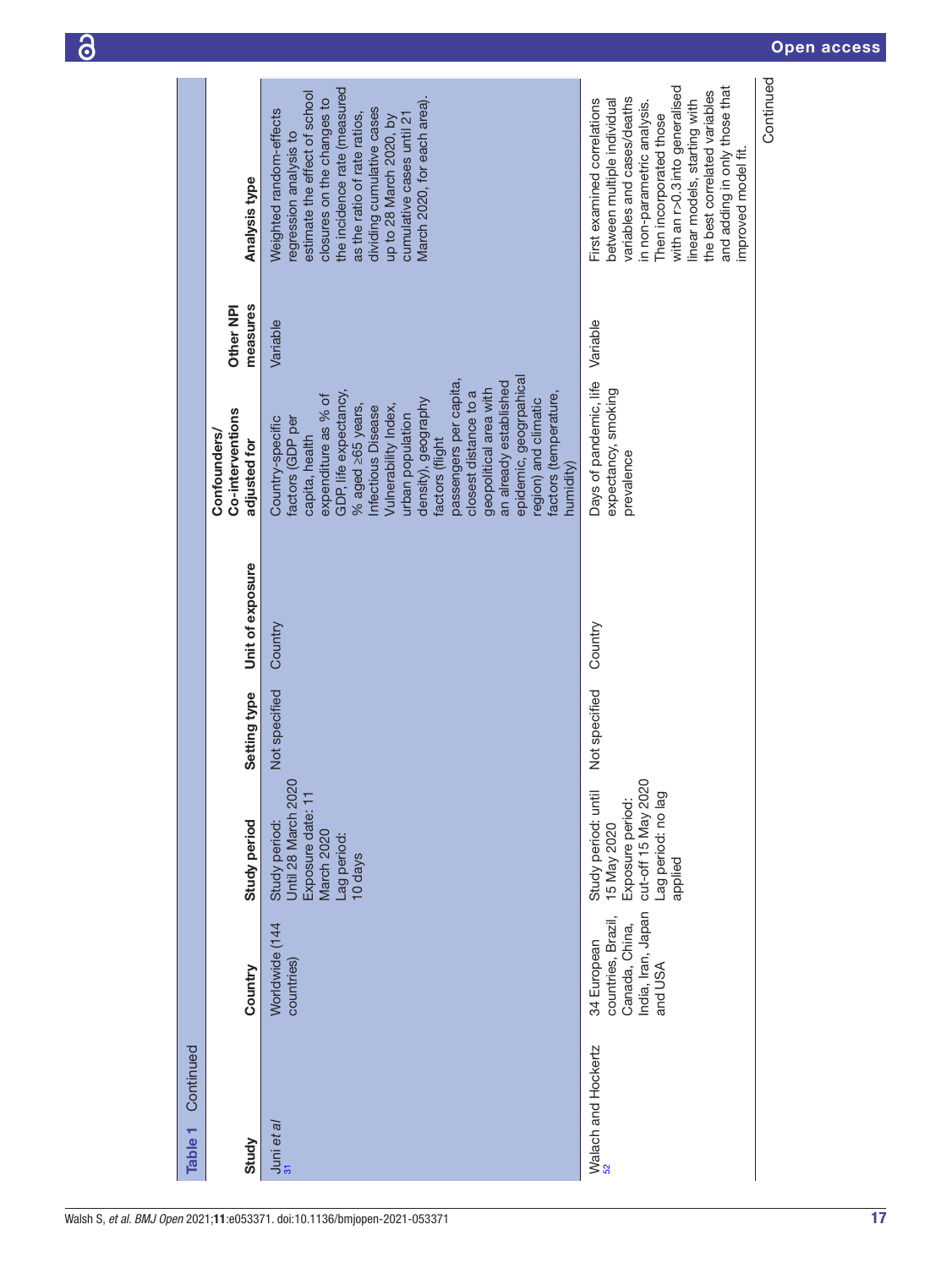| Continued<br>Table 1             |                              |                                                                                                                                                                                  |                                                                                                                |                                          |                                                                                                                                                                                                                                                                                                          |                       |                                                                                                                                                                      |
|----------------------------------|------------------------------|----------------------------------------------------------------------------------------------------------------------------------------------------------------------------------|----------------------------------------------------------------------------------------------------------------|------------------------------------------|----------------------------------------------------------------------------------------------------------------------------------------------------------------------------------------------------------------------------------------------------------------------------------------------------------|-----------------------|----------------------------------------------------------------------------------------------------------------------------------------------------------------------|
| Study                            | Country                      | <b>Study period</b>                                                                                                                                                              | Setting type                                                                                                   | Unit of exposure                         | Co-interventions<br><b>Confounders/</b><br>adjusted for                                                                                                                                                                                                                                                  | measures<br>Other NPI | Analysis type                                                                                                                                                        |
| Wong et al                       | Worldwide (139<br>countries) | Lag period: 14 days<br>15 April 2020 to 30<br>Exposure cut-off<br>Analysis period:<br>date: 31 March<br>April 2020<br>2020                                                       | Not specified                                                                                                  | Country                                  | restrictions on internal<br>gathering size, public<br>stay-at-home orders,<br>event cancellation,<br>international travel,<br>population density<br>public information<br>campaigns), GDP,<br>transport closure,<br>Stringency index<br>movement and<br>closure, public<br>restrictions on<br>(workplace | Variable              | Multivariable linear regression<br>school closures on the rate<br>of increase in cumulative<br>to estimate the effect of<br>incidence of COVID-19.                   |
| School reopening studies (n=11)  |                              |                                                                                                                                                                                  |                                                                                                                |                                          |                                                                                                                                                                                                                                                                                                          |                       |                                                                                                                                                                      |
| Beesley<br><sup>16</sup>         | Worldwide (24<br>countries)  | ┯<br>Study period: until<br>Lag period: under<br>September 2020<br>Exposure date:<br>investigation<br>variable                                                                   | reopened first<br>schools were<br>Netherlands<br>noted that<br>but in the<br>Mostly all<br>schools,<br>primary | Country                                  | None                                                                                                                                                                                                                                                                                                     | Not specified         | rolling average of new cases.<br>Naked eye analysis of 7-day                                                                                                         |
| Ehrhardt et al                   | Germany                      | February 2020 to 4<br>school closures 17<br>Staggered school<br>Exposure period:<br>reopening 4 May<br>Study period: 25<br>2020 to 29 June<br>August 20202<br>March 2020<br>2020 | primary and<br>Early years<br>secondary<br>settings,<br>schools                                                | Baden-Wurttemberg<br>(region of Germany) | None specified                                                                                                                                                                                                                                                                                           | Not specified         | cases in Baden-Wurttemberg<br>August 2020 with key school<br>Presentation of an epidemic<br>from 25 February 2020 to 7<br>curve showing daily new<br>dates labelled. |
| Gandini et al <sup>23</sup>      |                              | See description in school closure section above                                                                                                                                  |                                                                                                                |                                          |                                                                                                                                                                                                                                                                                                          |                       |                                                                                                                                                                      |
| Garchitorena et al <sup>24</sup> |                              | See description in school closure section above                                                                                                                                  |                                                                                                                |                                          |                                                                                                                                                                                                                                                                                                          |                       |                                                                                                                                                                      |
|                                  |                              |                                                                                                                                                                                  |                                                                                                                |                                          |                                                                                                                                                                                                                                                                                                          |                       | Continued                                                                                                                                                            |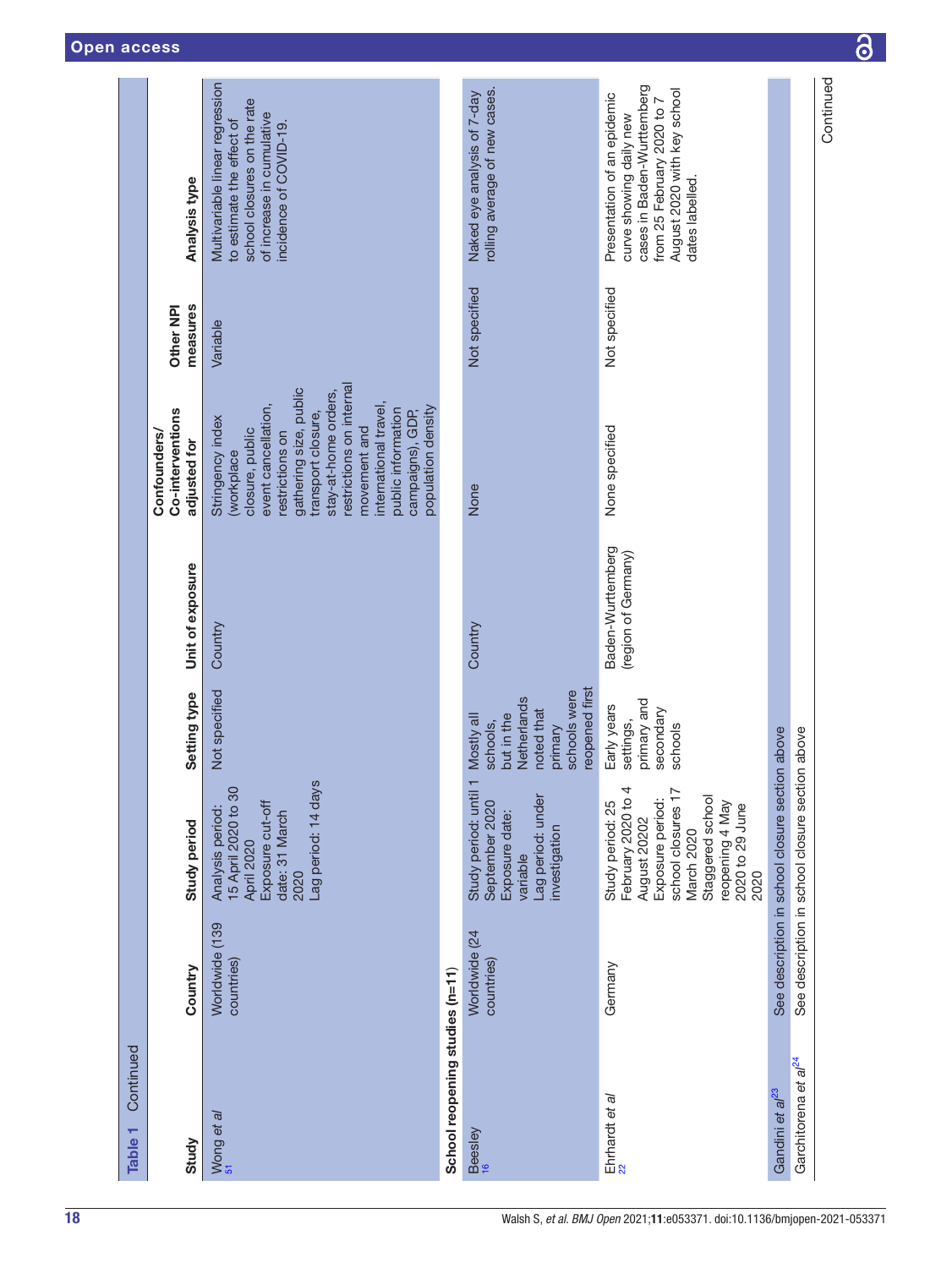| Continued<br>Table <sub>1</sub>  |            |                                                                                                                              |                                     |                   |                                                                                                                                                                                                                                                                                                   |                                                                                                                                                                                     |                                                                                                                                                                                                                                                                                                                          |
|----------------------------------|------------|------------------------------------------------------------------------------------------------------------------------------|-------------------------------------|-------------------|---------------------------------------------------------------------------------------------------------------------------------------------------------------------------------------------------------------------------------------------------------------------------------------------------|-------------------------------------------------------------------------------------------------------------------------------------------------------------------------------------|--------------------------------------------------------------------------------------------------------------------------------------------------------------------------------------------------------------------------------------------------------------------------------------------------------------------------|
| Study                            | Country    | Study period                                                                                                                 | Setting type                        | Unit of exposure  | Co-interventions<br><b>Confounders/</b><br>adjusted for                                                                                                                                                                                                                                           | measures<br>Other NPI                                                                                                                                                               | Analysis type                                                                                                                                                                                                                                                                                                            |
| Harris et al <sup>25</sup>       | <b>USA</b> | January-October<br>Exposure period:<br>Study period:<br>Lag period:<br>1-2 weeks<br>variable<br>2020                         | Not specified                       | US counties       | non-essential business<br>resumption of religious<br>closures, non-essential<br>gatherings), with state,<br>restaurant reopenings,<br>(stay-at-home orders,<br>county and calendar<br>mask mandates and<br>business reopening,<br>restaurant closures,<br>week fixed effects<br>Adjusted for NPIs | Variable                                                                                                                                                                            | inpatient hospitalisations with<br>COVID-19-related symptoms<br>person teaching only 1) with<br>propensity score matching<br>diagnoses of COVID-19 or<br>comparing exposure data<br>Difference-in-differences<br>codified as: virtual only<br>event study model with<br>0, hybrid model 0.5, in-<br>from insurance data. |
| Ingelbeen et a/<br><sup>27</sup> | Belgium    | August 2020 to 30<br>Lag period: no lag<br>September 2020<br>Exposure date: 1<br>November 2020<br>Study period: 1<br>applied | Primary and<br>secondary<br>schools | Brussels, Belgium | None specified                                                                                                                                                                                                                                                                                    | estaurants and<br>way from June,<br>sports facilities<br>been reopened<br>permitted from<br>contacts were<br>and five close<br>had already<br>in a limited<br>Cafes,<br><b>Suut</b> | system. Also used the contact<br>age-specific trends in cases/<br>the national contact tracing<br>Plotted R using data from<br>contacts following school<br>tracing data to examine<br>reopenings.                                                                                                                       |
| Isphording et al                 | Germany    | Study period: 1 July<br>2020 to 5 October<br>Exposure period:<br>variable<br>2020                                            | Not specified                       | German counties   | German mobile phone<br>mobility reports. Fixed<br>effects used to control<br>company which have<br>Adjusted for mobility<br>data on one-third of<br>data from a private<br>users, and Google<br>for demographic<br>differences                                                                    | Not specified                                                                                                                                                                       | between counties that reopen<br>Regression model comparing<br>that have not yet reopened<br>reopening to 3 weeks after.<br>data from 2 weeks before<br>schools after the summer<br>holidays, with counties<br>changes in new cases<br>schools. Considered                                                                |
| $Li$ et a $/$ <sup>35</sup>      |            | See description in school closure section above                                                                              |                                     |                   |                                                                                                                                                                                                                                                                                                   |                                                                                                                                                                                     |                                                                                                                                                                                                                                                                                                                          |
| Sruthi et al <sup>43</sup>       |            | See description in school closure section above                                                                              |                                     |                   |                                                                                                                                                                                                                                                                                                   |                                                                                                                                                                                     |                                                                                                                                                                                                                                                                                                                          |
|                                  |            |                                                                                                                              |                                     |                   |                                                                                                                                                                                                                                                                                                   |                                                                                                                                                                                     | Continued                                                                                                                                                                                                                                                                                                                |

 $\partial$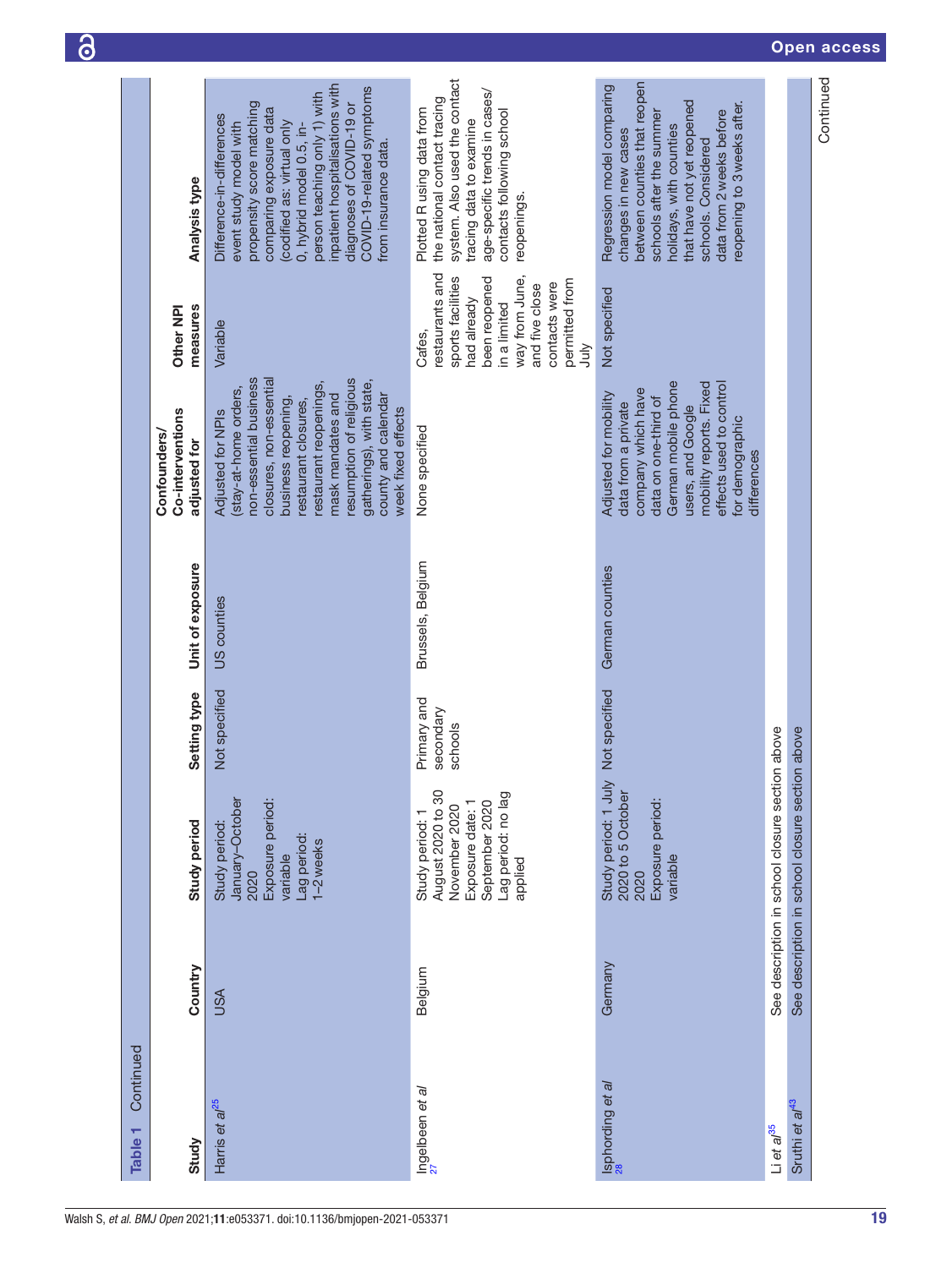| Continued<br>Table <sub>1</sub> |                          |                                                                                                                                             |               |                                                                                                                         |                                                                                                                                                                                                                                |                       |                                                                                                                                                                                                                                                                                                            |
|---------------------------------|--------------------------|---------------------------------------------------------------------------------------------------------------------------------------------|---------------|-------------------------------------------------------------------------------------------------------------------------|--------------------------------------------------------------------------------------------------------------------------------------------------------------------------------------------------------------------------------|-----------------------|------------------------------------------------------------------------------------------------------------------------------------------------------------------------------------------------------------------------------------------------------------------------------------------------------------|
| Study                           | Country                  | <b>Study period</b>                                                                                                                         | Setting type  | Unit of exposure                                                                                                        | Co-interventions<br>Confounders/<br>adjusted for                                                                                                                                                                               | measures<br>Other NPI | <b>Analysis type</b>                                                                                                                                                                                                                                                                                       |
| Stein-Zamir e <i>t al</i>       | Germany                  | Study period: 1 July Not specified<br>2020 to 5 October<br>Exposure period:<br>variable<br>2020                                             |               | German counties                                                                                                         | German mobile phone<br>mobility reports. Fixed<br>effects used to control<br>company which have<br>Adjusted for mobility<br>data on one-third of<br>data from a private<br>users, and Google<br>for demographic<br>differences | Not specified         | between counties that reopen<br>Regression model comparing<br>that have not yet reopened<br>reopening to 3 weeks after.<br>schools after the summer<br>data from 2 weeks before<br>holidays, with counties<br>changes in new cases<br>schools. Considered                                                  |
| Stage et al <sup>44</sup>       |                          | See description in school closure section above                                                                                             |               |                                                                                                                         |                                                                                                                                                                                                                                |                       |                                                                                                                                                                                                                                                                                                            |
| School holiday studies (n=3)    |                          |                                                                                                                                             |               |                                                                                                                         |                                                                                                                                                                                                                                |                       |                                                                                                                                                                                                                                                                                                            |
| Beesley <sup>16</sup>           |                          | See description in school reopening section above                                                                                           |               |                                                                                                                         |                                                                                                                                                                                                                                |                       |                                                                                                                                                                                                                                                                                                            |
| Bjork et al                     | 11 European<br>countries | $\subseteq$<br>February 2020 to 8<br>Exposure period: 1<br>Study period: 30<br>March 2020 to 7<br>ag period: n/a<br>March 2020<br>June 2020 | Not specified | Region                                                                                                                  | Population density, age Variable<br>distribution, country                                                                                                                                                                      |                       | comparing timing of February/<br>March half-term with excess<br>squares linear regression<br>2015-2019 data for each<br>mortality (compared with<br>Variance-weighted least<br>egion).                                                                                                                     |
| Pluemper and Neumayer Germany   |                          | Exposure period:<br>September 2020<br>Study period: 10<br>June 2020 to 23<br>variable                                                       | Not specified | Outcome data: district<br>School holiday timing:<br>state $(n=16)$<br>$(n=401)$                                         | income and proportion<br>of residents who are<br>Average taxable<br>foreigners                                                                                                                                                 | Not specified         | dependent variable to account<br>Multivariable regression model<br>to account for for interdistrict<br>afterwards, with fixed effects<br>rate 2 weeks before summer<br>comparing incident growth<br>differences, and a lagged<br>for background natioinal<br>holidays up to 2 weeks<br>trends in the data. |
|                                 |                          |                                                                                                                                             |               | n/a, not available; NPI, non-pharmaceutical intervention; OECD, Organisation for Economic Co-operation and Development. |                                                                                                                                                                                                                                |                       |                                                                                                                                                                                                                                                                                                            |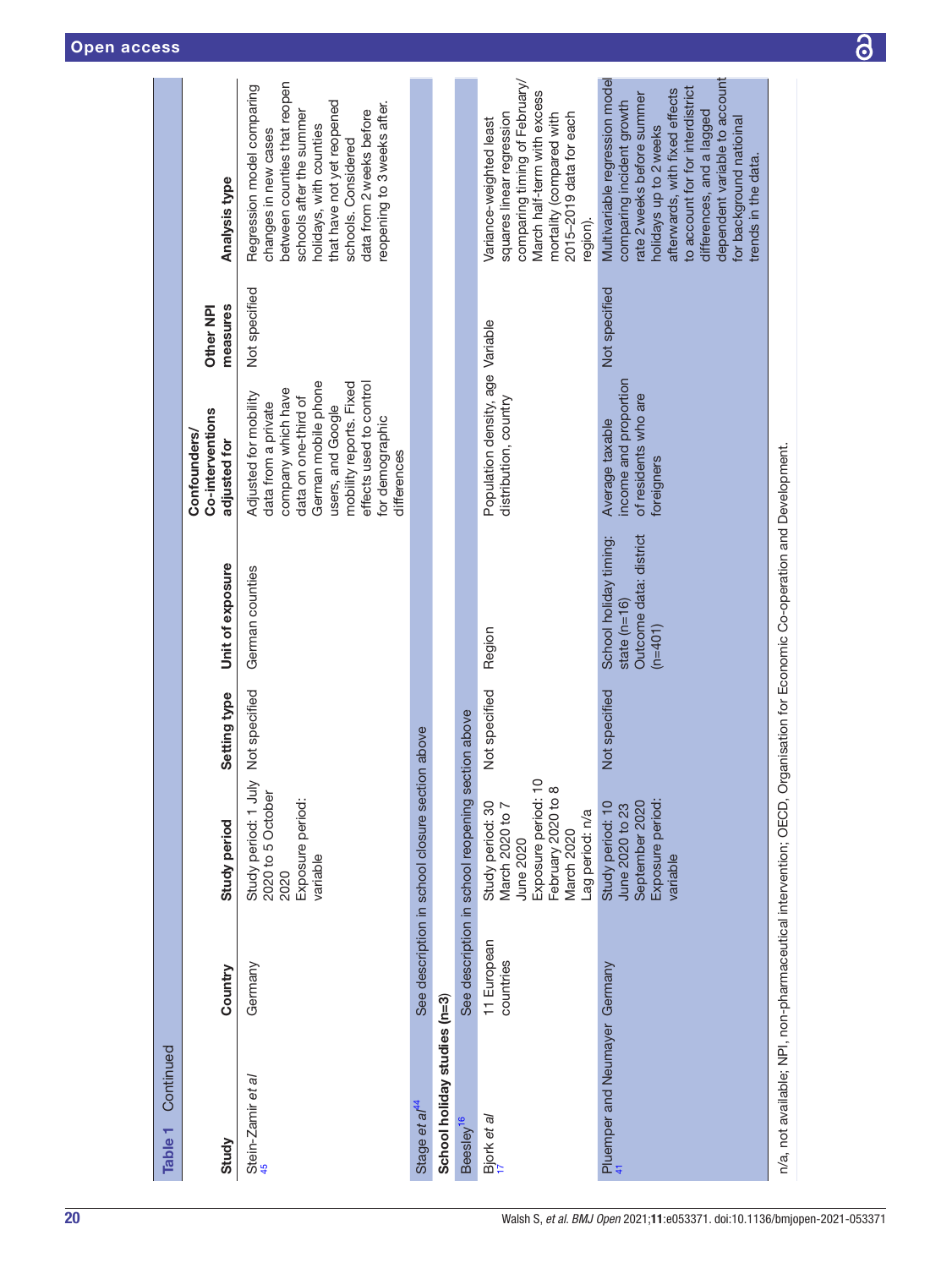<span id="page-20-0"></span>

| Table 2                                            |                                                       |                          | Findings from the risk of bias assessment using the ROBINS-I tool, stratified by study design |                          |                          |                                |                              |                      |                                |
|----------------------------------------------------|-------------------------------------------------------|--------------------------|-----------------------------------------------------------------------------------------------|--------------------------|--------------------------|--------------------------------|------------------------------|----------------------|--------------------------------|
| Study                                              | Confounding or<br>co-intervention<br>bias             | Selection<br>bias        | assification<br>Miscl<br>bias                                                                 | Deviation<br>bias        | data bias<br>Missing     | measurement<br>Outcome<br>bias | reporting<br>Outcome<br>bias | judgement<br>Overall | Likely direction               |
|                                                    | School closures-pooled multiple-area before-after com |                          | parison studies                                                                               |                          |                          |                                |                              |                      |                                |
| Auger et al <sup>14</sup>                          | Moderate                                              | $\overline{\phantom{0}}$ | Low                                                                                           | Low                      | Low                      | $\sum_{i=1}^{n}$               | Low                          | <b>Moderate</b>      | experimental<br><b>Favours</b> |
| Banholzer et al <sup>15</sup>                      | Moderate                                              | Low                      | Low                                                                                           | Low                      | <b>NOT</b>               | Moderate                       | Low                          | <b>Moderate</b>      | Unpredictable                  |
| Brauner et al <sup>18</sup>                        | Moderate                                              | Low                      | Low                                                                                           | Low                      | Low                      | $\sum_{i=1}^{n}$               | Low                          | Moderate             | Unpredictable                  |
| Chernozhukov et<br>$e^{t/2}$                       | Moderate                                              | Low                      | Moderate                                                                                      | Low                      | Low                      | Low                            | Low                          | <b>Moderate</b>      | Unpredictable                  |
| Courtemanche et<br>al <sup>20</sup>                | Moderate                                              | Low                      | $\overline{1}$ ow                                                                             | $\sqrt{10}$              | <b>NOT</b>               | Low                            | Low                          | Moderate             | Unpredictable                  |
| Garchitorena et<br>al <sup>24</sup>                | Moderate                                              | Low                      | Low                                                                                           | <b>NOT</b>               | <b>NOT</b>               | MO7                            | <b>NOT</b>                   | <b>Moderate</b>      | Unpredictable                  |
| Hsiang et al <sup>26</sup>                         | Moderate                                              | Low                      | Low                                                                                           | Low                      | $\sqrt{2}$               | $\sum_{i=1}^{n}$               | $\sqrt{10}$                  | Moderate             | Unpredictable                  |
| Jamison et al <sup>30</sup>                        | Moderate                                              | Low                      | Low                                                                                           | <b>NOT</b>               | Low                      | Low                            | Low                          | <b>Moderate</b>      | Unpredictable                  |
| $Li$ et a $/$ <sup>35</sup>                        | Moderate                                              | Low                      | Low                                                                                           | Low                      | Low                      | MO7                            | Low                          | Moderate             | Unpredictable                  |
| Liu et al <sup>36</sup>                            | Moderate                                              | Low                      | Low                                                                                           | <b>Low</b>               | Low                      | <b>NOT</b>                     | Moderate                     | <b>Moderate</b>      | Unpredictable                  |
| Stokes et al <sup>46</sup>                         | Moderate                                              | Low                      | Low                                                                                           | $\sqrt{10}$              | Low                      | NO7                            | Moderate                     | Moderate             | Unpredictable                  |
| Wu et al <sup>47</sup>                             | Moderate                                              | Mo7                      | Low                                                                                           | Low                      | Low                      | MOT                            | Mo7                          | <b>Moderate</b>      | Unpredictable                  |
| Yang et al <sup>48</sup>                           | Moderate                                              | Low                      | Low                                                                                           | $\overline{\phantom{0}}$ | $\overline{\phantom{0}}$ | $\sum_{i=1}^{n}$               | Low                          | Moderate             | Unpredictable                  |
| Krishnamachari<br>et al <sup>33</sup>              | Moderate                                              | <b>NOT</b>               | Serious                                                                                       | Low                      | Low                      | Mo7                            | Low                          | <b>Serious</b>       | Unpredictable                  |
| Dreher et $a^{21}$                                 | Serious                                               | Low                      | Moderate                                                                                      | $\overline{\phantom{0}}$ | Low                      | Moderate                       | $\sqrt{10}$                  | <b>Serious</b>       | experimental<br><b>Favours</b> |
| Li et a $l^{34}$                                   | Moderate                                              | Low                      | Serious                                                                                       | Low                      | Low                      | Low                            | Low                          | <b>Serious</b>       | Unpredictable                  |
| Papadopoulos et<br>a/ <sup>39</sup>                | Moderate                                              | $\sim$                   | Moderate                                                                                      | $\sum_{i=1}^{n}$         | $\sum_{i=1}^{n}$         | Serious                        | <b>NOT</b>                   | <b>Serious</b>       | Unpredictable                  |
| Rauscher <sup>42</sup>                             | Serious                                               | <b>NOT</b>               | Low                                                                                           | <b>NOT</b>               | Low                      | Low                            | Low                          | <b>Serious</b>       | experimental<br><b>Favours</b> |
| Yehya et al <sup>49</sup>                          | Serious                                               | Low                      | Low                                                                                           | Low                      | Low                      | Moderate                       | Low                          | Serious              | experimental<br><b>Favours</b> |
| Zeilinger et a/ <sup>50</sup>                      | Moderate                                              | Low                      | Low                                                                                           | <b>NOT</b>               | <b>NOT</b>               | <b>Serious</b>                 | <b>NOT</b>                   | <b>Serious</b>       | experimental<br><b>Favours</b> |
| Kilmek-Tulwin and Critical<br>Tulwin <sup>32</sup> |                                                       | Moderate                 | Low                                                                                           | Low                      | Low                      | Moderate                       | Low                          | Critical             | experimental<br><b>Favours</b> |
|                                                    |                                                       |                          |                                                                                               |                          |                          |                                |                              |                      | Continued                      |

### Open access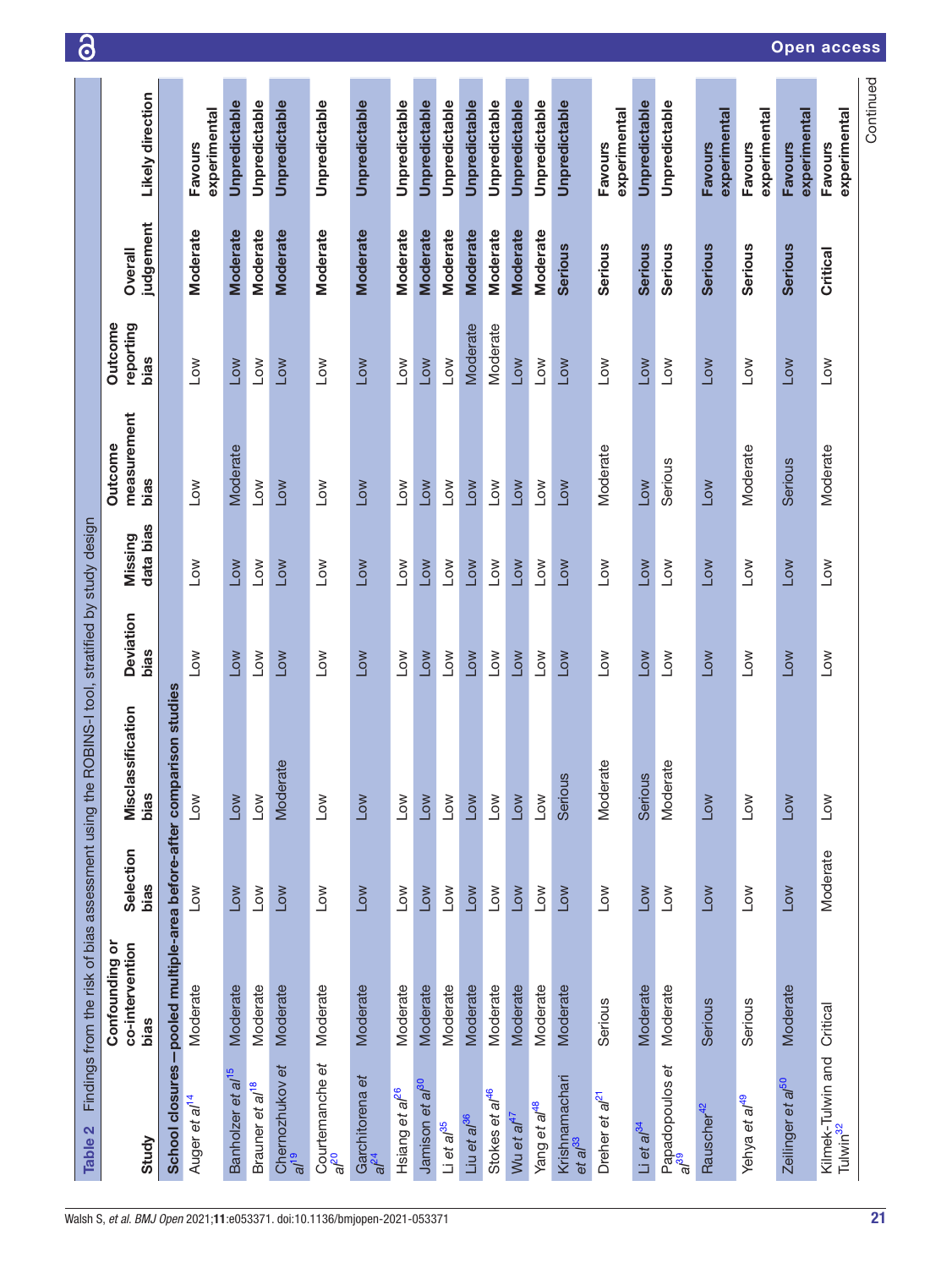| Continued<br>Table 2                     |                                                             |                   |                                                                                                  |                          |                      |                                       |                              |                      |                                |
|------------------------------------------|-------------------------------------------------------------|-------------------|--------------------------------------------------------------------------------------------------|--------------------------|----------------------|---------------------------------------|------------------------------|----------------------|--------------------------------|
| Study                                    | Confounding or<br>co-intervention<br>bias                   | Selection<br>bias | Misclassification<br>bias                                                                        | <b>Deviation</b><br>bias | data bias<br>Missing | measurement<br><b>Outcome</b><br>bias | reporting<br>Outcome<br>bias | judgement<br>Overall | Likely direction               |
| Piovani et al <sup>40</sup>              | Critical                                                    | <b>NOT</b>        | Low                                                                                              | Low                      | <b>NOT</b>           | <b>Serious</b>                        | Low                          | Critical             | experimental<br><b>Favours</b> |
|                                          | School closures-within-area before-after comparison studies |                   |                                                                                                  |                          |                      |                                       |                              |                      |                                |
| Matzinger and<br>Skinner <sup>37</sup>   | Moderate                                                    | Low               | Low                                                                                              | Low                      | Low                  | Moderate                              | Low                          | <b>Moderate</b>      | Unpredictable                  |
| Gandini et al <sup>23</sup>              | Serious                                                     | Moderate          | Low                                                                                              | Moderate                 | Low                  | Moderate                              | Low                          | <b>Serious</b>       | Unpredictable                  |
| Iwata et a $l^{29}$                      | Serious                                                     | Low               | Low                                                                                              | $\sqrt{10}$              | Low                  | Moderate                              | Low                          | <b>Serious</b>       | Unpredictable                  |
| Neidhofer and<br>Neidhofer <sup>38</sup> | Serious                                                     | Serious           | Low                                                                                              | Low                      | Low                  | $\overline{10}$                       | Moderate                     | <b>Serious</b>       | experimental<br><b>Favours</b> |
| Shah et a <sup>f53</sup>                 | Serious                                                     | <b>NOT</b>        | Moderate                                                                                         | Low                      | Low                  | Moderate                              | <b>NOT</b>                   | <b>Serious</b>       | Unpredictable                  |
| Sruthi et al <sup>43</sup>               | Serious                                                     | Low               | Low                                                                                              | Low                      | Low                  | Moderate                              | Low                          | <b>Serious</b>       | Unpredictable                  |
| Stage-closures                           | Critical                                                    | Low               | Low                                                                                              | <b>Low</b>               | Low                  | Moderate                              | <b>Low</b>                   | Critical             | experimental<br><b>Favours</b> |
|                                          |                                                             |                   | School closures-pooled multiple-area comparisons of interventions in place at a fixed time point |                          |                      |                                       |                              |                      |                                |
| Juni et al <sup>31</sup>                 | Serious                                                     | Low               | Low                                                                                              | Low                      | Low                  | Low                                   | Low                          | <b>Serious</b>       | experimental<br><b>Favours</b> |
| Wong et al <sup>51</sup>                 | Serious                                                     | Low               | Low                                                                                              | Low                      | Low                  | Low                                   | Low                          | <b>Serious</b>       | Unpredictable                  |
| Walach and<br>Hockertz <sup>52</sup>     | Critical                                                    | Low               | Serious                                                                                          | <b>NOT</b>               | Low                  | <b>Serious</b>                        | Low                          | Critical             | Unpredictable                  |
| School reopening studies                 |                                                             |                   |                                                                                                  |                          |                      |                                       |                              |                      |                                |
| Garchitorena et<br>$a^{24}$              | Moderate                                                    | Low               | Low                                                                                              | <b>Low</b>               | Low                  | Low                                   | Low                          | <b>Moderate</b>      | Unpredictable                  |
| Harris et al <sup>25</sup>               | Moderate                                                    | Moderate          | Low                                                                                              | Moderate                 | Low                  | <b>NOT</b>                            | Moderate                     | Moderate             | Unpredictable                  |
| Isphording et al <sup>28</sup>           | Moderate                                                    | Low               | Low                                                                                              | Low                      | Low                  | Moderate                              | <b>Low</b>                   | <b>Moderate</b>      | Unpredictable                  |
| $Li$ et a $/$ <sup>35</sup>              | Moderate                                                    | Low               | Low                                                                                              | Low                      | Low                  | Low                                   | Low                          | <b>Moderate</b>      | Unpredictable                  |
| Gandini et a <sup>/23</sup>              | Serious                                                     | Moderate          | Low                                                                                              | Moderate                 | Low                  | Moderate                              | Low                          | <b>Serious</b>       | Unpredictable                  |
| Ingelbeen et $a^{l^2}$                   | Serious                                                     | $\sqrt{2}$        | Low                                                                                              | Low                      | Low                  | Moderate                              | Low                          | Serious              | Unpredictable                  |
| Sruthi et al <sup>43</sup>               | Serious                                                     | <b>Low</b>        | Low                                                                                              | Low                      | Low                  | Moderate                              | Low                          | <b>Serious</b>       | Unpredictable                  |
| Stage-opening                            | Serious                                                     | Low               | Low                                                                                              | Low                      | Low                  | Moderate                              | Low                          | <b>Serious</b>       | Unpredictable                  |
| Beesley <sup>16</sup>                    | Critical                                                    | Low               | Moderate                                                                                         | Moderate                 | <b>Low</b>           | <b>Serious</b>                        | Low                          | <b>Critical</b>      | experimental<br><b>Favours</b> |
| Ehrhardt et al <sup>22</sup>             | Critical                                                    | Low               | Low                                                                                              | Moderate                 | Low                  | $\overline{\phantom{0}}$              | Low                          | Critical             | experimental<br>Favours        |
|                                          |                                                             |                   |                                                                                                  |                          |                      |                                       |                              |                      | Continued                      |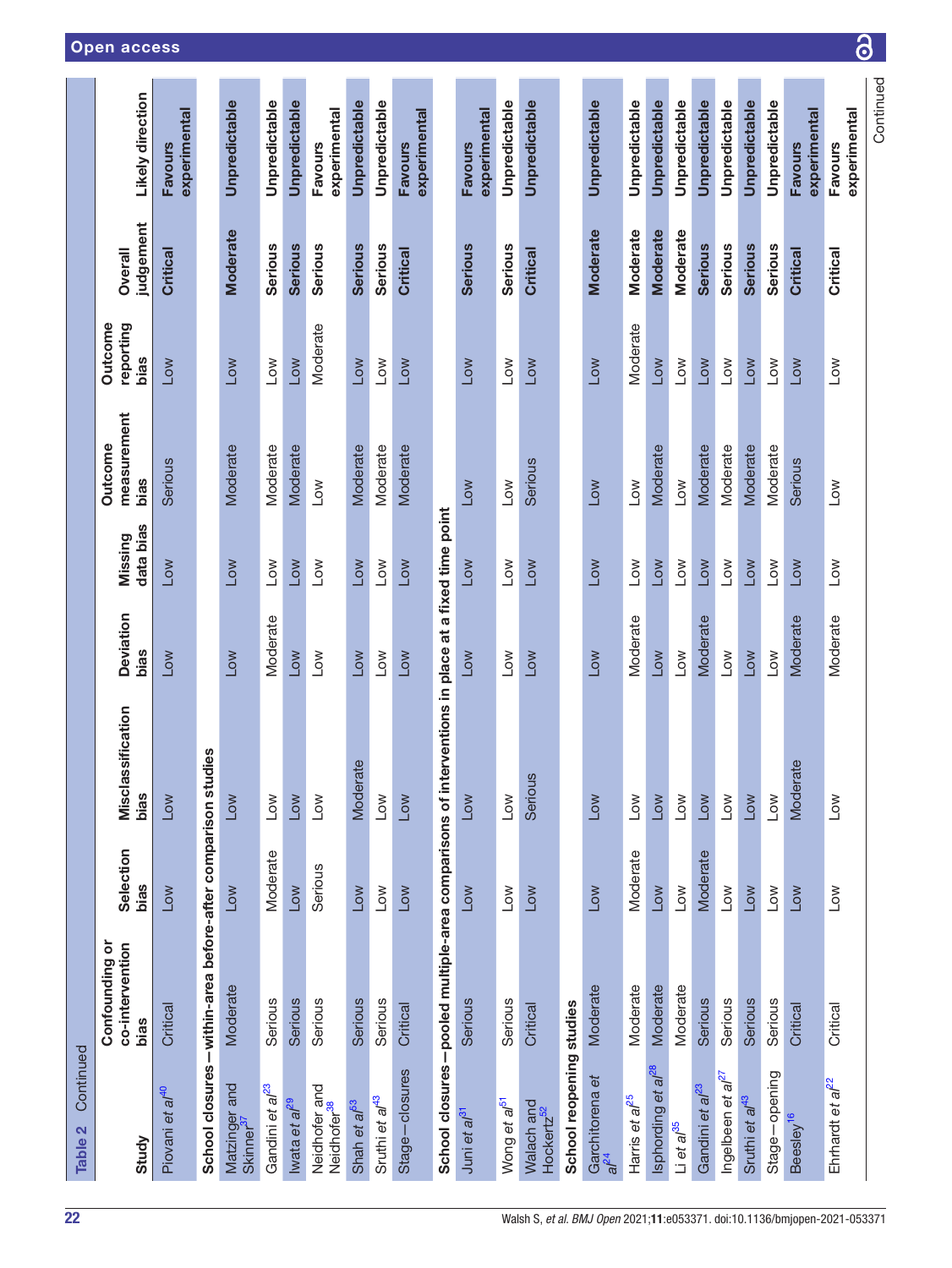| Table 2 Continued                        |                                                    |                   |                                                                                                                                                               |                          |                          |                                       |                                     |                      |                                |
|------------------------------------------|----------------------------------------------------|-------------------|---------------------------------------------------------------------------------------------------------------------------------------------------------------|--------------------------|--------------------------|---------------------------------------|-------------------------------------|----------------------|--------------------------------|
| Study                                    | Confounding or<br>co-intervention<br>bias          | Selection<br>bias | classification<br>bias<br>Misc                                                                                                                                | <b>Deviation</b><br>bias | data bias<br>Missing     | measurement<br><b>Outcome</b><br>bias | reporting<br><b>Outcome</b><br>bias | judgement<br>Overall | Likely direction               |
| Stein-Zamir et al <sup>45</sup> Critical |                                                    | <b>NOT</b>        | Low                                                                                                                                                           | <b>NO7</b>               | Low                      | <b>Serious</b>                        | <b>NO7</b>                          | Critical             | Unpredictable                  |
| School holiday studies                   |                                                    |                   |                                                                                                                                                               |                          |                          |                                       |                                     |                      |                                |
| Pluemper and<br>Neumayer <sup>41</sup>   | <b>Moderate</b>                                    | Low               | Low                                                                                                                                                           | Low                      | Low                      | <b>NO7</b>                            | Low                                 | <b>Moderate</b>      | Unpredictable                  |
| Bjork et al <sup>17</sup>                | NOJ                                                | <b>NOT</b>        | $\geq$                                                                                                                                                        | Serious                  | $\overline{\phantom{0}}$ | <b>NO7</b>                            | <b>NOT</b>                          | <b>Serious</b>       | comparator<br><b>Favours</b>   |
| Beesley <sup>16</sup>                    | Critical                                           | <b>NOT</b>        | <b>Moderate</b>                                                                                                                                               | Moderate                 | Low                      | <b>Serious</b>                        | Low                                 | Critical             | experimental<br><b>Favours</b> |
|                                          | Scale applied: low, moderate, serious or critical. |                   | 'Favours experimental' indicates that the bias likely resulted in an exaggeration of the reduction in community transmission associated with school closures. |                          |                          |                                       |                                     |                      |                                |

#### Open access

between school closures and transmission; [519 21 33 46 53](#page-35-25) reported mixed findings with evidence of a reduction in transmission in some analyses but not others and  $1$  study<sup>[52](#page-36-1)</sup> reported that school closures were associated with an increase in mortality. The reported effect size of closing schools ranged from precise estimates of no effect<sup>26</sup> to approximately halving the incidence $^{14}$ ; and from approximately doubling mortality $52$  to approximately halving mortality.<sup>14</sup> The studies at the highest risk of bias generally reported large reductions in transmission associated with school closures, while studies at lower levels of bias reported more variable findings ([figure](#page-31-0) 2). Of the school reopening studies,  $\sin^{22-25-28-44}$  reported no increase in transmission associated with reopening of schools, while two<sup>[16 43](#page-35-6)</sup> reported mixed findings and three<sup>27 35 45</sup> reported increases in transmission. Of the four school reopening studies at lowest risk of bias,  $24\frac{25\frac{28}{35}}{\text{thre}}$  three<sup>24 25 28</sup> reported no association between school reopenings and transmission.

#### Narrative synthesis of findings

#### School closures

#### *Pooled multiple-area before-after comparisons*

We identified 22 studies<sup>14 15 18-21 24 26 30 32-36 39 40 42 46-50</sup> that analysed before-after data on multiple geographical units, and then pooled the results into one unified estimate of effect (generally by using regression analysis). These studies relied on different timings of NPI implementation in different areas to establish their independent effects, and were therefore at risk of collinearity if compared areas implemented the same NPIs at similar times. These studies were also at risk of bias from sociocultural differences between compared areas.

Of these studies,  $11^{14}$   $24$   $32$   $34-36$   $40$   $42$   $48-50$  reported that school closures were associated with significantly reduced community transmission of SARS-CoV-2,  $7^{15}$  18 20 26 30 39 47 reported no association and  $4^{19}$   $21^{33}$   $46$  reported mixed findings. Those studies found to be at higher risk of bias, generally because they were judged not to have adjusted appropriately for NPIs, testing or sociodemographic data, tended to report reductions in transmission; whereas those studies at lower risk of bias were as likely to report null effects as they were reductions (see [figure](#page-31-0) 2).

Of the three studies<sup>[20](#page-35-26)</sup> using this approach which were considered to be at the lowest risk of confounding, two reported no association and one reported that school closures reduced transmission. Courtemanche *et al*[20](#page-35-26) used a fixed effects model (to account for interarea sociode mographic differences) in an event study design to esti mate the effect of NPIs (including school closures) on SARS-CoV-2 incidence in US counties between March and April 2020. They adjusted for relevant NPIs, testing regime confounders and underlying trends in each coun ties' growth rates, and reported a null effect of school closures on growth rate, applying a lag of either 10 or 20 days. Hsiang *et*  $a l^{26}$  used a reduced form of econometric regression to compare changes in incidence in French regions, Italian regions and US states (in three

ROBINS-I, Cochrane Risk of Bias In Non-randomised Studies of Interventions.

ROBINS-I, Cochrane Risk of Bias In Non-randomised Studies of Interventions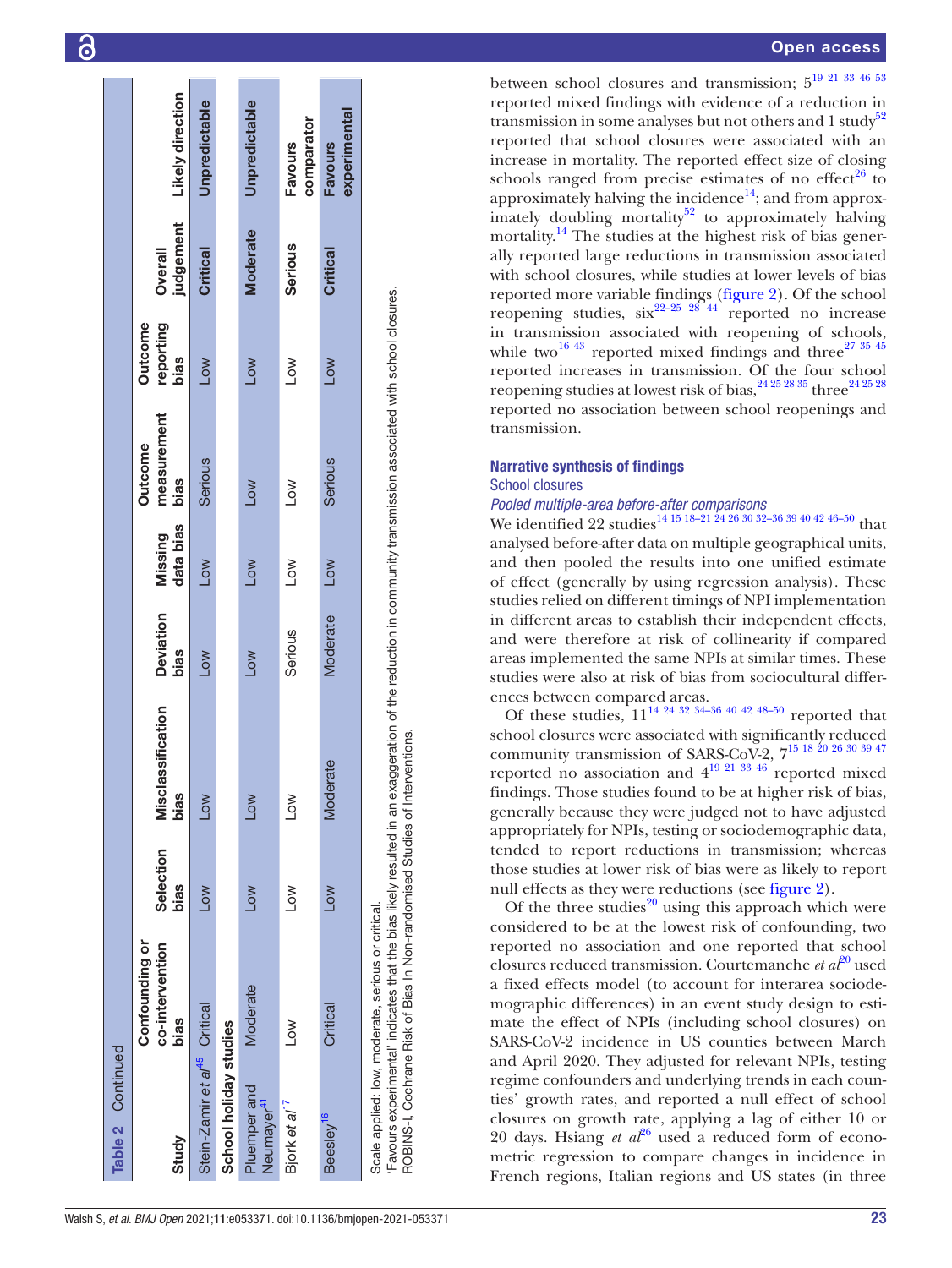<span id="page-23-0"></span>

| Table 3                                                          | Findings from included studies, stratified by study                                                                                                                                                                             | design                                                                                                                                                                                              |                                                                                                                                                           |                                                                                                                                                                                                                                                                                                                                                                                                                                       |
|------------------------------------------------------------------|---------------------------------------------------------------------------------------------------------------------------------------------------------------------------------------------------------------------------------|-----------------------------------------------------------------------------------------------------------------------------------------------------------------------------------------------------|-----------------------------------------------------------------------------------------------------------------------------------------------------------|---------------------------------------------------------------------------------------------------------------------------------------------------------------------------------------------------------------------------------------------------------------------------------------------------------------------------------------------------------------------------------------------------------------------------------------|
| Study                                                            | Main finding                                                                                                                                                                                                                    | Outcome measure                                                                                                                                                                                     | Detailed results                                                                                                                                          | Other comments                                                                                                                                                                                                                                                                                                                                                                                                                        |
| School closures-pooled multiple-area before-after comparison str |                                                                                                                                                                                                                                 | Jdies (n=22                                                                                                                                                                                         |                                                                                                                                                           |                                                                                                                                                                                                                                                                                                                                                                                                                                       |
| Auger et al                                                      | <b>B</b><br>School closures associated with<br>growth of COVID-19 incidence<br>school closures were associat<br>with decreases in the rate of<br>reduced transmission<br>and mortality                                          | effect of school closures on changes<br>to weekly incidence and mortality<br>Regression coefficient estimating<br>rates                                                                             | incidence: 62% (95% Cl 49% to 71%) relative<br>Mortality: 58% (95% CI 46% to 67%) relative<br>Adjusted model:<br>reduction<br>eduction                    | Early school closure associated<br>and longer lag periods did not<br>with greater relative reduction<br>significantly alter the findings.<br>Sensitivity analysis of shorter<br>in COVID-19 incidence and<br>mortality.                                                                                                                                                                                                               |
| Banholzer et al,<br>15                                           | School closures not associated<br>school closures not statistically<br>with a change in transmission:<br>significantly associated with a<br>reduction in the incidence rate                                                     | compared with cumulative incidence<br>rate prior to NPI implementation<br>Relative reduction in new cases                                                                                           | 8% (95% Crl 0% to 23%)                                                                                                                                    | sufficiently heterogeneous across<br>staggered within countries, and<br>Sensitivity analyses for altering<br>that school closures were less<br>7-day lag, did not significantly<br>but that NPIs were sufficiently<br>countries to have confidence<br>Concede that close temporal<br>precludes precise estimates,<br>n=100 cases start point, and<br>proximity of interventions<br>effective than other NPIs.<br>change the findings. |
| Brauner et al<br><sup>18</sup>                                   | School closures not associated<br>with a change in transmission:<br>school closures not statisticall<br>significantly associated with a<br>reduction in Rt                                                                      | % reduction in Rt with 95% Bayesian<br>Crl                                                                                                                                                          | 8.6% (95% Crl -13.3% to 30.5%)                                                                                                                            | Authors report close collinearity<br>with university closures making<br>independent estimates difficult.<br>Findings robust to variety of<br>sensitivity analyses.                                                                                                                                                                                                                                                                    |
| Chernozhukov et al<br>19                                         | School closures associated with a<br>with a change in incidence rate,<br>school closures not associated<br>associated with a reduction in<br>mixed effect on transmission:<br>but statistically significantly<br>mortality rate | Regression coefficient estimating the<br>change in weekly incidence rate and<br>weekly mortality rate, measured on<br>the log scale                                                                 | Mortality rate: -0.234 (SE 0.112)<br>Incidence rate: $0.019$ (SE $0.101$ )                                                                                | couple of days of 15 March 2020.<br>The authors report more precise<br>timing between states, whereas<br>across the country, with 80% of<br>estimates for other NPIs due to<br>there was very little variation in<br>states closing schools within a<br>considerable variation in their<br>associated with reductions in<br>the timing of school closures<br>School closures significantly<br>mobility.                               |
| Courtemanche et al                                               | te of<br>School closures not associated<br>school closures not statistically<br>with a change in transmission:<br>associated with the growth rat<br>confirmed cases                                                             | Regression coefficient estimating<br>growth rate of cases (% change)<br>effect of school closures on the                                                                                            | Applying a 10-day lag: 1.71% (95% CI-0.38% to<br>Applying a 20-day lag: 0.17% (95% CI-1.60% to<br>3.79%)<br>1.94%                                         |                                                                                                                                                                                                                                                                                                                                                                                                                                       |
| Dreher et al<br><sup>21</sup>                                    | School closures associated with a<br>school closures associated with a<br>doubling time of cases or deaths<br>statistically significant reduction<br>mixed effect on transmission:<br>in Rt, but no association with            | linear and cox proportional hazards<br>implementation, and the second 7<br>stratified into the first 7 days after<br>Regression coefficients from the<br>regressions. The first analysis is<br>days | First week: -0.17 (95% CI -0.30 to -0.05).<br>Null effect but numbers not reported<br>Second week: -0.12 (-0.21 to -0.04)<br>$0.63$ (0.25 to 1.63)<br>் க | In adjusted models using Google<br>time spent at home was reported<br>mobility data, a 10% increase in<br>in the week following school<br>closures.                                                                                                                                                                                                                                                                                   |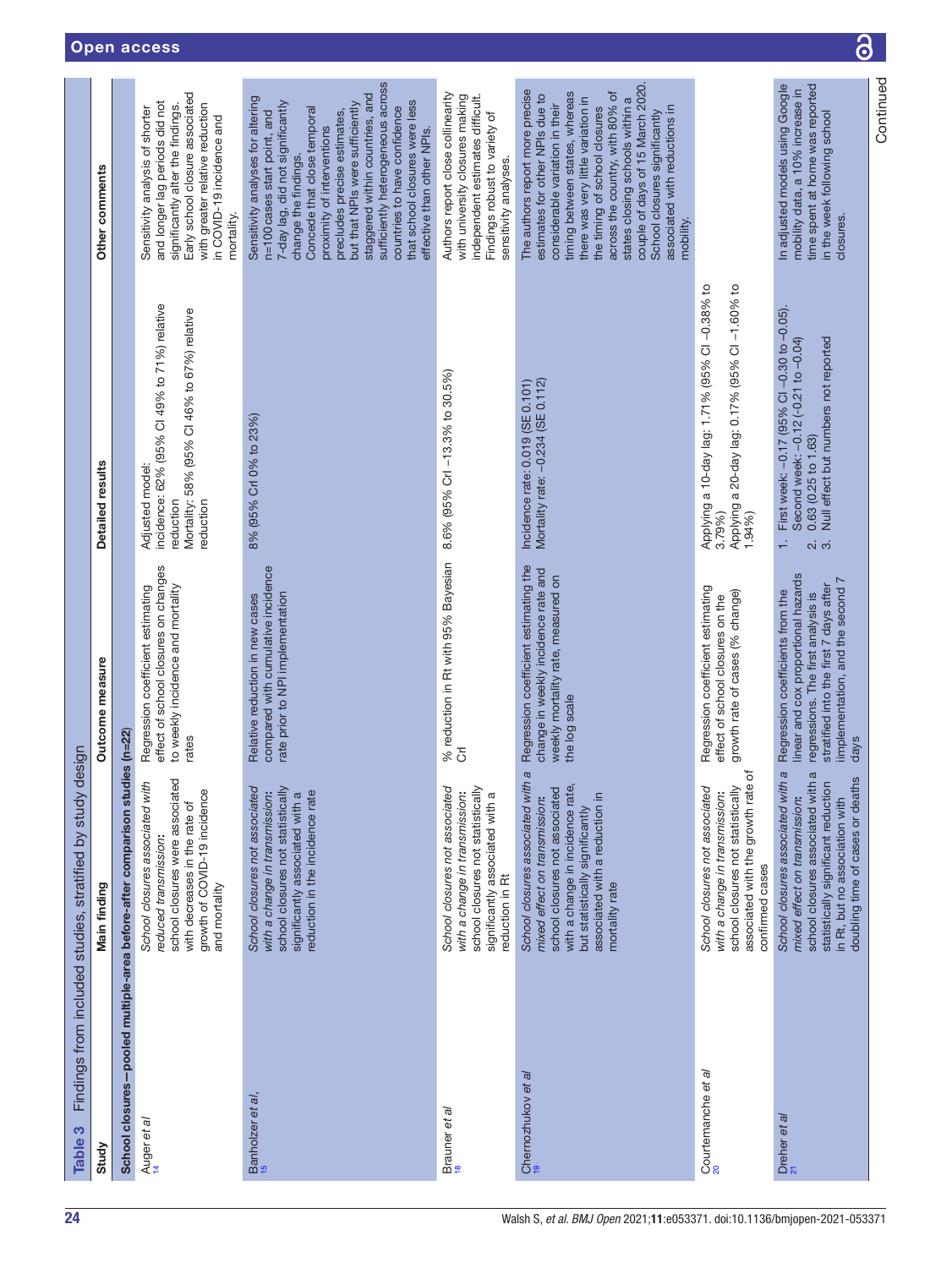| Continued<br>Table 3                   |                                                                                                                                                                                                                                                                     |                                                                                                                                                                                                                                            |                                                                                                                                                                                                                                                                                                                                                                                                                                                                                                                           |                                                                                                                                                                                                                                                                                                                                                                                                                                     |
|----------------------------------------|---------------------------------------------------------------------------------------------------------------------------------------------------------------------------------------------------------------------------------------------------------------------|--------------------------------------------------------------------------------------------------------------------------------------------------------------------------------------------------------------------------------------------|---------------------------------------------------------------------------------------------------------------------------------------------------------------------------------------------------------------------------------------------------------------------------------------------------------------------------------------------------------------------------------------------------------------------------------------------------------------------------------------------------------------------------|-------------------------------------------------------------------------------------------------------------------------------------------------------------------------------------------------------------------------------------------------------------------------------------------------------------------------------------------------------------------------------------------------------------------------------------|
| Study                                  | Main finding                                                                                                                                                                                                                                                        | Outcome measure                                                                                                                                                                                                                            | Detailed results                                                                                                                                                                                                                                                                                                                                                                                                                                                                                                          | Other comments                                                                                                                                                                                                                                                                                                                                                                                                                      |
| Garchitorena et al                     | School closures associated with<br>significantly associated with<br>school closures statistically<br>a reduction in COVID-19<br>reduced transmission:<br>transmission                                                                                               | (assessed over the duration of the NPI<br>being in place) Presented as a forest<br>Ratio of transmission rates with and<br>plot so the reported results here are<br>without implementation of the NPI<br>estimated                         | Secondary schools: 11% reduction (95% Cl 3% to<br>Primary schools: 10% reduction (95% Cl 2% to<br>EY settings: 9% reduction<br>(95% CI 1% to 16%)<br>19%)<br>18%)                                                                                                                                                                                                                                                                                                                                                         |                                                                                                                                                                                                                                                                                                                                                                                                                                     |
| Hsiang <i>et al</i><br>26              | ৳<br>School closures not associated<br>school closures not statistically<br>associated with the growth rate<br>with a change in transmission:<br>confirmed cases                                                                                                    | continuous growth rate (log scale)<br>Regression coefficient estimating<br>effect of school closures on the                                                                                                                                | France: -0.01 (95% Cl -0.09 to 0.07)<br>Italy: -0.11 (95% CI -0.25 to 0.03)<br>USA: 0.03 (95% CI -0.03 to 0.09)                                                                                                                                                                                                                                                                                                                                                                                                           | Sensitivity analysis applying a lag<br>China did not significantly alter<br>to NPI measures on data from<br>the findings.                                                                                                                                                                                                                                                                                                           |
| $\frac{\text{Jamison et al}}{30}$      | School closures not associated<br>school closures not statistically<br>relative changes in the 5-day<br>significantly associated with<br>rolling average of COVID-19<br>with transmission:<br>mortality                                                             | Percentage point change to the 5-day<br>rolling average of COVID-19 mortality                                                                                                                                                              | $-2.8$ (95% CI -6.7 to 1.0), p=0.150                                                                                                                                                                                                                                                                                                                                                                                                                                                                                      |                                                                                                                                                                                                                                                                                                                                                                                                                                     |
| Kilmek-Tulwin and Tulwin <sup>32</sup> | earlier school closures associated<br>with lower incidence rates in the<br>School closures associated with<br>reduced transmission:<br>follow-up period                                                                                                             | Change in incidence rate on the 16th,<br>30th and 60th day post 100th cases<br>cases/million population at school<br>between countries ranked by the<br>closure                                                                            | 30th day: r=0.657, p=0.002<br>16th day: r=0.647, p=0.004<br>60th day: r=0.510, p=0.031                                                                                                                                                                                                                                                                                                                                                                                                                                    |                                                                                                                                                                                                                                                                                                                                                                                                                                     |
| Krishnamachari et al                   | a<br>ā<br>School closures associated with<br>cumulative incidence rate in mo<br>school closures not statistically<br>a significant reduction in some<br>analyses, but associated with<br>mixed effect on transmission:<br>significantly associated with<br>analyses | between areas that below the median<br>21, 28, 35 and 42 following the area's<br>above the median time, at days 14,<br>Rate ratio of cumulative incidence<br>declaration to closure and those<br>time from state-of-emergency<br>50th case | 28 days: 1.24 (95% Cl 0.78 to 1.98), p=0.35<br>28 days: 1.52 (95% Cl 0.98 to 2.33), p=0.06<br>14 days: 1.08 (95% CI 0.75 to 1.55), p=0.68<br>21 days: 1.22 (95% CI 0.81 to 1.83), p=0.34<br>35 days: 1.24 (95% Cl 0.75 to 2.05), p=0.40<br>35 days: 1.59 (95% Cl 1.03 to 2.44), p=0.04<br>42 days: 1.64 (95% Cl 1.07 to 2.52), p=0.02<br>42 days: 1.16 (95% Cl 0.67 to 2.02), p=0.59<br>21 days: 1.38 (95% Cl 0.91, 2.10) p=0.13<br>14 days: 2.27 (95% Cl 0.80, 1.70) p=0.42<br>US 25 most populous cities:<br>US states: | high-density cities they report the<br>opposite-a non-significant trend<br>a non-significant trend towards<br>Secondary analysis comparing<br>results in cities of low and high<br>reducing cumulative incidence<br>early school closures reducing<br>post-50th case in the state. In<br>population density at 35 days<br>low-density cities, they report<br>towards late school closures<br>cumulative incidence rate, in<br>rate. |
| Li et a $l^{34}$                       | $\overline{\Theta}$<br>school closures were associated<br>School closures associated with<br>with a reduction in the COVID-<br>reduced transmission:<br>incidence rate                                                                                              | added to travel and work restrictions,<br>every day that school closures were<br>Reported the additional benefit of<br>and mass gathering bans                                                                                             | Travel and work restriction and mass gathering bans<br>17.3 (SD 6.6) percentage point reduction in infection<br>alone: 59.0 (SD 5.2) residual infection rate ovserved<br>compared with DELPHI predicted no intervention<br>Travel and work restriction and mass gatherings<br>bans with school closures: 41.7 (SD 4.3)<br>rate                                                                                                                                                                                            |                                                                                                                                                                                                                                                                                                                                                                                                                                     |
|                                        |                                                                                                                                                                                                                                                                     |                                                                                                                                                                                                                                            |                                                                                                                                                                                                                                                                                                                                                                                                                                                                                                                           | Continued                                                                                                                                                                                                                                                                                                                                                                                                                           |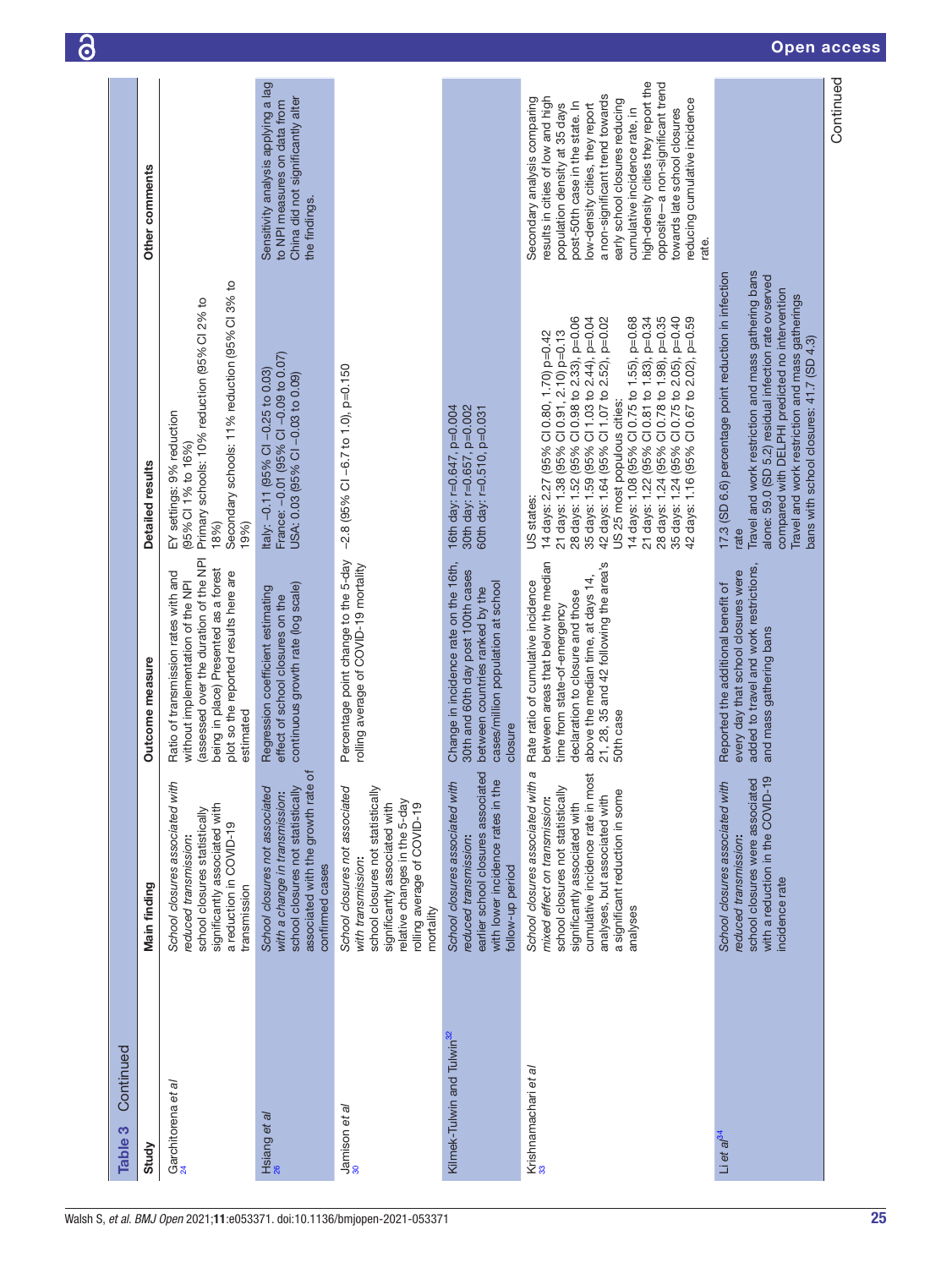| Main finding |                                                                                                                                                                                                                                                                              | Outcome measure                                                                                                                                                                                                                                                                                                                                                              | Detailed results                                                                                                                                                                                                                                                                                                                                                                                                                                                                                                                                                                                | Other comments                                                                                                                                                              |
|--------------|------------------------------------------------------------------------------------------------------------------------------------------------------------------------------------------------------------------------------------------------------------------------------|------------------------------------------------------------------------------------------------------------------------------------------------------------------------------------------------------------------------------------------------------------------------------------------------------------------------------------------------------------------------------|-------------------------------------------------------------------------------------------------------------------------------------------------------------------------------------------------------------------------------------------------------------------------------------------------------------------------------------------------------------------------------------------------------------------------------------------------------------------------------------------------------------------------------------------------------------------------------------------------|-----------------------------------------------------------------------------------------------------------------------------------------------------------------------------|
|              | reduction in Rt across the 28 days<br>school closures associated with a<br>School closures associated with<br>reduced transmission:<br>following closures                                                                                                                    | time period. Reported at 7, 14 and 28<br>of each individual day to demonstrate<br>days (as well as visual representation<br>and R on the last day of the previous<br>Ratio between R while NPI in place,<br>trend)                                                                                                                                                           | Day 14: 0.86 (95% Cl 0.72 to 1.02)<br>Day 28: 0.85 (95% Cl 0.66 to 1.10)<br>Day 7: 0.89 (95% CI 0.82 to 0.97)                                                                                                                                                                                                                                                                                                                                                                                                                                                                                   |                                                                                                                                                                             |
|              | statistically significant reduction in<br>$\sigma$<br>school closures associated with<br>School closures associated with<br>reduced transmission:<br>Rt across analyses                                                                                                      | are a regression coefficient on change<br>effectiveness if statistically significant<br>across multiple parsimonious models<br>time and the classification of the NPI.<br>varying the follow-up period, the lag<br>'Moderate' evidence if significant in<br>Effect sizes from individual models<br>some models; 'weak' if not<br>'Strong' evidence for NPI<br>$\overline{R}$ | closures. Effect sizes in individual models between<br>'Strong' evidence of effectiveness for school<br>$0.0$ and $-0.1$                                                                                                                                                                                                                                                                                                                                                                                                                                                                        |                                                                                                                                                                             |
|              | reduction in the total number of<br>School closures not associated<br>school closures not statistically<br>with a change in transmission:<br>significantly associated with a<br>log cases or deaths                                                                          | death, on log total cases and log total<br>Regression coefficient estimating the<br>effect of school closures, and timing<br>of school closures relative to first<br>deaths                                                                                                                                                                                                  | significantly associated with reductions in outcomes,<br>Univariate analysis of school closure policy showed<br>deaths (-0.025 (95% CI -0.246 to 0.211), p=0.776)<br>no statistically significant association with log total<br>Univariate analysis of timing of school closure was<br>cases (-0.03 (95% CI-0.256 to 0.218) or log total<br>Multivariate analysis showed found no statistically<br>(coefficient -0.006, Cls not reported) or deaths<br>significant association with log total cases<br>so was considered in multivariate analysis.<br>(-0.012 (95% CI -0.024 to 0.00), p=0.050) |                                                                                                                                                                             |
| mortality    | earlier school closures associated<br>with lower cumulative COVID-19<br>School closures associated with<br>reduced transmission:                                                                                                                                             | Regression coefficient estimating %<br>every day school closures delayed<br>change in cumulative mortality for                                                                                                                                                                                                                                                               | Every 1 day delay in school closures was associated<br>p=0.002 in cumulative COVID-19 mortality over the<br>with an increase of 4.37% (95% CI 1.58 to 7.17),<br>study period                                                                                                                                                                                                                                                                                                                                                                                                                    |                                                                                                                                                                             |
| deaths       | school closures were associated<br>School closures associated with<br>with fewer cases and fewer<br>reduced transmission:                                                                                                                                                    | assumed until end of study period on<br>delayed (not clear over what period<br>for every day school closures were<br>the outcome measure represents,<br>number of new cases and deaths<br>Percentage point increase in the<br>27 April 2020                                                                                                                                  | associated with 0.3% higher cases (p<0.01) and<br>Each day a state delayed school closures was<br>1.3% higher mortality (p<0.01)                                                                                                                                                                                                                                                                                                                                                                                                                                                                | but did not mandate them, did not<br>recommended school closures,<br>significantly alter the findings.<br>Sensitivity analysis removing<br>the seven states that only       |
|              | associated with a reduction in the<br>School closures associated with<br>24 days after the first death, but<br>school closures not statistically<br>reduction in mortality from 0 to<br>significantly associated with a<br>mixed effect on transmission:<br>14-38 days after | effect of school closure timeliness and<br>stringency on the daily mortality rate<br>Regression coefficient estimating<br>per 1000000 population                                                                                                                                                                                                                             | No observable trend by stringency of school closure<br>measure (recommended vs partial closure vs full<br>$-1.238$ (95% CI $-2.203$ to $-0.273$ )<br>$-0.119$ (95% CI -1.744 to 0.398)<br>14-38 days:<br>$0 - 24$ days:<br>closure)                                                                                                                                                                                                                                                                                                                                                             | clinical diagnosis; and for using<br>negative binomial regression<br>confirmed COVID-19 versus<br>Sensitivity analyses for lab-<br>analayses did not alter the<br>findings. |
|              |                                                                                                                                                                                                                                                                              |                                                                                                                                                                                                                                                                                                                                                                              |                                                                                                                                                                                                                                                                                                                                                                                                                                                                                                                                                                                                 | Continued                                                                                                                                                                   |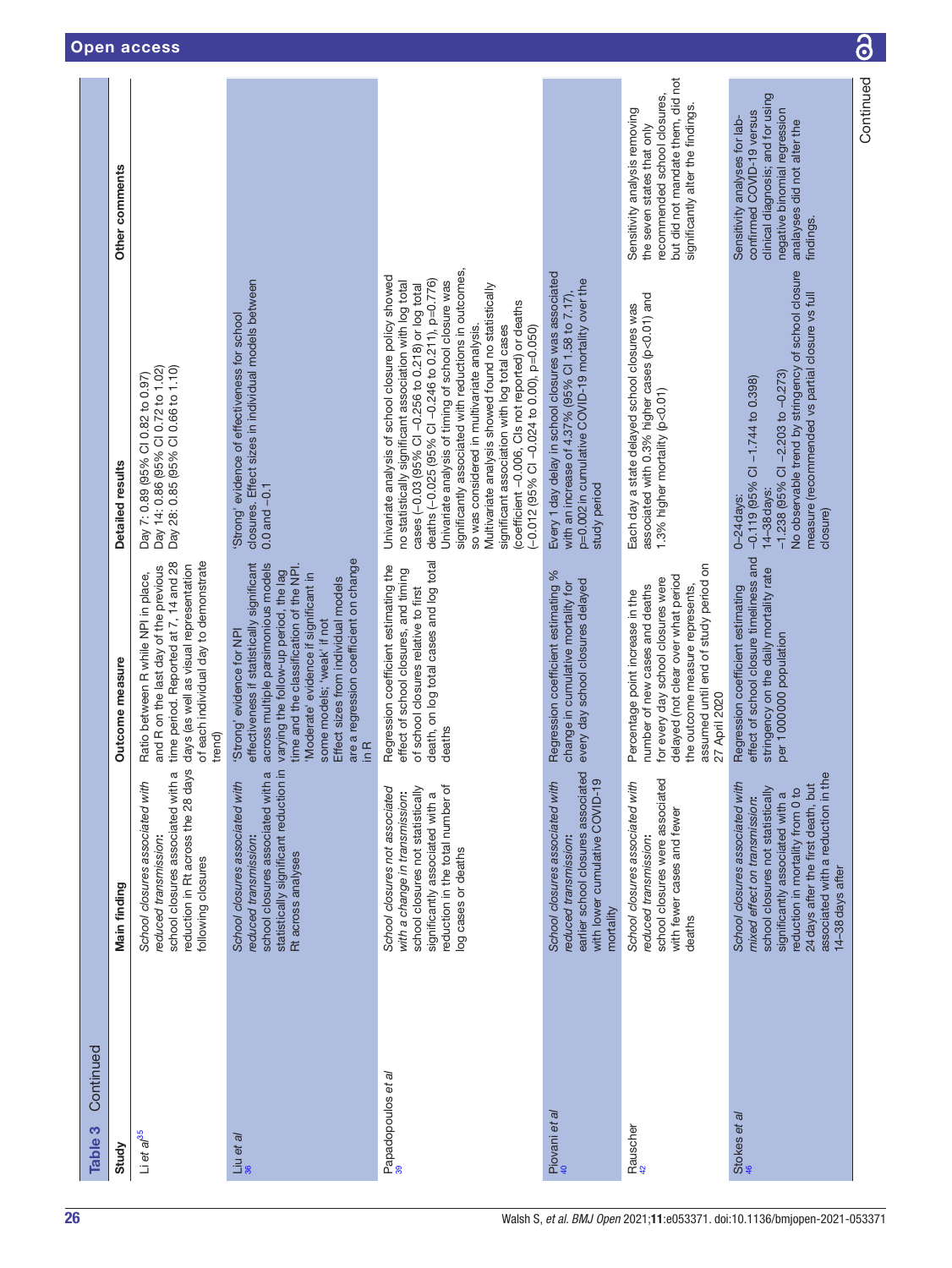| Continued<br>Table 3                                              |                                                                                                                                                                                    |                                                                                                                                                                                                     |                                                                                                                                                                                                                                                                                                                                                                                                                            |                                                                                                                                                                                                                                                                                  |
|-------------------------------------------------------------------|------------------------------------------------------------------------------------------------------------------------------------------------------------------------------------|-----------------------------------------------------------------------------------------------------------------------------------------------------------------------------------------------------|----------------------------------------------------------------------------------------------------------------------------------------------------------------------------------------------------------------------------------------------------------------------------------------------------------------------------------------------------------------------------------------------------------------------------|----------------------------------------------------------------------------------------------------------------------------------------------------------------------------------------------------------------------------------------------------------------------------------|
| Study                                                             | Main finding                                                                                                                                                                       | Outcome measure                                                                                                                                                                                     | Detailed results                                                                                                                                                                                                                                                                                                                                                                                                           | Other comments                                                                                                                                                                                                                                                                   |
| Wu et al                                                          | School closures not associated<br>school closures not statistically<br>significantly associated with R<br>with transmission:                                                       | (95% CI) Estimating effect of school<br>Output from Bayesian mechanistic<br>model in the format: learnt weight<br>closures on R                                                                     | associated with Rt in any of the clusters, or when<br>School closures not statistically significantly<br>No clusters: 0.047 (95% CI-0.118 to 0.212)<br>Cluster 3: 0.112 (95% CI-0.292 to 0.516)<br>Cluster 4: 0.098 (95% CI-0.194 to 0.390)<br>Cluster 1: 0.081 (95% CI-0.246 to 0.408)<br>Cluster 2: 0.060 (95% CI-0.209 to 0.329)<br>Cluster 5: 0.038 (95% Cl -0.134 to 0.210)<br>data are aggregated without clustering |                                                                                                                                                                                                                                                                                  |
| Yang et al                                                        | School closures associated with<br>school closures and early years<br>settings closures statistically<br>significantly associated with<br>reduced transmission:<br>reductions in R | % reduction in R                                                                                                                                                                                    | School closure associated with 37% reduction in R<br>Daycare closures associated with 31% reduction<br>(95% CI 33% to 40%)<br>$(26\% - 35\%)$                                                                                                                                                                                                                                                                              | from google found that 32% (95%<br>Sensitivity analysis using mortality<br>school closures was explained by<br>CI 28% to 34%) of the effect of<br>Secondary analysis using data<br>changes in workplace mobility.<br>data to derive Reff did not<br>significantly alter findings |
| Yehya et al                                                       | School closures associated with<br>COVID-19 mortality at 28 days<br>associated with reductions in<br>earlier school closures were<br>reduced transmission:                         | Regression coefficient estimating<br>associated with each day school<br>increase in mortality at 28 days<br>closures were delayed                                                                   | 5% (Mortality Rate Ratio 1.05, 95% Cl 1.01 to 1.09)                                                                                                                                                                                                                                                                                                                                                                        | New Jersey from analysis, did not<br>death, or for excluding New York/<br>significantly change the findings.<br>Sensitivity analyses for starting<br>exposure from first COVID-19                                                                                                |
| Zeilinger et al                                                   | School closures associated with<br>school closures associated with<br>a reduction in growth rate of<br>reduced transmission:<br>COVID-19 cases                                     | Growth rate calculated as the ratio of<br>next, applying a 7-day moving mean<br>cumulative cases from 1 day to the<br>to smooth out weekday effects                                                 | implementation, median drop 0.010 (not clear what<br>this value equates to but relatively large compared<br>School closures associated with drop in predicted<br>growth rate between 10 and 40 days after<br>with other NPIs)                                                                                                                                                                                              |                                                                                                                                                                                                                                                                                  |
| School closures-within-area before-after comparison studies (n=7) |                                                                                                                                                                                    |                                                                                                                                                                                                     |                                                                                                                                                                                                                                                                                                                                                                                                                            |                                                                                                                                                                                                                                                                                  |
| Gandini et al<br><sup>23</sup>                                    | reclosing schools not associated<br>associated with a change in<br>with a change in the rate of<br>School (re-)closures not<br>transmission:<br>decline of R                       | before national lockdown in two large<br>reclosure timings noted Analysed<br>the effect of reclosing schools on<br>Plotting Rt over time with school<br>Rt, which was done proactively<br>provinces | national school closures in November. In both cases,<br>Lombardy and Campania closed schools before the<br>they find that Rt started to decline around 2 weeks<br>before school closures, and the rate of decline did<br>not change after school closures                                                                                                                                                                  | mask mandates, social distancing<br>and bans on school sports/music.<br>hygiene, increased cleaning and<br>in reopened schools included:<br>ventilation, one-way systems,<br>Mitigation measures in place<br>temperature checks, hand                                            |
| Iwata et <i>al</i><br>29                                          | associated with the incidence rate<br>school closures not statistically<br>School closures not associated<br>with a change in transmission:<br>of new cases                        | on the change in daily incidence rate<br>estimating effect of school closures<br>Time series analysis coefficient                                                                                   | 0.08 (95% CI-0.36 to 0.65)                                                                                                                                                                                                                                                                                                                                                                                                 | Sensitivity analysis for different<br>lag times did not change the<br>general finding of null effect.                                                                                                                                                                            |
|                                                                   |                                                                                                                                                                                    |                                                                                                                                                                                                     |                                                                                                                                                                                                                                                                                                                                                                                                                            | Continued                                                                                                                                                                                                                                                                        |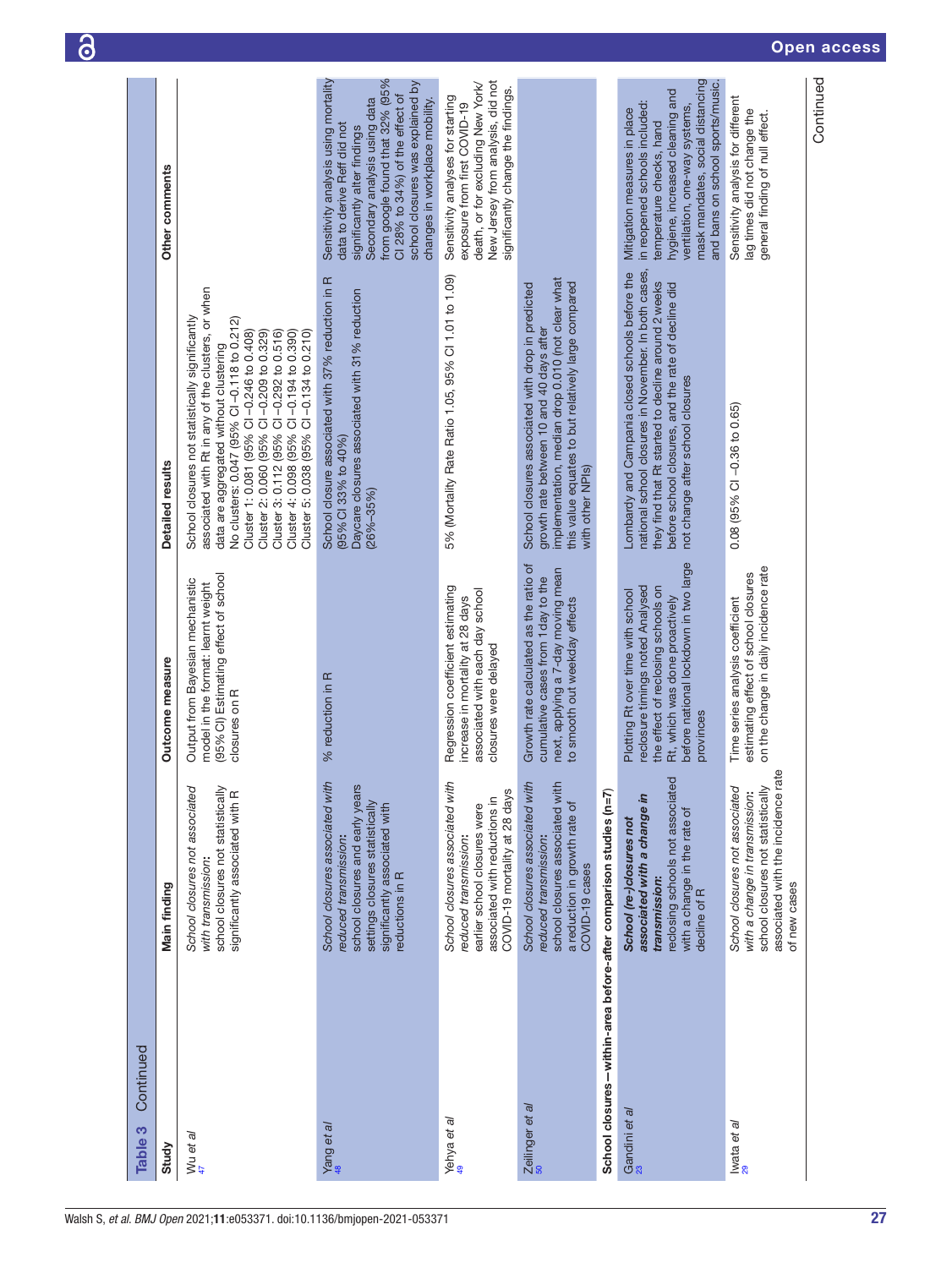| Continued<br>Table 3          |                                                                                                                                                                                                         |                                                                                                     |                                                                                                                                                                                                                                                                                    |                                                                                                                                                                                                                                                                                                                                                                                                                                                                                                                                                                                                                                                                                                                                                                                                                                 |
|-------------------------------|---------------------------------------------------------------------------------------------------------------------------------------------------------------------------------------------------------|-----------------------------------------------------------------------------------------------------|------------------------------------------------------------------------------------------------------------------------------------------------------------------------------------------------------------------------------------------------------------------------------------|---------------------------------------------------------------------------------------------------------------------------------------------------------------------------------------------------------------------------------------------------------------------------------------------------------------------------------------------------------------------------------------------------------------------------------------------------------------------------------------------------------------------------------------------------------------------------------------------------------------------------------------------------------------------------------------------------------------------------------------------------------------------------------------------------------------------------------|
| Study                         | Main finding                                                                                                                                                                                            | Outcome measure                                                                                     | Detailed results                                                                                                                                                                                                                                                                   | Other comments                                                                                                                                                                                                                                                                                                                                                                                                                                                                                                                                                                                                                                                                                                                                                                                                                  |
| Matzinger and Skinner         | <u>ed</u><br>School closures associated with<br>with reductions in the doubling<br>school closures were associat<br>time of new COVID-19 cases,<br>hospitalisations and deaths<br>reduced transmission: | Changes to the doubling time of the<br>epidemic in each state, following<br>school closures         | Georgia: 7 days after school closures the doubling<br>Mississippi: 10-14 days after school closures the<br>Tennessee: 8 days after school closures the<br>doubling time slowed from 1.4 to 3.5 days<br>doubling time slowed from 2 to 4.2 days<br>time slowed from 2.1 to 3.4 days | Only included Georgia, Tennessee<br>2 weeks. Patterns appeared to be<br>deaths, although these data were<br>Maryland, Massachussetts, New<br>time lags varying between 1 and<br>analysis of school closure effect<br>Jersey, New York and Texas), a<br>measures. However, they show<br>similar for hospitalisations and<br>and Mississippi in their explicit<br>not always reported, and more<br>states (Arizona, Florida, Ilinois,<br>school closures and other NPI<br>similar pattern is observed for<br>several figures of other states<br>lockdown measures. In these<br>there was a long enough gap<br>that initiated school closures<br>states where the authors felt<br>doubling time of cases, with<br>because these were the only<br>between implementation of<br>at the same time as other<br>difficult to interpret. |
| Neidhofer and Neidhofer<br>38 | ted<br>School closures associated with<br>school closures were associat<br>with reductions in COVID-19<br>reduced transmission:<br>mortality                                                            | % Reduction in deaths in the 18 days<br>postschool closure, compared with<br>synthetic control unit | daily average COVID-19 deaths over the 18 days<br>Argentina: 63%-90% reduction, Italy: 21%-35%<br>reduction, South Korea: 72%-96% reduction in<br>following school closures, compared with the<br>counterfactual                                                                   | South Korea because they closed<br>school closure was implemented<br>Switzerland, the Netherlands,<br>Netherlands, Indonesia, Canada,<br>Brazil, France, UK, Spain, where<br>excess mortality in Italy reached<br>Germany, Brazil, France and<br>large (harmful) effect in the<br>Sensitivity analysis using only<br>relatively later, and alongside<br>Selected Argentina, Italy and<br>large (protective) effect in<br>schools at a different time to<br>enacting national lockdown.<br>Supplementary analysis of:<br>Indonesia and Canada;<br>Switzerland, Germany, the<br>no effect of closures in<br>similar conclusion<br>other NPI <sub>S</sub> :<br>Spain;<br>Š.                                                                                                                                                        |

Continued

Continued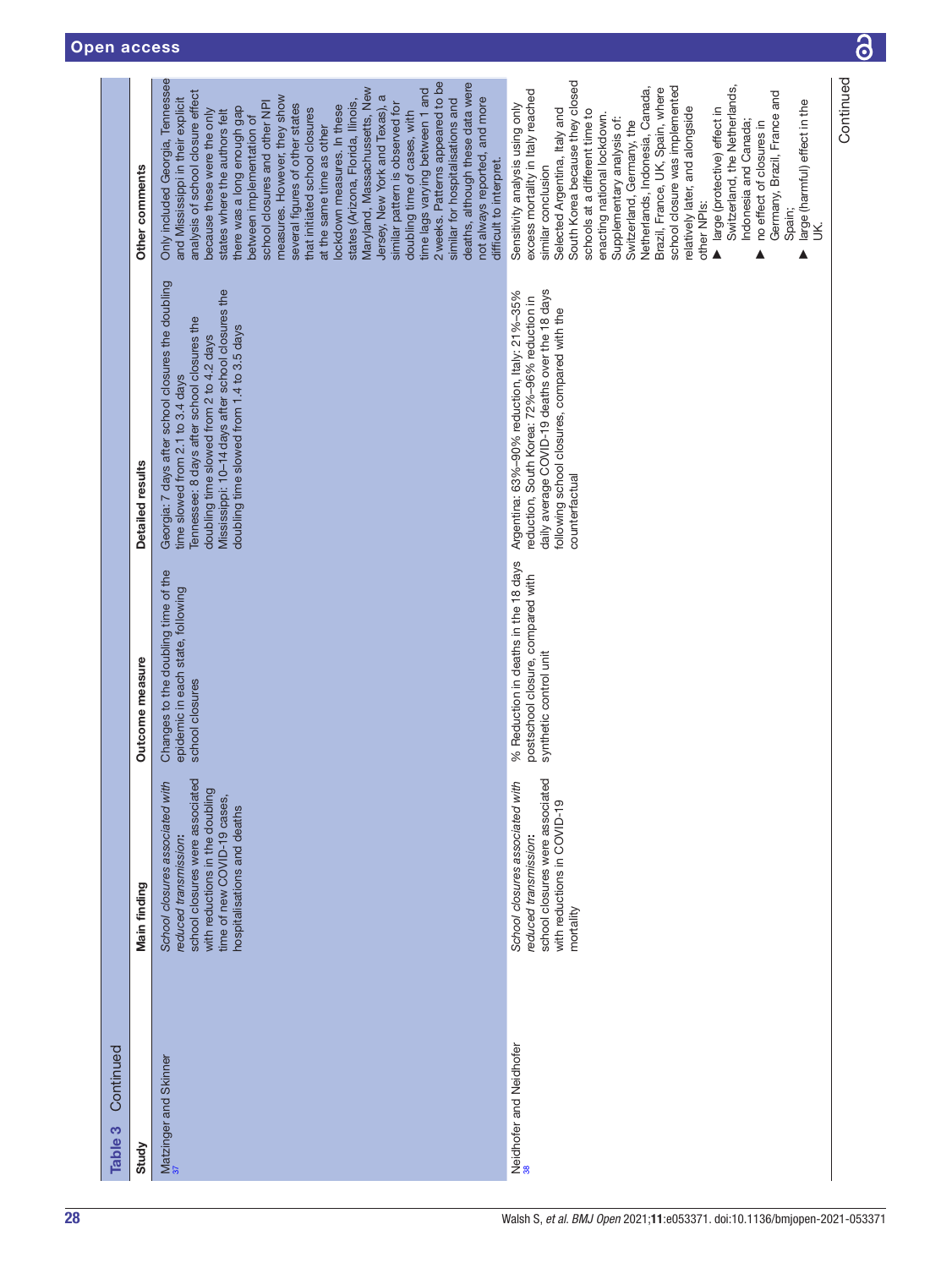| Continued<br>S<br>Table                                                                                |                                                                                                                                                                                                                                                        |                                                                                                                                                              |                                                                                                                                                                                                                                                                                  |                                                                                                                                                                                                                |
|--------------------------------------------------------------------------------------------------------|--------------------------------------------------------------------------------------------------------------------------------------------------------------------------------------------------------------------------------------------------------|--------------------------------------------------------------------------------------------------------------------------------------------------------------|----------------------------------------------------------------------------------------------------------------------------------------------------------------------------------------------------------------------------------------------------------------------------------|----------------------------------------------------------------------------------------------------------------------------------------------------------------------------------------------------------------|
| Study                                                                                                  | Main finding                                                                                                                                                                                                                                           | Outcome measure                                                                                                                                              | Detailed results                                                                                                                                                                                                                                                                 | Other comments                                                                                                                                                                                                 |
| Shah et al                                                                                             | School closures associated with<br>countries no aassociation was<br>found between school closures<br>mixed effect on transmission:<br>in Italy, school closures were<br>in mortality. In the other four<br>associate with a reduction<br>and mortality | Regression coefficient for effect of<br>school closures on mortality (not<br>explained in any greater detail)                                                | Reported only as 'no association' for other countries<br>Italy 0.81 (95% CI 0.68 to 0.97)                                                                                                                                                                                        |                                                                                                                                                                                                                |
| Sruthi et al                                                                                           | 茝<br>School closures associated with<br>secondary school closure was<br>associated with a reduction in<br>reduced transmission:                                                                                                                        | Changes to time-varying reproductive<br>number R, estimated from data on<br>new cases. Assumed to be in an<br>infectious state for 14 days from<br>diagnosis | Secondary school closures associated with an<br>average reduction of Rt around 1.0                                                                                                                                                                                               |                                                                                                                                                                                                                |
| Stage et al                                                                                            | School closures associated with<br>school closures associated with<br>reductions in the growth rate of<br>reduced transmission:<br>new cases                                                                                                           | cases (Germany only-in Denmark<br>% reduction in growth rate of new<br>without formal statistical analysis)<br>and Norway the graph is drawn                 | estimate for Norway or Denmark but authors report<br>26%-65% reduction in growth rate of cases across<br>a 'clear drop' in new cases after school closures<br>the different states of Germany. No quantitative                                                                   |                                                                                                                                                                                                                |
| School closures-pooled multiple-area comparisons of interventions in place at a fixed time point (n=3) |                                                                                                                                                                                                                                                        |                                                                                                                                                              |                                                                                                                                                                                                                                                                                  |                                                                                                                                                                                                                |
| $\frac{1}{31}$ uni et al                                                                               | relative reduction in the incidence<br>school closures were statistically<br>School closures associated with<br>significantly associated with a<br>reduced transmission:<br>rate of COVID-19                                                           | effect of school closures on changes<br>Regression coefficient estimating<br>to the incidence rate                                                           | 0.77 (95% CI 0.63 to 0.93), p=0.009<br>Adjusted model:                                                                                                                                                                                                                           | out high income countries did not<br>Sensitivity analyses of seperating<br>significantly effect the results.                                                                                                   |
| Walach and Hockertz                                                                                    | an increase in COVID-19 mortality<br>School closures associated with<br>school closures associated with<br>increased transmission:                                                                                                                     | Regression coefficient estimating<br>effect of school closures on the<br>COVID-19 mortality rate                                                             | Cases: school closures not associated with cases in<br>univariate analysis so not considered for modelling<br>Mortality: 2.54 (95% 1.24 to 3.85), p<0.0001                                                                                                                       |                                                                                                                                                                                                                |
| Wong et al                                                                                             | school closures were associated<br>School closures associated with<br>with a smaller rate of increase<br>in cumulative incidence of<br>reduced transmission:<br>COVID-19                                                                               | effect of school closures on the rate of<br>Regression coefficient estimating<br>increase in cumulative incidence                                            | $-0.53$ (95% CI $-1.00$ to $-0.06$ ), p=0.027                                                                                                                                                                                                                                    | interactions between different<br>covariables in the model.<br>Report no collinearity or                                                                                                                       |
| School reopening studies (n=11)                                                                        |                                                                                                                                                                                                                                                        |                                                                                                                                                              |                                                                                                                                                                                                                                                                                  |                                                                                                                                                                                                                |
| Beesley<br><sup>16</sup>                                                                               | with increases in the 7-day rolling<br>school reopening was associated<br>School reopenings associated<br>average of new cases in most<br>with a mixed effect on<br>countries, but not all<br>transmission:                                            | Change in 7-day rolling average of<br>new cases                                                                                                              | Germany, Israel, Japan, the Netherlands, Singapore,<br>24-47 days; with longer lag times attributed to these<br>countries opening schools in a limited to staggered<br>Spain, Switzerland and the UK saw increases after<br>China saw no change. Austria, Canada, France,<br>way | rise in cases 24 days after primary<br>Netherlands, it was noted that the<br>smaller than the rise 40 days after<br>Primary versus secondary: in the<br>secondary schools reopened.<br>schools opened was much |
|                                                                                                        |                                                                                                                                                                                                                                                        |                                                                                                                                                              |                                                                                                                                                                                                                                                                                  | Continued                                                                                                                                                                                                      |

 $\overline{\mathbf{a}}$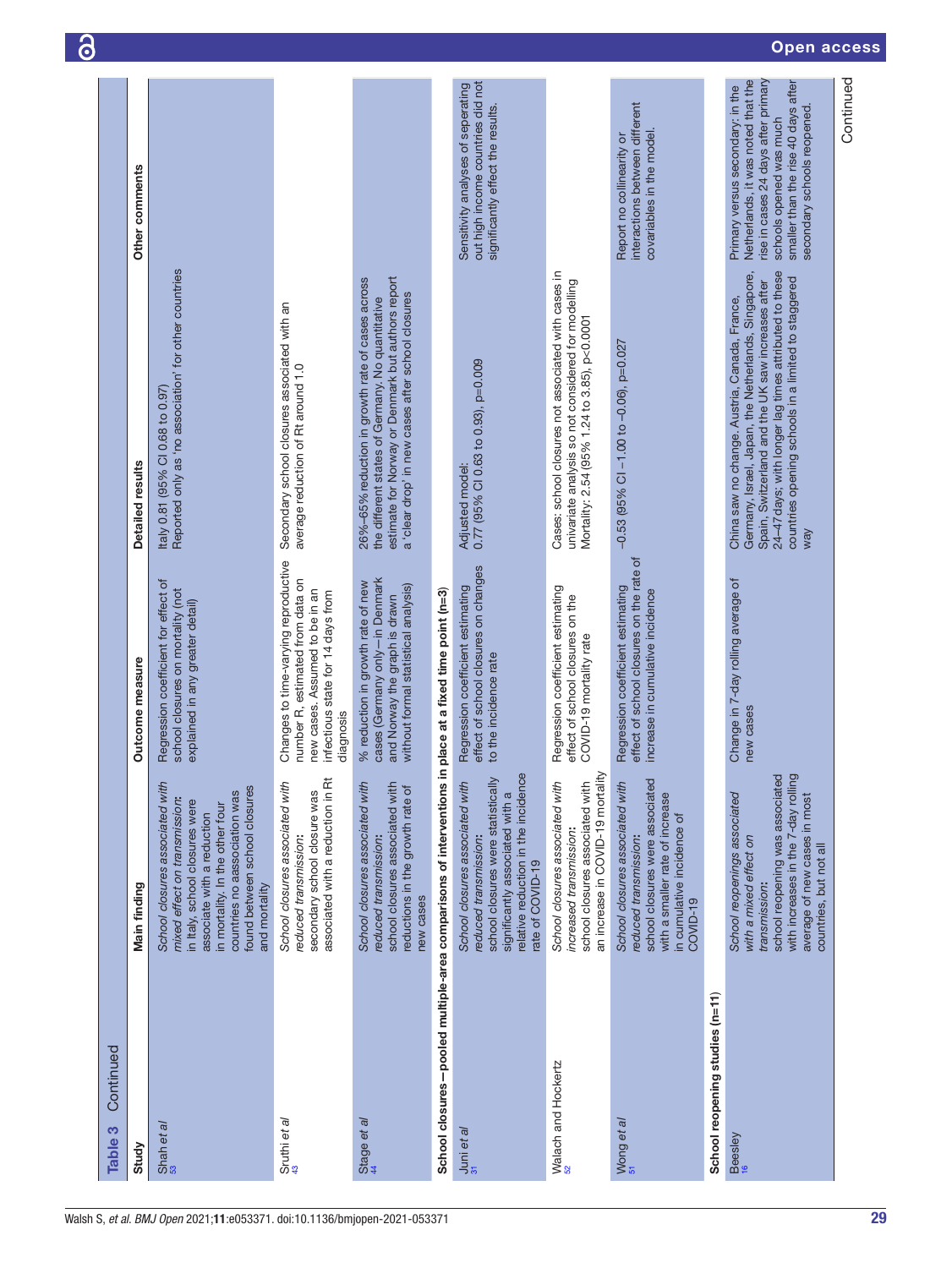| Continued<br>Table 3           |                                                                                                                                                                                               |                                                                                                                                                                                                                                                                                                                                                     |                                                                                                                                                                                                                                                                                                        |                                                                                                                                                                                                                                                                                                                                                                 |
|--------------------------------|-----------------------------------------------------------------------------------------------------------------------------------------------------------------------------------------------|-----------------------------------------------------------------------------------------------------------------------------------------------------------------------------------------------------------------------------------------------------------------------------------------------------------------------------------------------------|--------------------------------------------------------------------------------------------------------------------------------------------------------------------------------------------------------------------------------------------------------------------------------------------------------|-----------------------------------------------------------------------------------------------------------------------------------------------------------------------------------------------------------------------------------------------------------------------------------------------------------------------------------------------------------------|
| Study                          | Main finding                                                                                                                                                                                  | Outcome measure                                                                                                                                                                                                                                                                                                                                     | Detailed results                                                                                                                                                                                                                                                                                       | Other comments                                                                                                                                                                                                                                                                                                                                                  |
| Ehrhardt et al                 | with any change in the rate of new<br>school reopenings not associated<br>βΘ<br>School reopenings not associat<br>with a change in transmission:<br>cases                                     | showing daily confirmed new cases,<br>with school reopening date labelled<br>Presentation of an epidemic curve                                                                                                                                                                                                                                      | reopening. Daily new cases remained at, or generally<br>below, this level throughout the following 3 months<br>Daily new cases peaked at 1400/day and dropped<br>to around 100/day at the time of staggered school<br>until after schools broke up for summer holidays                                 | Range of comprehensive infection<br>prevention and control measures<br>were in place in schools at the<br>time of school reopening.                                                                                                                                                                                                                             |
| Gandini et al<br><sup>23</sup> | consistently associated with onset<br>pə<br>School reopenings not associat<br>timing of school reopenings not<br>with a change in transmission:<br>of increases in R                          | increases in R-measured as the start<br>of 3 consecutive weeks of increasing<br>socioeconomically similar provinces<br>who reopened schools at different<br>school reopening and subsequent<br>geographically neighbouring and<br>reopening timings noted. Pairing<br>times. Comparing time between<br>Plotting R over time with school<br>$\alpha$ | Bolzano opened schools a week earlier than Trento,<br>reopened schools a week before the other, but Rt<br>but Trento saw a sustained rise in R 1 week ealier<br>than Bolzano. In Abruzzo and Marche; Sicily and<br>Calabria; and Veneto and Apulia; one province<br>increases occured at the same time | mask mandates, social distancing<br>and bans on school sports/music.<br>hygiene, increased cleaning and<br>in reopened schools included:<br>ventilation, one-way systems,<br>Mitigation measures in place<br>temperature checks, hand                                                                                                                           |
| Garchitorena et al             | ΘÓ<br>School reopenings not associat<br>with a null effect on COVID-19<br>with a change in transmission:<br>closure measures associated<br>partial relaxations of school<br>transmission      | (assessed over the duration of the NPI<br>being in place) Presented as a forest<br>Ratio of transmission rates with and<br>plot so the reported results here are<br>without implementation of the NPI<br>estimated                                                                                                                                  | Secondary schools: 1%<br>(95% CI -7% to 10%)<br>$(95%$ Cl $-7%$ to $9%$<br>Primary schools: 2%<br>$(95%$ CI $-8%$ to 8%)<br>EY settings: 0%                                                                                                                                                            |                                                                                                                                                                                                                                                                                                                                                                 |
| Harris et al<br><sup>25</sup>  | school reopenings not statistically<br>School reopenings not associated<br>with a change in transmission:<br>significantly associated with<br>an increase in COVID-19<br>hospitalisation rate | 100000 population, and log total<br>Regression coefficient reported<br>for both hospitalisations per<br>hospitalisations                                                                                                                                                                                                                            | Hospitalisations per 100000 population:<br>$-0.019$ (95% CI $-0.074$ to 0.036)<br>0.295 (95% CI-0.072 to 0.662)<br>Log total hospitalisations:                                                                                                                                                         | showed a statistically significant<br>increase in hospitalisations for<br>those counties in the top 25%<br>reopenings, but no effects for<br>of hospitalisation preschool<br>Post hoc stratified analysis<br>those <75th centile.                                                                                                                               |
| Ingelbeen et al                | R increased after schools were<br>School reopenings associated<br>with increased transmission:<br>reopened                                                                                    | changes to the NPIs in place during<br>Plotted R compared against the<br>the study period                                                                                                                                                                                                                                                           | reopening), and then increase more sharply to 1.5<br>R started to increase from approximately 1 week<br>before schools reopened (from 0.9 to 1 at<br>over the next fortnight                                                                                                                           | contacts per case, and number of<br>children, but by general increases<br>transmission events between age<br>school reopening did not appear<br>groups. The increase in Rt after<br>Also used the national contact<br>in social mixing across all age<br>tracing data to examine age-<br>to be driven by school-aged<br>specific trends in number of<br>groups. |
| Isphording et al               | school reopenings not statistically<br>School reopenings not associated<br>ၜ<br>change in rate of new COVID-1<br>with a change in transmission:<br>significantly associated with a<br>cases   | change in number of new cases per<br>100 000 in the 3 weeks postschool<br>Regression coefficient estimating<br>reopenings                                                                                                                                                                                                                           | Reduction of 0.55 cases per 100 000 associated with<br>first 3 weeks of reopening schools. Cls reported only<br>reopening schools led to non-sginificant reduction in<br>graphically, but upper estimate just crosses 0 (ie,<br>transmission of COVID-19)                                              | Sensitivity analysis showed this<br>the non-significant reduction in<br>reopening of schools, while in<br>East Germany the rate of new<br>West German counties drove<br>transmission associated with<br>to be true for all age groups.<br>cases remained constant.                                                                                              |
|                                |                                                                                                                                                                                               |                                                                                                                                                                                                                                                                                                                                                     |                                                                                                                                                                                                                                                                                                        | Continued                                                                                                                                                                                                                                                                                                                                                       |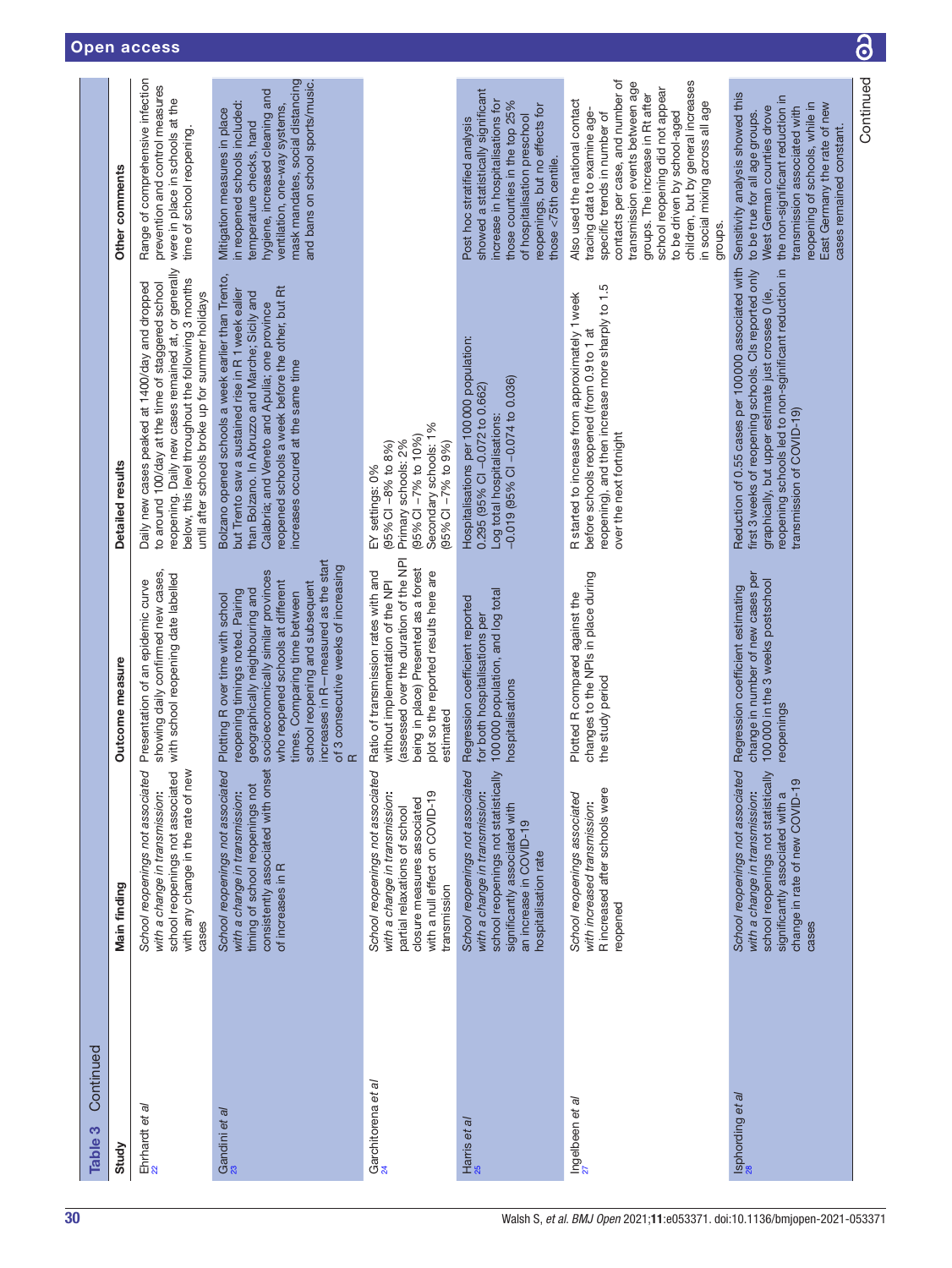| Continued<br>Table 3         |                                                                                                                                                                                                             |                                                                                                                                                                                                                                                            |                                                                                                                                                                                                                                                                                                                                           |                                                                                                                                                                  |
|------------------------------|-------------------------------------------------------------------------------------------------------------------------------------------------------------------------------------------------------------|------------------------------------------------------------------------------------------------------------------------------------------------------------------------------------------------------------------------------------------------------------|-------------------------------------------------------------------------------------------------------------------------------------------------------------------------------------------------------------------------------------------------------------------------------------------------------------------------------------------|------------------------------------------------------------------------------------------------------------------------------------------------------------------|
| Study                        | Main finding                                                                                                                                                                                                | Outcome measure                                                                                                                                                                                                                                            | Detailed results                                                                                                                                                                                                                                                                                                                          | Other comments                                                                                                                                                   |
| Lieta/<br>35                 | <u>eq</u><br>with an increase in Rt across tl<br>School reopenings associated<br>school reopenings associated<br>with increased transmission:<br>28 days following reopening                                | of each individual day to demonstrate<br>time period. Reported at 7, 14 and 28<br>days (as well as visual representation<br>and R on the last day of the previous<br>Ratio between R while NPI in place,<br>trend)                                         | Day 28: 1.24 (95% CI 1.00 to 1.52)<br>Day 14: 1.18 (95% CI 1.02 to 1.36)<br>Day 7: 1.05 (95% Cl 0.96 to 1.14)                                                                                                                                                                                                                             |                                                                                                                                                                  |
| Sruthi et al                 | with mixed effect on transmission:<br>secondary school reopening not<br>$\equiv$<br>mask mandates in place withir<br>School reopenings associated<br>associated with increase in Rt<br>schools              | Changes to time-varying reproductive<br>number R, estimated from data on<br>new cases. Assumed to be in an<br>infectious state for 14 days from<br>diagnosis                                                                                               | mandates in place associated with an approximate<br>Secondary schools reopened with mask mandates<br>compared with secondary schools being closed<br>in place associated with no change in the R,<br>Secondary schools reopened without mask<br>1.0 increase in R                                                                         |                                                                                                                                                                  |
| Stein-Zamir et al            | associated with an increase in<br>School reopenings associated<br>with increased transmission:<br>new cases of COVID-19<br>school reopenings were                                                           | by date, and comparing to dates of<br>epidemic curve showing confirmed<br>cases of COVID-19 in Jerusalem,<br>Presentation of an age-stratified<br>school closure/reopening                                                                                 | Difficult to elicit exact effect sizes from the epidemic<br>started to reopen, the number of new cases started<br>curve, but approximately 2 weeks after schools<br>to increase                                                                                                                                                           | were also seen across all ages to<br>reopening was more pronounced<br>in younger age groups, 10-19 but<br>Increases in cases after school<br>a lesser extent.    |
| Stage et al                  | School reopenings not associated<br>school reopening not associated<br>with increases in the growth rate<br>of hospitalisations or cases<br>with transmission:                                              | and cases (Denmark, Germany and<br>Changes to the incidence rate and<br>changes to instantaneous growth<br>rate in hospitalisations (Denmark)<br>Norway)                                                                                                   | stable throughout and after the staggered reopening<br>of schools. In Denmark and Norway, the growth<br>rate of cases (and hospitalisations for Denmark)<br>In Germany, the growth rate of cases remained<br>incidence continued to reduce despite school<br>remained stable and negative, meaning that<br>eopening                       |                                                                                                                                                                  |
| School holiday studies (n=3) |                                                                                                                                                                                                             |                                                                                                                                                                                                                                                            |                                                                                                                                                                                                                                                                                                                                           |                                                                                                                                                                  |
| Beesley<br><sup>16</sup>     | School holidays associated with a<br>ling<br>school holidays were associated<br>with increases in the 7-day roll<br>average of new cases in most<br>mixed effect on transmission:<br>countries, but not all | Change in 7-day rolling average of<br>new cases                                                                                                                                                                                                            | resurgence in incidence rate (not commented on for<br>was noted that school holidays 'exacerbated' the<br>Sweden saw a reduction in the rolling average 23<br>rolling average peaked within that 23-day period)<br>days after they closed for summer holidays (the<br>In Austria, France, Germany and Switzerland, it<br>other countries) |                                                                                                                                                                  |
| Bjork et al                  | timing of a school winter holiday<br>School holidays associated with<br>during the exposure period was<br>positively associated with all-<br>increased transmission:<br>cause excess mortality              | 2020 and 7 June 2020 compared with<br>All-cause weekly excess mortality per<br>2015-2019 mortality rates, compared<br>million residents, between 30 March<br>with regions with no winter holiday<br>or a holiday in the week before the<br>exposure period | Winter holiday in weeks 7, 8, 9 and 10 associated<br>to 17.0), 5.9 (95% CI 2.3 to 9.5), 13.1 (95% CI 9.7<br>with weekly excess mortality of 13.4 (95% CI 9.7<br>to 16.5) and 6.2 (95% CI 1.0 to 11.4) per million<br>residents, respectively                                                                                              | with excess mortality of 8.6 (95%<br>those holidaying in week 6 or not<br>The comparator group included<br>at all, and was itself associated<br>CI 6.9 to 10.3). |
|                              |                                                                                                                                                                                                             |                                                                                                                                                                                                                                                            |                                                                                                                                                                                                                                                                                                                                           | Continued                                                                                                                                                        |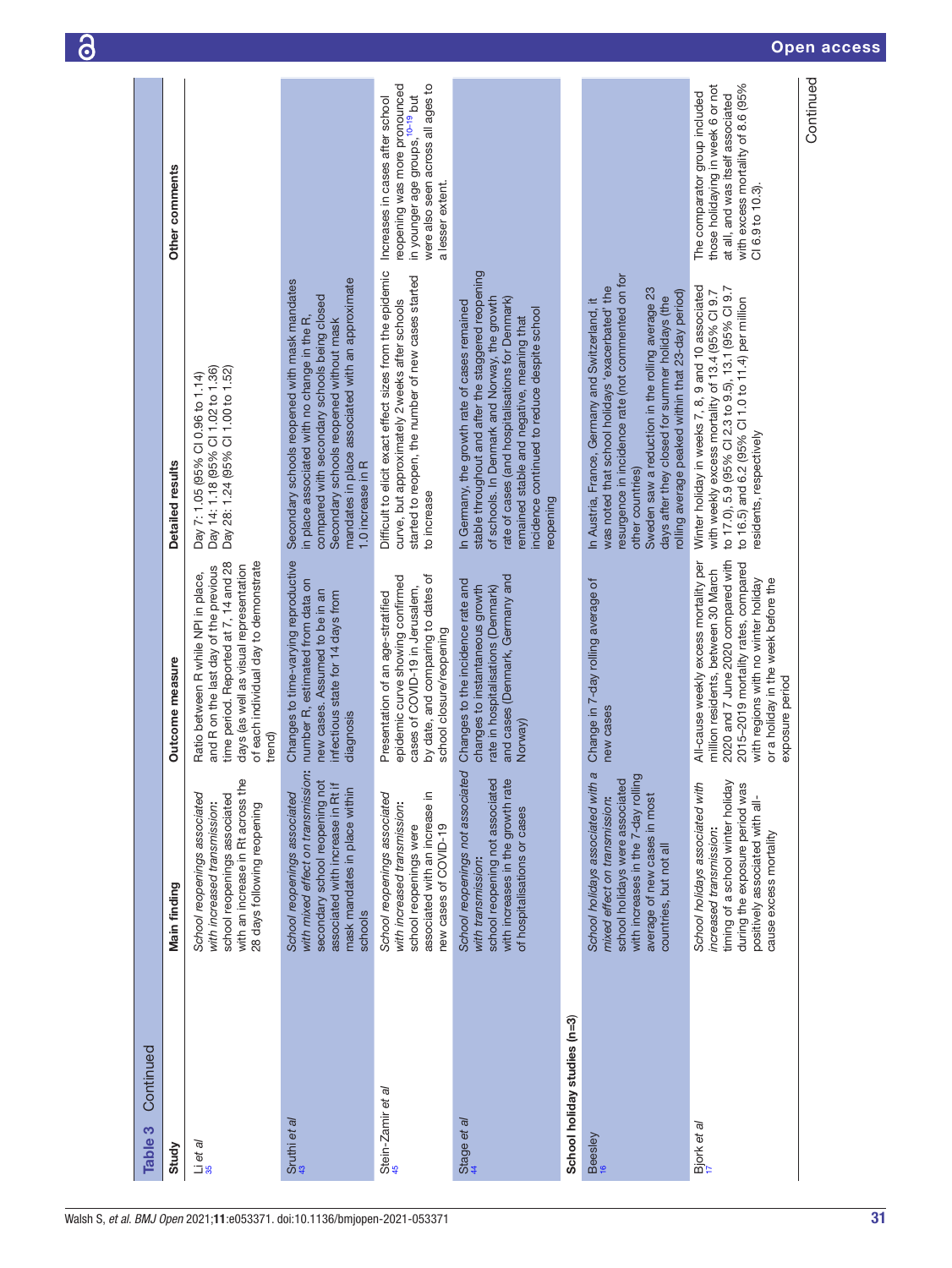|                   | Detailed results<br>Outcome measure | week of holidays was associated with an average<br>Each week of summer school holidays increased<br>indpendently statistically significant, but the sixth<br>increase, which accounts for 49% of the national<br>$0.72$ percentage points (95% $0.41$ to 1.03). The<br>effect of individual weeks increased during the<br>holidays, such that the first 3 weeks were not<br>1.91 (95% CI 1.47 to 2.42) percentage points<br>the incident growth rate by an average of<br>average growth rate that week<br>incident growth rate associated with<br>each week of the summer holiday<br>Percentage point increase in the |
|-------------------|-------------------------------------|-----------------------------------------------------------------------------------------------------------------------------------------------------------------------------------------------------------------------------------------------------------------------------------------------------------------------------------------------------------------------------------------------------------------------------------------------------------------------------------------------------------------------------------------------------------------------------------------------------------------------|
|                   | Main finding                        | School holidays associated with<br>school holidays associated with<br>ncreases in the incident growth<br>ncreased transmission:<br>rate                                                                                                                                                                                                                                                                                                                                                                                                                                                                               |
| Table 3 Continued | Study                               | Pluemper and Neumayer                                                                                                                                                                                                                                                                                                                                                                                                                                                                                                                                                                                                 |

CrI, credible interval; NPI, non-pharmaceutical intervention. credible interval; NPI, non-pharmaceutical intervention Ξ.



<span id="page-31-0"></span>Figure 2 Main findings, stratified by risk of bias. (A) The studies' response to the question: Did school closures reduced community transmission? (Yes, No, Mixed). (B) The studies' response to the question: Did school reopenings increase community transmission? (Yes, No, Mixed).

separate analyses) before and after NPI implementation (including school closures) until early April 2020. Other key NPIs and testing regimes were adjusted for. The authors report a null effect of school closures on growth rate of SARS-CoV-2 incidence, with narrow CIs for France and the USA, but a regression coefficient suggestive of a non-significant preventative effect in Italy (−0.11 (95% CI  $-0.25$  to  $0.03$ ). Li *et al*<sup>54</sup> used the EpiForecast' model of  $R^{54}$  to estimate the effectiveness of different NPIs (including school closures) over time in 131 countries between January and June 2020. They identified time periods in which the NPIs in a given country were static, and calculated the 'R ratio' by dividing the average daily R of each period by the R from the last day of the previous period. They reported pooled estimates, regressed across all countries, for the first 28 days after introduction/relax ation of each NPI. Although the CIs for each daily effect size included 1, the trend was clearly towards a reduction in transmission following school closure implementation.

#### *Within-area before-after comparisons*

We identified seven studies<sup>23</sup> <sup>29</sup> <sup>37</sup> <sup>38</sup> <sup>43</sup> <sup>44 <sup>53</sup> that compared</sup> community transmission of SARS-CoV-2 before and after school closure for single geographical units, and did not pool the results with those of other areas. This approach controls for confounding from population sociodemo graphic factors, but remains vulnerable to confounding from other NPIs and temporal changes to testing regimes. As with the pooled before-after comparison studies, those studies at higher risk of bias from confounding were more likely to report reductions in transmission associated with school closures.

One study using this approach was found to be at moderate risk of bias. Matzinger *et al*<sup>[37](#page-35-21)</sup> identified the three US states which introduced school closures first, and with a sufficient lag before implementing other measures to assess their specific impact. They plotted incidence rates on a log 2 scale and identified points of inflexion in the period after school closure. This assumes exponential growth in the absence of interventions, which may not have occurred given changes to testing regimes. The doubling time of new cases in Georgia slowed from 2.1 to 3.4days 1week after closing schools. Similar results were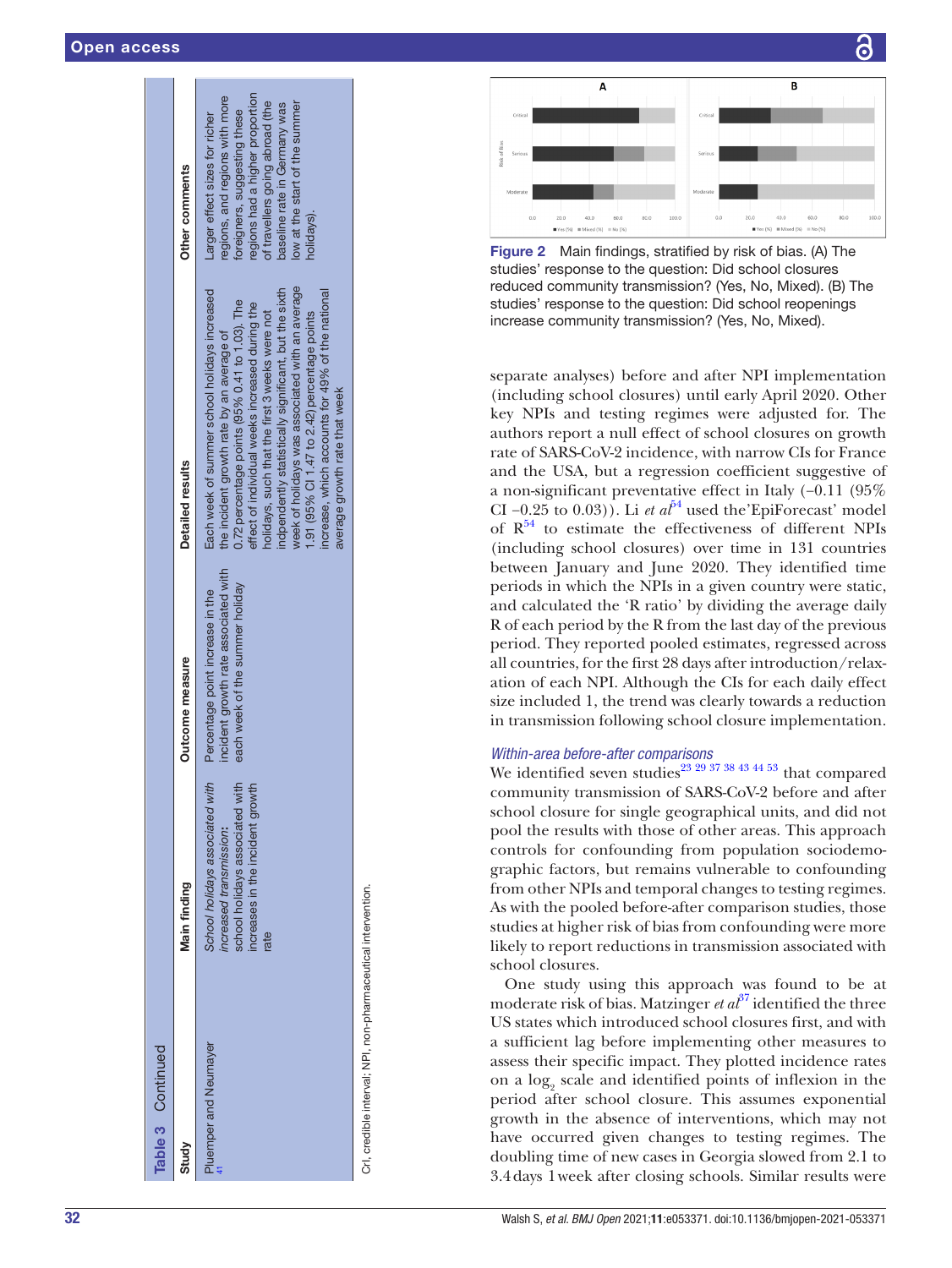Open access

observed in Tennessee (2.0 to 4.2days after 1week) and Mississippi (1.4 to 3.4days after 2weeks). The authors also noted inflexion points for hospitalisations and mortality at later time points, although numerical changes were not reported. Tennessee showed a slowing in hospitalisations 1week after cases, and mortality 1week after hospitalisation. Mississippi showed a slowing in hospitalisations and mortality at the same time, 1week after cases—the authors do not comment on this discrepancy. Georgia lacked early hospitalisation data to make such a comparison.

#### *Pooled multiple-area comparisons of interventions in place at a fixed time point*

Three studies $31\,51\,52$  considered countries from around the world using a design in which NPIs were considered as binary variables on a specific date (ie, in place or not in place), and the cumulative incidence or mortality to that point was compared with the number of new cases of COVID-19 over a subsequent follow-up period; countries were then compared using regression analysis to elicit independent effect sizes for individual policies including school closures. This approach reduces bias from different testing regimes over time and between countries. However, the use of a single cut-off date for whether school closure was in place means that the effects of long-standing and recent school closures were pooled, introducing misclassification bias. Two of these studies<sup>31 51</sup> were at serious risk of bias and reported that school closures were associated with lower incidence; and one study<sup>52</sup> was at critical risk of bias and reported that closing schools was not associated with incidence but was associated with increased mortality. Each of these studies was at high risk of confounding from other NPIs, in addition to the risk of misclassification bias described above.

#### School reopening studies

Eleven studies<sup>16</sup> <sup>22–25</sup> <sup>27</sup> <sup>28</sup> <sup>35</sup> <sup>43–45</sup> considered the effect of school reopening on subsequent SARS-CoV-2 commu-nity transmission.<sup>[24](#page-35-12)</sup> Of these, five were pooled multiplearea before-after comparison studies,  $24\overline{25}$   $28\overline{35}$   $43\overline{3}$  and six were within-area multiple-area before-after comparison studies.[16 22 23 27 44 45](#page-35-6) These studies benefited from more staggered lifting of restrictions (compared with their implementation), and more stable testing regimes.

Of the four studies at a lower risk of bias,  $24\frac{25}{28}$   $28\frac{35}{26}$ three<sup>[24 25 28](#page-35-12)</sup> reported that schools were reopened without associated increases in transmission, while one $35$  reported increased transmission. Garchitorena *et*  $a^{24}$  compared incidence data, with adjustment for underdetection, from 32 European countries, using multivariate linear regression models with adjustment for other NPIs and fixed effects to account for intercountry sociodemographic differences. They reported no association with incidence rates up to 16 September 2020 of reopening early years settings  $(0\%$  mean change in incidence rate  $(95\% \text{ CI})$ −8% to 8%)), primary schools (2% (95%CI −7% to 10%)), or secondary schools (−1% (95%CI −7% to 9%)). Harris *et al*<sup>[25](#page-35-15)</sup> estimated the effect of school reopenings on

COVID-19 hospitalisation in the USA using an event study model, with analysis at the county-level. They adjusted for other NPIs, and used fixed effects to account for calendar week effects and intercounty differences. They applied a 1-week lag period, and compared data from 10 weeks before to 6weeks after school reopenings. They initially report null effects when pooling the effects across all counties, however, post hoc sensitivity analyses suggested that there were increases in hospitalisations for counties that were in the top 25% of baseline hospitalisation rate at school reopening (compared with null effects for the bottom 75%). Isphording *et al*<sup>[28](#page-35-41)</sup> compared changes to the COVID-19 incidence rate in German counties that were first to reopen schools after the summer holidays, with those yet to reopen (noting that the timing of such decisions was set years in advance, and not changed due to the pandemic). They considered data from 2weeks before to 3weeks after school reopenings, and adjusted for mobility data, and used fixed effects to account for intercounty sociodemographic differences. They reported no association between school reopenings and incidence. One study Li *et al*,<sup>[35](#page-35-30)</sup> is described above as it reports on the effect of both school closures and school reopenings around the world. As for school closures, their effect sizes for each individual day in the 28-day period postschool reopenings were not always statistically significant, but the data trend is clearly that of an increase in transmission associated with school reopenings.

The seven studies<sup>[16 22 23 27 43–45](#page-35-6)</sup> at serious and critical risk of confounding are more difficult to interpret, again predominantly due to the high risk of confounding. Three<sup>16 23 44</sup> reported no association between school reopening and transmission, two $^{22-43}$  reported mixed findings and two<sup>27</sup> <sup>45</sup> reported increased transmission following reopening of schools.

#### School holiday studies

Three studies $^{16}$  17.41 reported changes in SARS-CoV-2 community transmission associated with school holidays. These holidays occurred according to predetermined timetables and are therefore unlikely to be influenced by background trends in infections. Two studies examined associations between timing of summer holidays on incidence rates in Germany<sup>41</sup> and in multiple European countries,<sup>16</sup> respectively. The other study<sup>17</sup> reported on the timing of the February/March 2020 half-term break timing in countries that neighbour the Alps. Of these, one reported mixed findings on the effect of summer holidays, $16$  and two reported that school holidays were associated with increased transmission.<sup>1741</sup> The authors of these studies considered the primary exposure to be increased social contact from international travel, rather than decreases from the temporary closure or schools.

#### Different school setting types

One school closure study, $48$  three school reopening studies<sup>[16 22 44](#page-35-6)</sup> and one study looking at closures and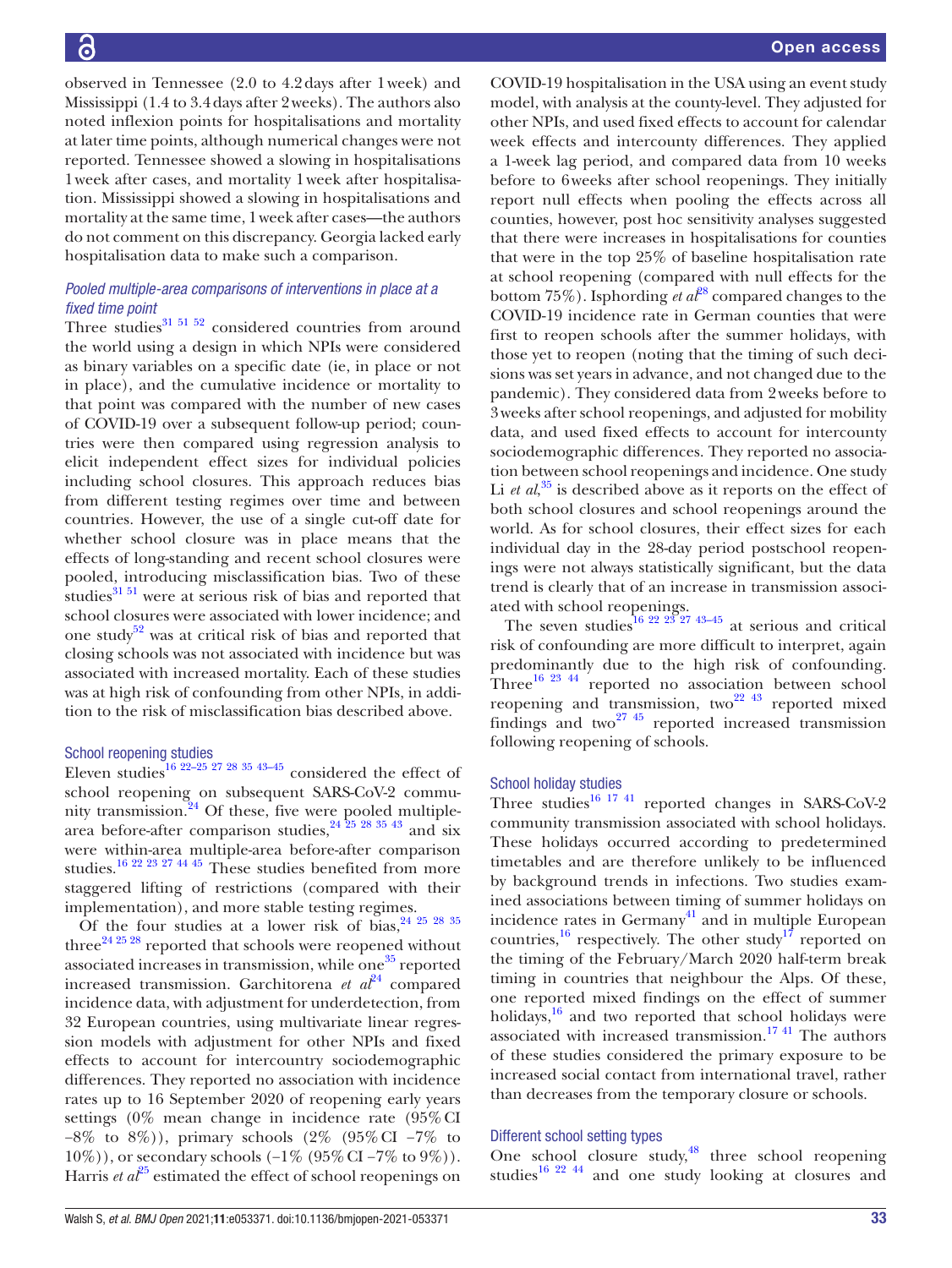reopenings<sup>24</sup> considered evidence of independent effects for different types of school closures.

Two studies reported independent effect sizes for different settings, but found considerable overlap between the effect sizes, and noted high temporal correlation between the policy timings meaning that collinearity limits the interpretability of the findings. Garchitorena *et*   $a\ddot{\ell}^4$  (moderate risk of bias) reported the effect of both school closures and school reopenings on changes to R in 32 European countries, with almost completely overlapping estimates of transmission reductions associated with closures in early years settings, primary schools and secondary schools; and equally null effects for each setting associated with reopenings. Yang *et al*<sup>48</sup> (moderate risk of bias) reported that school closures in US counties (presumed primary and secondary combined) were associated with 37% (95% CI 33% to 40%) reductions in R, compared with 31% reductions for early years settings  $(95\% \text{ CI } 26\% \text{ to } 35\%).$ 

Two studies reported staggered reopenings of different school settings, generally with younger children students returning first, and a week or two between each reopenings. Both studies found null effects on transmission overall, and therefore did not report any differential effect by setting type. Stage *et al*<sup>[44](#page-35-18)</sup> (serious risk of bias) noted staggered reopenings in Norway, Denmark and Germany. Ehrhardt *et al*<sup>22</sup> (critical risk of bias) noted staggered reopenings of schools in Baden-Wuttemberg (a region of Germany).

Beesley<sup>[16](#page-35-6)</sup> (critical risk of bias) noted that increases in the 7-day rolling average of new cases were greater in the 40 days after secondary school reopening than they were in the 24 days following primary schools reopening. However, this study is at high risk of confounding from other NPIs, and it is not clear why the chosen (and different) lag periods were applied.

#### **DISCUSSION**

We identified 40 studies that provided a quantitative estimate of the impact of school closures or reopening on community transmission of SARS-CoV-2. The studies included a range of countries and were heterogenous in design. Among higher quality, less confounded studies of school closures, 6 out of 14 reported that school closures had no effect on transmission, 6 reported that school closures were associated with reductions in transmission, and 2 reported mixed findings ([figure](#page-31-0) 2); with findings ranging from no association to a 60% relative reduction in incidence and mortality rate. $14$  Most studies of school reopening reported that school reopening, with extensive infection prevention and control measures in place and when the community infection levels were low, did not increase community transmission of SARS-CoV-2.

The strength of this study is that it draws on empirical data from actual school closures and reopenings during the COVID-19 pandemic and includes data from 150 countries. By necessity, we include observational rather

than randomised controlled studies, as understandably no jurisdictions have undertaken such trials. We were unable to meta-analyse due to study heterogeneity. We were unable to meaningfully examine differences between primary and secondary schools as very few studies distinguished between them, despite the different transmission patterns for younger and older children. Data are also lacking from low-income countries, where sociocultural factors may produce different effects of school closures on transmission to high-income settings, leaving a substantial gap in the evidence base. Data in these studies come exclusively from 2020, and many studies report only up to the summer months, it is therefore unclear whether our findings are robust to the effects of new SARS-CoV-2 variants and vaccines.

A major challenge with estimating the 'independent' effect of school closures, acknowledged by many of the studies, is disentangling their effect from other NPIs occurring at the same time. While most studies tried to account for this, it is unclear how effective these methods were. Even where adjustment occurred there is a risk of residual confounding, which likely overestimated preventative associations; and collinearity (highly correlated independent variables meaning that is impossible to estimate specific effects for each) which could bias results towards or away from the null. One exception was a paper by Matzinger and Skinner, $37$  which focused on three US states that implemented school closures first and without co-interventions, and reported a twofold increase in the time for cases to double 1week after school closures. However, it is possible that the benefits observed here may be attributable, at least in part, to a 'signalling effect' with other changes to social mobility (eg, working from home) being prompted by school closures. Another approach, although ineligible for inclusion in our study, is to examine transmission data for breakpoints, and then work backwards to see what NPIs were in place at the time. Two studies that did this found that transmission started to drop following other NPIs, before school closures were implemented, and found no change in the gradient of decline after school closures in Switzerland $55$  and Germany.<sup>56</sup> This may suggest school closures have different effects when implemented first, or on top of other restrictions, perhaps due to a broader signalling effect that the first implemented NPI has on societal mobility patterns. The true independent effect of school closures from the first wave around the world may simply be unknowable.

In contrast, lifting of NPIs in the summer of 2020 (including school reopenings) generally occurred in a more staggered way, and on a background of stable testing regimes and outcome ascertainment. Good-quality observational studies considering data from across 32 European countries,  $24$  Germany alone<sup>28</sup> and the USA<sup>[25](#page-35-15)</sup> all demonstrated that school reopenings can be successfully implemented without increasing community transmission of SARS-CoV-2, where baseline incidence is low and robust infection prevention and control measures are in place.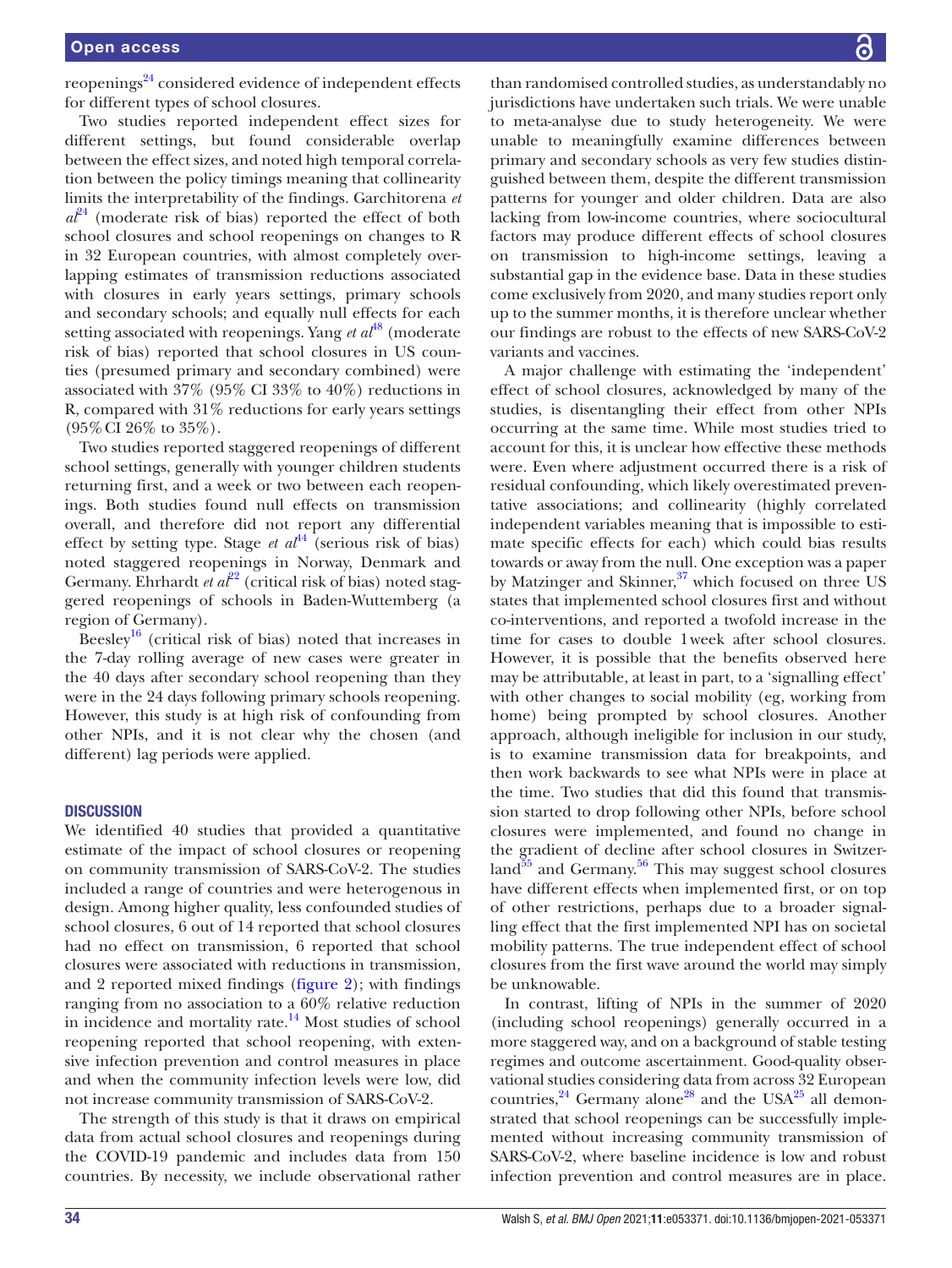This finding is in keeping with several studies showing little or no effect of school reopening on intraschool transmission rates[.6 57 58](#page-34-4) However, the US-based study did comment that those counties with the highest 25% of baseline hospitalisations at the time of reopenings (above 40 admissions per 100000 population per week) did see an increase in transmission following school reopenings, although the bottom 75% of counties did not see any effect. This may explain why the other school reopening study at lower risk of bias $35$  reported a clear, although non-significant, trend towards school reopenings being associated with increases in transmission rates across 131 countries worldwide, with the authors noting "we were unable to account for different precautions regarding school reopening that were adopted by some countries" before citing Israel as an example where an uptick in transmission occurred following reopening, and where 'students were in crowded classrooms and were not instructed to wear face masks'.

The variability in findings from our included studies are likely to reflect issues with study design. However, this may also suggest that there is no single effect of school closures and reopenings on community transmission and that contextual factors modify the impact of closures in different countries and over time. If the purpose of school closures is reduction in social contacts among children, the level of social mixing between children that occurs outside school once schools are closed is likely to be a key determinant of their effect at reducing community transmission. This will be influenced by other NPIs, and other key contextual factors including background prevalence of infection, use of preventive measures in schools prior to closures, age of children affected as well as sociodemographic and cultural factors.

Different countries have adopted different approaches to controlling COVID-19. Early in the pandemic school closures were common, and in some places were one of the first major social distancing measures introduced. The effectiveness of the overall bundle of lockdown measures implemented is proven, but the incremental benefit of school closures remains unclear. In contrast, only one of the four studies of school reopenings assessed at a lower risk of bias reported an increase in community transmission. Collectively, the evidence around school reopenings, while more limited in size, tends to suggest that school reopenings, when implemented during periods of low incidence and accompanied by robust preventive measures, are unlikely to have a measurable impact on community transmission. Further research is needed to validate these findings and their generalisability, including with respect to new variants. These findings are highly important given the harmful effects of school closures.<sup>34</sup> Policymakers and governments need to take a measured approach before implementing school closures in response to rising infection rates, and look to reopen schools, with appropriate mitigation measures in place, where other lockdown measures have successfully brought community transmission of SARS-CoV-2 under control.

#### Author affiliations

<sup>1</sup> Cambridge Public Health, University of Cambridge, Cambridge, UK <sup>2</sup>MRC Epidemiology Unit, University of Cambridge, Cambridge, UK <sup>3</sup>Population, Policy & Practice Department, University College London Institute of Child Health, London, UK

4 Department of Medicine, University of Cambridge, Cambridge, UK 5 London School of Hygiene and Tropical Medicine Faculty of Public Health and Policy, London, UK

Twitter Sebastian Walsh [@seb\\_walsh](https://twitter.com/seb_walsh) and Jack Michael Birch [@jackmbirch](https://twitter.com/jackmbirch)

Contributors SW, CW, CBo, RMV and OTM designed the review protocol. SW, AC, VB, SR and JMB screened articles for inclusion, assessed risk of bias and performed data extraction. SW and OTM drafted the manuscript. All authors commented on the final manuscript.

Funding The authors have not declared a specific grant for this research from any funding agency in the public, commercial or not-for-profit sectors.

Competing interests None declared.

Patient consent for publication Not required.

Provenance and peer review Not commissioned; externally peer reviewed.

Data availability statement All data relevant to the study are included in the article or uploaded as supplemental information. All included data in this systematic review are already in the public domain.

Supplemental material This content has been supplied by the author(s). It has not been vetted by BMJ Publishing Group Limited (BMJ) and may not have been peer-reviewed. Any opinions or recommendations discussed are solely those of the author(s) and are not endorsed by BMJ. BMJ disclaims all liability and responsibility arising from any reliance placed on the content. Where the content includes any translated material, BMJ does not warrant the accuracy and reliability of the translations (including but not limited to local regulations, clinical guidelines, terminology, drug names and drug dosages), and is not responsible for any error and/or omissions arising from translation and adaptation or otherwise.

Open access This is an open access article distributed in accordance with the Creative Commons Attribution Non Commercial (CC BY-NC 4.0) license, which permits others to distribute, remix, adapt, build upon this work non-commercially, and license their derivative works on different terms, provided the original work is properly cited, appropriate credit is given, any changes made indicated, and the use is non-commercial. See: [http://creativecommons.org/licenses/by-nc/4.0/.](http://creativecommons.org/licenses/by-nc/4.0/)

#### ORCID iDs

Sebastian Walsh <http://orcid.org/0000-0001-8894-5006> Avirup Chowdhury <http://orcid.org/0000-0001-9817-0603> Vickie Braithwaite <http://orcid.org/0000-0002-3366-2903> Jack Michael Birch <http://orcid.org/0000-0001-6292-1647> Chris Bonell<http://orcid.org/0000-0002-6253-6498> Russell M Viner<http://orcid.org/0000-0003-3047-2247> Oliver T Mytton<http://orcid.org/0000-0003-3218-9912>

#### <span id="page-34-0"></span>REFERENCES

- 1 UNESCO. Global monitring of school closures caused by COVID-19 [Internet]. Education:From disruption to recovery, 2020. Available: <https://en.unesco.org/covid19/educationresponse> [Accessed 18 Dec 2020].
- <span id="page-34-1"></span>2 Unicef. *Framework for reopening schools*, 2020.
- <span id="page-34-2"></span>UNESCO. Adverse consequences of school closures [Internet] 2020. Available: [https://en.unesco.org/covid19/educationresponse/](https://en.unesco.org/covid19/educationresponse/consequences) [consequences](https://en.unesco.org/covid19/educationresponse/consequences) [Accessed 18 Dec 2020].
- 4 Viner R, Russell S, Saulle R. Impacts of school closures on physical and mental health of children and young people: a systematic review. *medRxiv* 2021:1;2021.02.10.21251526 [http://medrxiv.org/content/](http://medrxiv.org/content/early/2021/02/12/2021.02.10.21251526.abstract) [early/2021/02/12/2021.02.10.21251526.abstract](http://medrxiv.org/content/early/2021/02/12/2021.02.10.21251526.abstract)
- <span id="page-34-3"></span>5 ECDC. *COVID-19 in children and the role of school settings in COVID-19 transmission*. Stockholm, 2020.
- <span id="page-34-4"></span>6 Ismail SA, Saliba V, Lopez Bernal J, *et al*. SARS-CoV-2 infection and transmission in educational settings: a prospective, cross-sectional analysis of infection clusters and outbreaks in England. *[Lancet Infect](http://dx.doi.org/10.1016/S1473-3099(20)30882-3)  [Dis](http://dx.doi.org/10.1016/S1473-3099(20)30882-3)* 2021;21:344–53.
- <span id="page-34-5"></span>7 Viner RM, Mytton OT, Bonell C, *et al*. Susceptibility to SARS-CoV-2 infection among children and adolescents compared with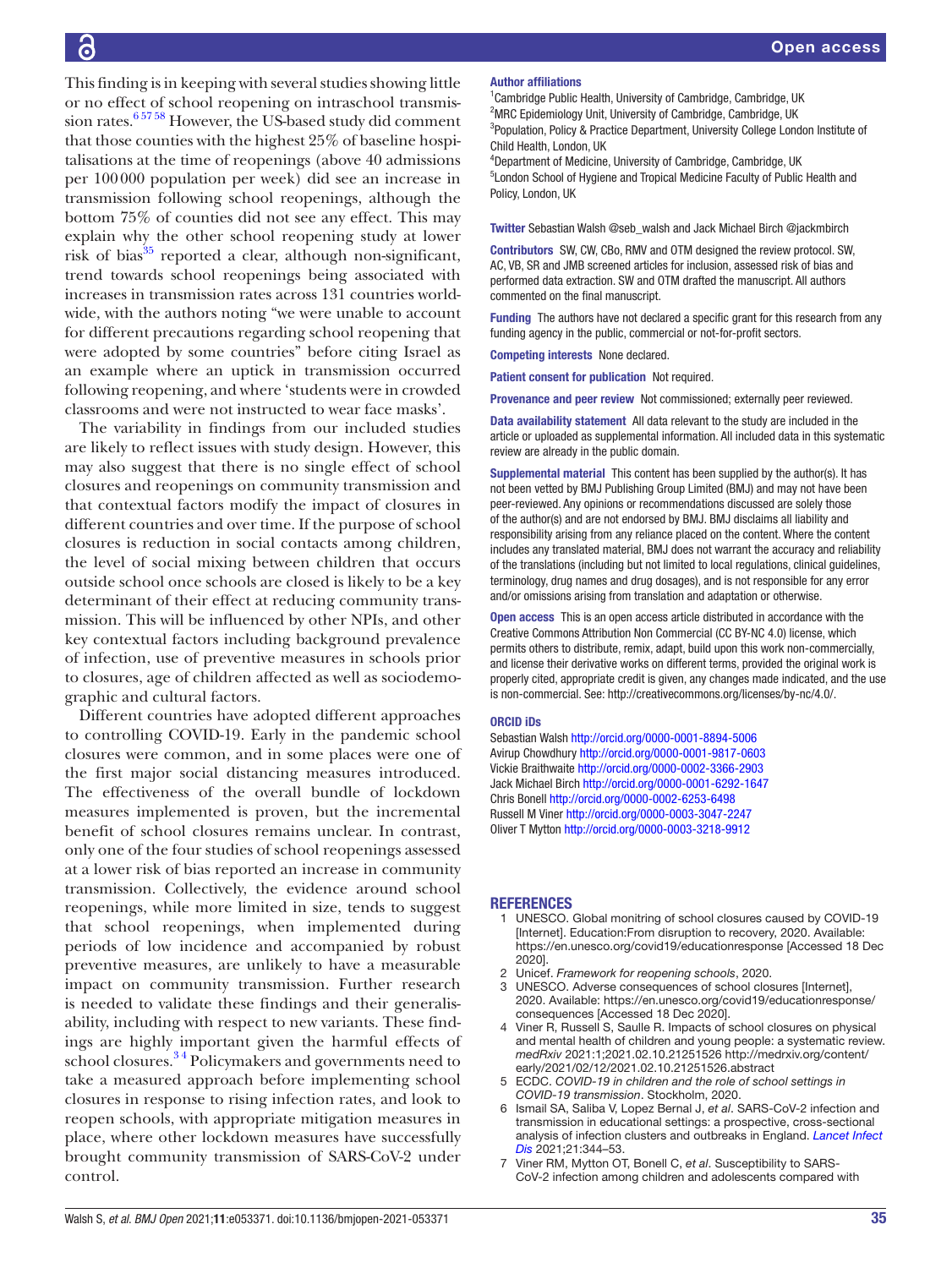#### Open access

adults: a systematic review and meta-analysis. *[JAMA Pediatr](http://dx.doi.org/10.1001/jamapediatrics.2020.4573)* 2021;175:143–56.

- <span id="page-35-0"></span>8 Panovska-Griffiths J, Kerr CC, Stuart RM, *et al*. Determining the optimal strategy for reopening schools, the impact of test and trace interventions, and the risk of occurrence of a second COVID-19 epidemic wave in the UK: a modelling study. *[Lancet Child Adolesc](http://dx.doi.org/10.1016/S2352-4642(20)30250-9)  [Health](http://dx.doi.org/10.1016/S2352-4642(20)30250-9)* 2020;4:817–27.
- <span id="page-35-1"></span>9 Chang SL, Harding N, Zachreson C, *et al*. Modelling transmission and control of the COVID-19 pandemic in Australia. *[Nat Commun](http://dx.doi.org/10.1038/s41467-020-19393-6)* 2020;11:5710.
- <span id="page-35-42"></span>10 Davies NG, Kucharski AJ, Eggo RM, *et al*. Effects of nonpharmaceutical interventions on COVID-19 cases, deaths, and demand for hospital services in the UK: a modelling study. *[Lancet](http://dx.doi.org/10.1016/S2468-2667(20)30133-X)  [Public Health](http://dx.doi.org/10.1016/S2468-2667(20)30133-X)* 2020;5:e375–85.
- <span id="page-35-2"></span>11 Viner RM, Russell SJ, Croker H, *et al*. School closure and management practices during coronavirus outbreaks including COVID-19: a rapid systematic review. *[Lancet Child Adolesc Health](http://dx.doi.org/10.1016/S2352-4642(20)30095-X)* 2020;4:397–404.
- <span id="page-35-3"></span>12 Ouzzani M, Hammady H, Fedorowicz Z, *et al*. Rayyan-a web and mobile APP for systematic reviews. *[Syst Rev](http://dx.doi.org/10.1186/s13643-016-0384-4)* 2016;5:210.
- <span id="page-35-4"></span>13 Sterne JA, Hernán MA, Reeves BC, *et al*. ROBINS-I: a tool for assessing risk of bias in non-randomised studies of interventions. *[BMJ](http://dx.doi.org/10.1136/bmj.i4919)* 2016;355:i4919.
- <span id="page-35-5"></span>14 Auger KA, Shah SS, Richardson T, *et al*. Association between statewide school closure and COVID-19 incidence and mortality in the US. *[JAMA](http://dx.doi.org/10.1001/jama.2020.14348)* 2020;324:859–70.
- <span id="page-35-13"></span>15 Banholzer N, van WE, Kratzwald B, *et al*. Estimating the impact of non-pharmaceutical interventions on documented infections with COVID-19: A cross-country analysis [Internet]., 2020. Available: <https://medrxiv.org/cgi/content/short/2020.04.16.20062141>
- <span id="page-35-6"></span>16 Beesley R. The role of school reopening in the spread of COVID-19 [Internet], 2020. Available: [https://medrxiv.org/cgi/content/short/](https://medrxiv.org/cgi/content/short/2020.09.03.20187757) [2020.09.03.20187757](https://medrxiv.org/cgi/content/short/2020.09.03.20187757)
- <span id="page-35-20"></span>17 Bjork J, Mattisson K, Ahlbom A. Excess mortality across regions of Europe during the first wave of the COVID-19 pandemic - impact of the winter holiday travelling and government responses [Internet]., 2020. Available: [https://medrxiv.org/cgi/content/short/2020.11.24.](https://medrxiv.org/cgi/content/short/2020.11.24.20237644) [20237644](https://medrxiv.org/cgi/content/short/2020.11.24.20237644)
- <span id="page-35-23"></span>18 Brauner JM, Mindermann S, Sharma M, *et al*. The effectiveness and perceived burden of nonpharmaceutical interventions against COVID-19 transmission: a modelling study with 41 countries [Internet], 2020. Available: [https://medrxiv.org/cgi/content/short/](https://medrxiv.org/cgi/content/short/2020.05.28.20116129) [2020.05.28.20116129](https://medrxiv.org/cgi/content/short/2020.05.28.20116129)
- <span id="page-35-25"></span>19 Chernozhukov V, Kasahara H, Schrimpf P. Causal impact of masks, policies, behavior on early covid-19 pandemic in the U.S. *[J Econom](http://dx.doi.org/10.1016/j.jeconom.2020.09.003)* 2021;220:23–62.
- <span id="page-35-26"></span>20 Courtemanche C, Garuccio J, Le A, *et al*. Strong social distancing measures in the United States reduced the COVID-19 growth rate. *[Health Aff](http://dx.doi.org/10.1377/hlthaff.2020.00608)* 2020;39:1237–46.
- <span id="page-35-24"></span>21 Dreher N, Spiera Z, McAuley FM, *et al*. Impact of policy interventions and social distancing on SARS-CoV-2 transmission in the United States [Internet]., 2020. Available: [https://medrxiv.org/cgi/content/](https://medrxiv.org/cgi/content/short/2020.05.01.20088179) [short/2020.05.01.20088179](https://medrxiv.org/cgi/content/short/2020.05.01.20088179)
- <span id="page-35-14"></span>22 Ehrhardt J, Ekinci A, Krehl H, *et al*. Transmission of SARS-CoV-2 in children aged 0 to 19 years in childcare facilities and schools after their reopening in may 2020, Baden-Württemberg, Germany. *[Eurosurveillance](http://dx.doi.org/10.2807/1560-7917.ES.2020.25.36.2001587)* 2020;25.
- <span id="page-35-7"></span>23 Gandini S, Rainisio M, Iannuzzo ML. No evidence of association between schools and SARS-CoV-2 second wave in Italy. [Internet], 2020. Available: [https://medrxiv.org/cgi/content/short/2020.12.16.](https://medrxiv.org/cgi/content/short/2020.12.16.20248134) [20248134](https://medrxiv.org/cgi/content/short/2020.12.16.20248134)
- <span id="page-35-12"></span>24 Garchitorena A, Gruson H, Cazelles B, *et al*. Quantifying the efficiency of non-pharmaceutical interventions against SARS-COV-2 transmission in Europe [Internet], 2020. Available: [https://medrxiv.](https://medrxiv.org/cgi/content/short/2020.08.17.20174821) [org/cgi/content/short/2020.08.17.20174821](https://medrxiv.org/cgi/content/short/2020.08.17.20174821)
- <span id="page-35-15"></span>25 Harris D, Ziedan E, Hassig S. *The effects of school Reopenings on COVID-19 hospitalizations*, 2021.
- <span id="page-35-10"></span>26 Hsiang S, Allen D, Annan-Phan S, *et al*. The effect of large-scale anti-contagion policies on the COVID-19 pandemic. *[Nature](http://dx.doi.org/10.1038/s41586-020-2404-8)* 2020;584:262–7.
- <span id="page-35-16"></span>27 Ingelbeen B, Peckeu L, Laga M. *Reducing contacts to stop SARS-CoV-2 transmission during the second pandemic wave in Brussels*. Belgium, 2020. [https://medrxiv.org/cgi/content/short/2020.12.23.](https://medrxiv.org/cgi/content/short/2020.12.23.20248795) [20248795](https://medrxiv.org/cgi/content/short/2020.12.23.20248795)
- <span id="page-35-41"></span>28 Isphording I, Lipfert M, Pestel N. *School Re-Openings after summer breaks in Germany did not increase SARS-CoV-2 cases*, 2020.
- <span id="page-35-8"></span>29 Iwata K, Doi A, Miyakoshi C. Was school closure effective in mitigating coronavirus disease 2019 (COVID-19)? time series analysis using Bayesian inference. *[International Journal of Infectious Diseases](http://dx.doi.org/10.1016/j.ijid.2020.07.052)* 2020;99:57–61.
- <span id="page-35-27"></span>30 Jamison J, Bundy D, Jamison D, *et al*. Comparing the impact on COVID-19 mortality of self-imposed behavior change and of government regulations across 13 countries [Internet]., 2020. Available: [https://medrxiv.org/cgi/content/short/2020.08.02.](https://medrxiv.org/cgi/content/short/2020.08.02.20166793) [20166793](https://medrxiv.org/cgi/content/short/2020.08.02.20166793)
- <span id="page-35-11"></span>31 Jüni P, Rothenbühler M, Bobos P, *et al*. Impact of climate and public health interventions on the COVID-19 pandemic: a prospective cohort study. *[Can Med Assoc J](http://dx.doi.org/10.1503/cmaj.200920)* 2020;192:E566–73.
- <span id="page-35-22"></span>32 Klimek-Tulwin M, Tulwin T. Early school closures can reduce the first-wave of the COVID-19 pandemic development. *[Z Gesundh Wiss](http://dx.doi.org/10.1007/s10389-020-01391-z)* 2020:1–7.
- <span id="page-35-28"></span>33 Krishnamachari B, Dsida A, Zastrow D, *et al*. Effects of Government Mandated Social Distancing Measures on Cumulative Incidence of COVID-19 in the United States and its Most Populated Cities [Internet], 2020. Available: [https://medrxiv.org/cgi/content/short/](https://medrxiv.org/cgi/content/short/2020.05.22.20110460) [2020.05.22.20110460](https://medrxiv.org/cgi/content/short/2020.05.22.20110460)
- <span id="page-35-29"></span>34 ML L, Bouardi HT, Lami OS, *et al*. Forecasting COVID-19 and Analyzing the Effect of Government Interventions [Internet], 2020. Available: [https://medrxiv.org/cgi/content/short/2020.06.23.](https://medrxiv.org/cgi/content/short/2020.06.23.20138693) [20138693](https://medrxiv.org/cgi/content/short/2020.06.23.20138693)
- <span id="page-35-30"></span>35 Li Y, Campbell H, Kulkarni D, *et al*. The temporal association of introducing and lifting non-pharmaceutical interventions with the time-varying reproduction number (R) of SARS-CoV-2: a modelling study across 131 countries. *[Lancet Infect Dis](http://dx.doi.org/10.1016/S1473-3099(20)30785-4)* 2021;21:193–202.
- <span id="page-35-31"></span>36 Liu Y, Morgenstern C, Kelly J, *et al*. The impact of nonpharmaceutical interventions on SARS-CoV-2 transmission across 130 countries and territories. *[BMC Med](http://dx.doi.org/10.1186/s12916-020-01872-8)* 2021;19:40.
- <span id="page-35-21"></span>37 Matzinger P, Skinner J. Strong impact of closing schools, closing bars and wearing masks during the Covid-19 pandemic: results from a simple and revealing analysis. *medRxiv : the preprint server for health sciences* 2020.
- <span id="page-35-40"></span>38 Neidhofer C, Neidhofer G. The effectiveness of school closures and other pre-lockdown COVID-19 mitigation strategies in Argentina, Italy, and South Korea. ZEW Discussion Paper [Internet]., 2020. Available: <https://pesquisa.bvsalud.org/portal/resource/en/mdl-20203403367>
- <span id="page-35-32"></span>39 Papadopoulos DI, Donkov I, Charitopoulos K, *et al*. The impact of lockdown measures on COVID-19: a worldwide comparison [Internet], 2020. Available: [https://medrxiv.org/cgi/content/short/](https://medrxiv.org/cgi/content/short/2020.05.22.20106476) [2020.05.22.20106476](https://medrxiv.org/cgi/content/short/2020.05.22.20106476)
- <span id="page-35-33"></span>40 Piovani D, Christodoulou MN, Hadjidemetriou A, *et al*. Effect of early application of social distancing interventions on COVID-19 mortality over the first pandemic wave: an analysis of longitudinal data from 37 countries. *[J Infect](http://dx.doi.org/10.1016/j.jinf.2020.11.033)* 2021;82:133–42.
- <span id="page-35-19"></span>41 Pluemper T, Neumayer E. Summer School Holidays and the Growth Rate in Sars-CoV-2 Infections Across German Districts [Internet]., 2020. Available: [https://medrxiv.org/cgi/content/short/2020.10.11.](https://medrxiv.org/cgi/content/short/2020.10.11.20210773) [20210773](https://medrxiv.org/cgi/content/short/2020.10.11.20210773)
- <span id="page-35-34"></span>42 Rauscher E. Lower State COVID-19 Deaths and Cases with Earlier School Closure in the U.S. [Internet]., 2020. Available: [https://](https://medrxiv.org/cgi/content/short/2020.05.09.20096594) [medrxiv.org/cgi/content/short/2020.05.09.20096594](https://medrxiv.org/cgi/content/short/2020.05.09.20096594)
- <span id="page-35-9"></span>43 Sruthi CK, Biswal MR, Joshi H, *et al*. How Policies on Restaurants, Bars, Nightclubs, Masks, Schools, and Travel Influenced Swiss COVID-19 Reproduction Ratios [Internet]., 2020. Available: [https://](https://medrxiv.org/cgi/content/short/2020.10.11.20210641) [medrxiv.org/cgi/content/short/2020.10.11.20210641](https://medrxiv.org/cgi/content/short/2020.10.11.20210641)
- <span id="page-35-18"></span>44 Stage HB, Shingleton J, Ghosh S, *et al*. Shut and re-open: the role of schools in the spread of COVID-19 in Europe [Internet], 2020. Available: [https://medrxiv.org/cgi/content/short/2020.06.24.](https://medrxiv.org/cgi/content/short/2020.06.24.20139634) [20139634](https://medrxiv.org/cgi/content/short/2020.06.24.20139634)
- <span id="page-35-17"></span>45 Stein-Zamir C, Abramson N, Shoob H, *et al*. A large COVID-19 outbreak in a high school 10 days after schools' reopening, Israel, May 2020. *[Eurosurveillance](http://dx.doi.org/10.2807/1560-7917.ES.2020.25.29.2001352)* 2020;25:2001352.
- <span id="page-35-35"></span>46 Stokes J, Turner AJ, Anselmi L, *et al*. The relative effects of nonpharmaceutical interventions on early Covid-19 mortality: natural experiment in 130 countries [Internet]., 2020. Available: [https://](https://medrxiv.org/cgi/content/short/2020.10.05.20206888) [medrxiv.org/cgi/content/short/2020.10.05.20206888](https://medrxiv.org/cgi/content/short/2020.10.05.20206888)
- <span id="page-35-36"></span>47 Wu JY, Killeen BD, Nikutta P, *et al*. Changes in Reproductive Rate of SARS-CoV-2 Due to Non-pharmaceutical Interventions in 1,417 U.S. Counties [Internet]., 2020. Available: [https://medrxiv.org/cgi/content/](https://medrxiv.org/cgi/content/short/2020.05.31.20118687) [short/2020.05.31.20118687](https://medrxiv.org/cgi/content/short/2020.05.31.20118687)
- <span id="page-35-37"></span>48 Yang B, Huang AT, Garcia-Carreras B, *et al*. Effect of specific nonpharmaceutical intervention policies on SARS-CoV-2 transmission in the counties of the United States [Internet]., 2020. Available: [https://](https://medrxiv.org/cgi/content/short/2020.10.29.20221036) [medrxiv.org/cgi/content/short/2020.10.29.20221036](https://medrxiv.org/cgi/content/short/2020.10.29.20221036)
- <span id="page-35-38"></span>49 Yehya N, Venkataramani A, Harhay MO. Statewide interventions and Covid-19 mortality in the United States: an observational study. *[Clin](http://dx.doi.org/10.1093/cid/ciaa923)  [Infect Dis](http://dx.doi.org/10.1093/cid/ciaa923)* 2020. doi:10.1093/cid/ciaa923. [Epub ahead of print: 08 Jul 2020].
- <span id="page-35-39"></span>50 Zeilinger EL, Nader IW, Jomar D, *et al*. Onset of effects of nonpharmaceutical interventions on COVID-19 worldwide [Internet], 2020. Available: [https://medrxiv.org/cgi/content/short/2020.09.02.](https://medrxiv.org/cgi/content/short/2020.09.02.20185660) [20185660](https://medrxiv.org/cgi/content/short/2020.09.02.20185660)